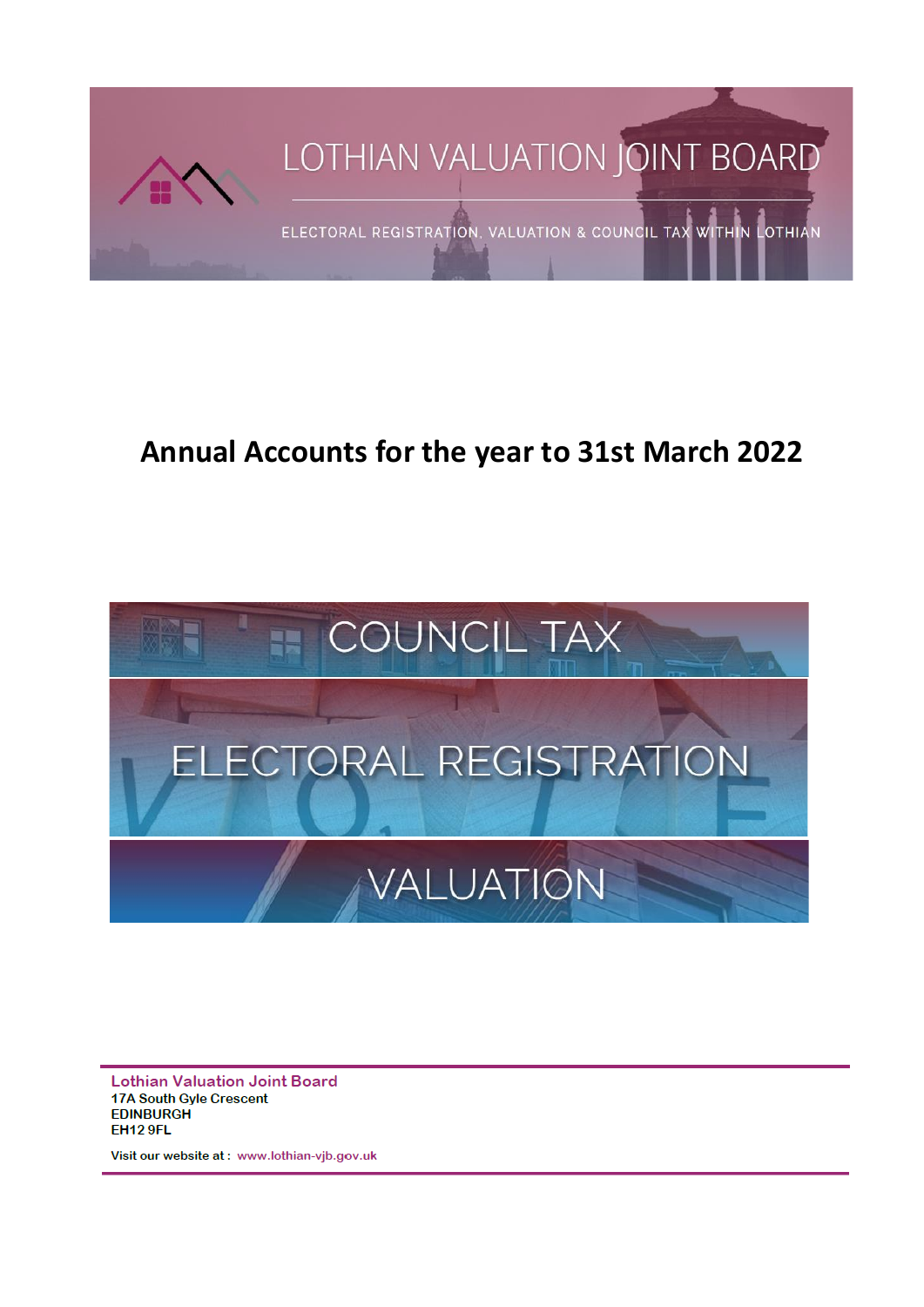## **C O N T E N T S**

|                                                                                    | Page      |
|------------------------------------------------------------------------------------|-----------|
| <b>Management Commentary</b>                                                       | $1 - 4$   |
| <b>Statement of Responsibilities for the Annual Accounts</b>                       | 5         |
| <b>Annual Accounts:</b>                                                            |           |
| 1. Movement in Reserves Statement for the year ended 31st March 2022               | 6         |
| 2. Comprehensive Income & Expenditure Statement for the year ended 31st March 2022 | 7         |
| 3. Balance Sheet as at 31st March 2022                                             | 8         |
| 4. Cash Flow Statement for the year ended 31st March 2022                          | 9         |
| <b>Statement of Accounting Policies</b>                                            | $10 - 15$ |
| <b>Notes to the Annual Accounts</b>                                                | $16 - 37$ |
| <b>Annual Governance Statement</b>                                                 | $38 - 40$ |
| <b>Remuneration Report</b>                                                         | $41 - 44$ |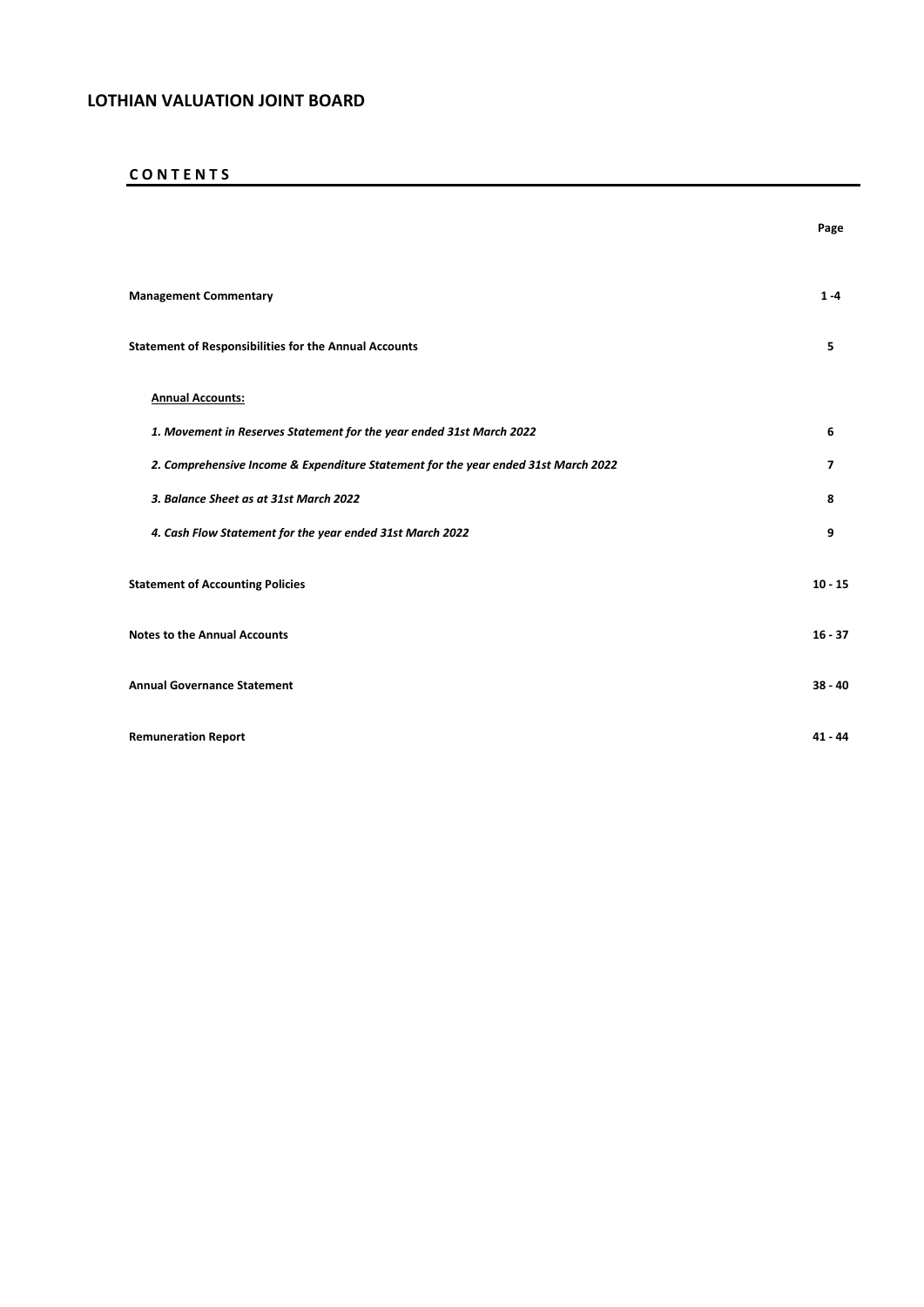### **MANAGEMENT COMMENTARY**

### **Strategic Report**

#### **1. Basis of the Accounts**

The Annual Accounts present the financial position and performance of the Board, for the year to 31st March 2022. The Annual Accounts have been prepared in accordance with the International Financial Reporting Standards (IFRS) based Code of Practice on Local Authority Accounting in the United Kingdom (the Code). This is to ensure that the Annual Accounts "present a true and fair view" of the financial position and transactions of the Board. The Annual Accounts have been prepared in accordance with the following fundamental accounting principles: relevance, reliability, comparability, understandability and materiality.

The accounting concepts of accruals, going-concern, and primacy of legislation requirements also apply. All figures in the Annual Accounts are rounded to thousand pounds (£'000) unless stated otherwise.

To show the net position of the Board, adjustments are made to the Comprehensive Income and Expenditure Statement (CIES) to reflect differences in the accounting basis and funding basis under regulations. These adjustments ensure that the actual resources available to the Board are correctly accounted for in the Movement in Reserves Statement. These adjustments are shown in Note 7.

#### **2. Statutory Background**

The Lothian Valuation Joint Board was established under the Valuation Joint Boards (Scotland) Order 1995 and provides Valuation Appeals, Lands Valuation, Electoral Registration and Council Tax Valuation services. The Board comprises 16 members appointed from the constituency authorities of whom nine are elected from the City of Edinburgh Council, three from West Lothian and two each from East and Midlothian Councils.

Costs incurred by the Lothian Valuation Joint Board are apportioned in accordance with the non-domestic rateable subjects and dwellings valued for council tax within the area of each constituent authority. Expenditure is allocated 61.53% to The City of Edinburgh Council, 9.17% to Midlothian Council, 10.78% to East Lothian Council, and 18.52% to West Lothian Council.

#### **3. The Lothian Valuation Joint Board's strategy and business model**

The Lothian Valuation Joint Board is a local authority organisation providing a range of services to and on behalf of City of Edinburgh, West Lothian, Midlothian, and East Lothian Councils. The services provided represent duties embedded in statute and associated case law. Specifically, they relate to the creation and maintenance of the Valuation Roll, Council Tax List and Electoral Register. The Board's strategy is to ensure best value while providing equitable, customer focused, high quality, professional valuation and electoral registration services for all its stakeholders. To support this aim, annual Corporate and Service Plan, embedded within a Governance Framework, is created to indicate the detailed range of activities and objectives necessary to deliver services. These plans are supported, where required, with detailed project governance and management, specific service delivery timetables, and associated risk analysis.

#### **4. Principal risks and uncertainties facing the Board.**

The principal risks and uncertainties faced by the Board fall into two categories. Firstly, in common with the wider local authority community, there are uncertainties created by the ongoing environment of fiscal constraint within which services must be delivered. Set against this, the Board has a range of statutory duties to enact, and services to deliver. Failure to secure adequate funding places the delivery of these statutory services at considerable risk. The Transformation Programme is currently under review and longer term budget strategy proposals have been drafted. Organisational and procedural change to adapt to the reduction of staffing resource continues. As the impact of COVID-19 eases, the organisation will introduce a formal Hybrid working policy to underpin this new way of working. Project oversight and governance enables appropriate adjustments to be considered and implemented as necessary.

The second category relates to changes in legislation that impact on the services to be delivered. This can create pressures from both a financial and organisational perspective. The Barclay Review of NDR has, in the main, been adopted by Scottish Government in the form of a national NDR Reform strategy. This has introduced the biggest changes to NDR services that have been enacted for many years. There are significant changes directly associated with the Valuation Roll function. These involve shortening the current 5-year revaluation cycle to a 3-year cycle and introducing significant alterations to the legislation which supports the Valuation Roll appeal process. Legislation which supports the Valuation Roll appeal process has yet to be passed. Primary legislation was enacted during 2020 with the elements due to come into force in 2022. Due to the COVID-19 pandemic the principal elements will now come into force in 2023. This has led to the delay of the next non-domestic revaluation by a year. Internal organisational timetables and proposed system developments have been reviewed to support the effective delivery of the NDR Reform agenda, taking account of the new timetable. In terms of Council Tax, the system faces continual criticism and it is likely that further consultative processes shall emerge in the coming years concerning changes to the system. This uncertainty moving forward is a risk to the Board.

#### **5. Review of the Lothian Valuation Joint Board performance 2021/22**

#### **5.1 Financial Performance**

The Board achieved outturn expenditure within budget for 2021/22. Variance explanations are provided in the following table.

The review of financial performance is based on management accounting information, rather than the Annual Accounts, which are stated after adjustments to reflect IFRS based Code of Practice.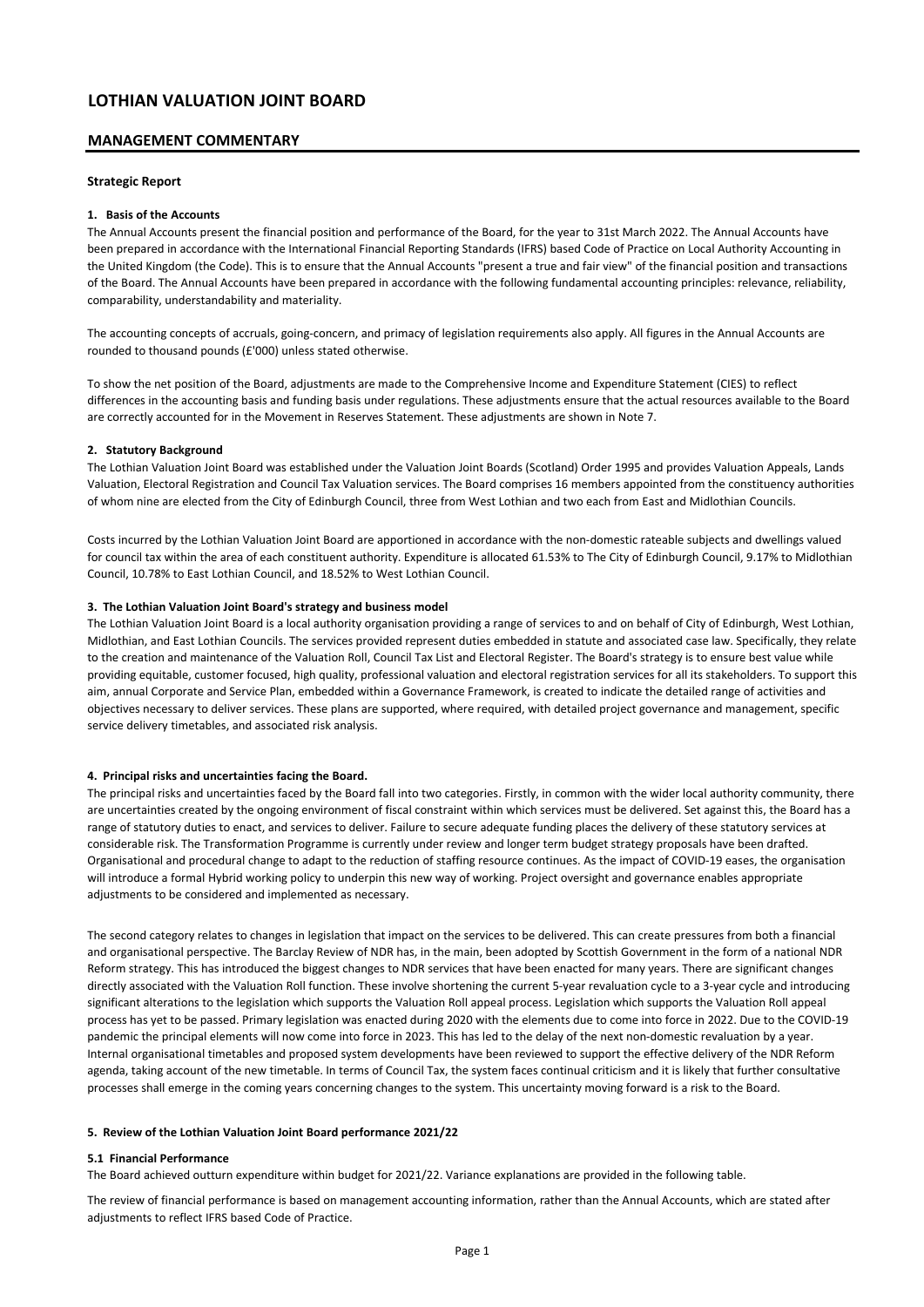### **MANAGEMENT COMMENTARY**

### **5. Review of the Lothian Valuation Joint Board performance 2021/22 (Contd.)**

The outturn position is summarised below:

|                                             | Core Expenditure, NDR |                            |                 | <b>Individual Electoral</b> |                           |                 | <b>Total</b>  |          |              |
|---------------------------------------------|-----------------------|----------------------------|-----------------|-----------------------------|---------------------------|-----------------|---------------|----------|--------------|
|                                             |                       | <b>Reform and SPE 2021</b> |                 |                             | <b>Registration (IER)</b> |                 |               |          |              |
|                                             | <b>Budget</b>         |                            | Actual Variance | <b>Budget</b>               |                           | Actual Variance | <b>Budget</b> | Actual   | Variance     |
|                                             | 2021/22               | 2021/22                    | 2021/22         | 2021/22                     | 2021/22                   | 2021/22         | 2021/22       | 2021/22  | 2021/22      |
|                                             | £'000                 | £'000                      | £'000           | £'000                       | £'000                     | £'000           | £'000         | £'000    | £'000        |
| <b>Employees</b><br>$\bullet$               | 4,632                 | 4,384                      | (248)           | 92                          | 78                        | (14)            | 4,724         | 4,462    | (262)        |
| Property<br>$\bullet$                       | 541                   | 460                        | (81)            | 0                           | $\mathbf{0}$              | $\Omega$        | 541           | 460      | (81)         |
| <b>Transport and Plant</b><br>$\bullet$     | 76                    | 45                         | (31)            | 0                           | $\Omega$                  | $\Omega$        | 76            | 45       | (31)         |
| Supplies and Services<br>$\bullet$          | 790                   | 857                        | 67              | 0                           | 24                        | 24              | 790           | 881      | 91           |
| Third Party Payments<br>$\bullet$           | 158                   | 132                        | (26)            | 0                           | $\mathbf{0}$              | $\Omega$        | 158           | 132      | (26)         |
| Support services                            | 67                    | 66                         | (1)             | 0                           | $\Omega$                  | $\Omega$        | 67            | 66       | (1)          |
| Total gross expenditure                     | 6,264                 | 5,944                      | (320)           | 92                          | 102                       | 10              | 6,356         | 6,046    | (310)        |
| Sales, fees & charges<br>C                  | (43)                  | (45)                       | (2)             | 0                           | $\mathbf{0}$              | $\mathbf{0}$    | (43)          | (45)     | (2)          |
| <b>IER Grant</b><br>$\bullet$               | 0                     | 0                          | 0               | (92)                        | 0                         | 92              | (92)          | 0        | 92           |
| Other grants and contributions<br>$\bullet$ | $\Omega$              | $\Omega$                   | $\Omega$        | 0                           | $\Omega$                  | $\Omega$        | $\Omega$      | $\Omega$ | $\Omega$     |
| <b>IORB</b><br>٠                            | (3)                   | (2)                        | $\mathbf{1}$    | $\Omega$                    | $\mathbf{0}$              | $\mathbf{0}$    | (3)           | (2)      | $\mathbf{1}$ |
| <b>Total income</b>                         | (46)                  | (46)                       | (0)             | (92)                        | $\Omega$                  | 92              | (138)         | (46)     | 92           |
| <b>Reserve Contribution</b><br>Ċ            | $\mathbf 0$           | 320                        | 320             | 0                           | (102)                     | (102)           | $\mathbf 0$   | 218      | 218          |
| Total net expenditure                       | 6,218                 | 6,218                      | (0)             | 0                           | 0                         | $\mathbf{0}$    | 6,218         | 6,218    | (0)          |

The principal reasons for the core budget variances are noted below:

|                                                                                                                                                                                                                                                                                                                                                                                                                                                                                                                    | £'000 |
|--------------------------------------------------------------------------------------------------------------------------------------------------------------------------------------------------------------------------------------------------------------------------------------------------------------------------------------------------------------------------------------------------------------------------------------------------------------------------------------------------------------------|-------|
| Employees<br>Delays and non-filling of vacant posts resulted in a Core budget staff cost underspend.                                                                                                                                                                                                                                                                                                                                                                                                               | (248) |
| Property<br>$\bullet$<br>The was a reduced spend on office running costs due to COVID-19 related home working. The principle variances arose on<br>energy costs, cleaning and repairs expenditure.                                                                                                                                                                                                                                                                                                                 | (81)  |
| <b>Transport costs</b><br>Travel costs were reduced due to reduced external survey work, as a consequence of the COVID-19 Pandemic.                                                                                                                                                                                                                                                                                                                                                                                | (31)  |
| Supplies and Services<br>The variance mainly reflects additional postage costs incurred to deliver the Scottish Parliamentary Election of 2021 and<br>the 2022 Council Elections. In 2021, the Scottish Government provided funding for election costs. The additional postage<br>costs were funded by drawdown of an earmarked Reserve balance created following provision of this funding.                                                                                                                       | 67    |
|                                                                                                                                                                                                                                                                                                                                                                                                                                                                                                                    |       |
| Third Party Payments and Support Services<br>The main variance of £18,000 reflects costs of Non Domestic Rates Reform being less than budget.                                                                                                                                                                                                                                                                                                                                                                      | (27)  |
| Income                                                                                                                                                                                                                                                                                                                                                                                                                                                                                                             | (0)   |
| Reserve Drawdown<br>Due to the underspends referred to above and the additional Elections funding received during 2021, the Board achieved<br>a net underspend of £0.320m against Core expenditure, Non-Domestic Rates Reform and Elections costs. After drawing<br>down £0.102m to meet costs of Individual Electoral Registration, a contribution of £0.218m will be made to the Board's<br>Reserves. Of this, unspent Non Domestic Rates Reform funding of £0.148m will be transferred to an earmarked balance. | 320   |
| <b>Total net expenditure</b>                                                                                                                                                                                                                                                                                                                                                                                                                                                                                       | (0)   |

In accordance with paragraph 8 of the Valuation Joint Boards (Scotland) Order 1995, all under spending of the Board is retained in the form of a usable reserve. The usable reserve balance at 31st March 2022 is £1.450m. £0.148m is earmarked for future costs of NDR Reform and £0.080m is earmarked for Individual Electoral Registration. The non-earmarked usable reserve balance is £1.222m.

### **5.2 Overview of performance targets in 2021/22**

During 2021/22 the COVID-19 pandemic had a material effect on the Boards performance as defined by its Key Performance Indicators. The principal of these show that 87.51% (84.90% 2020/21; 91.21% 2019/20; 93.75% 2018/19; 95.93% 2017/18; 93.86% 2016/17) of all new houses were entered onto the Council Tax List within three months following occupation and that 55.94% (53.42% 20/21; 67.39% 2019/20; 57.86% 2018/19; 63.10% 2017/18; 47.15% 2016/17) of all Valuation Roll amendments were made within three months following completion. During 2020/21 5,885 new houses were added to the Council Tax list while 2,778 amendments were made to the Valuation Roll.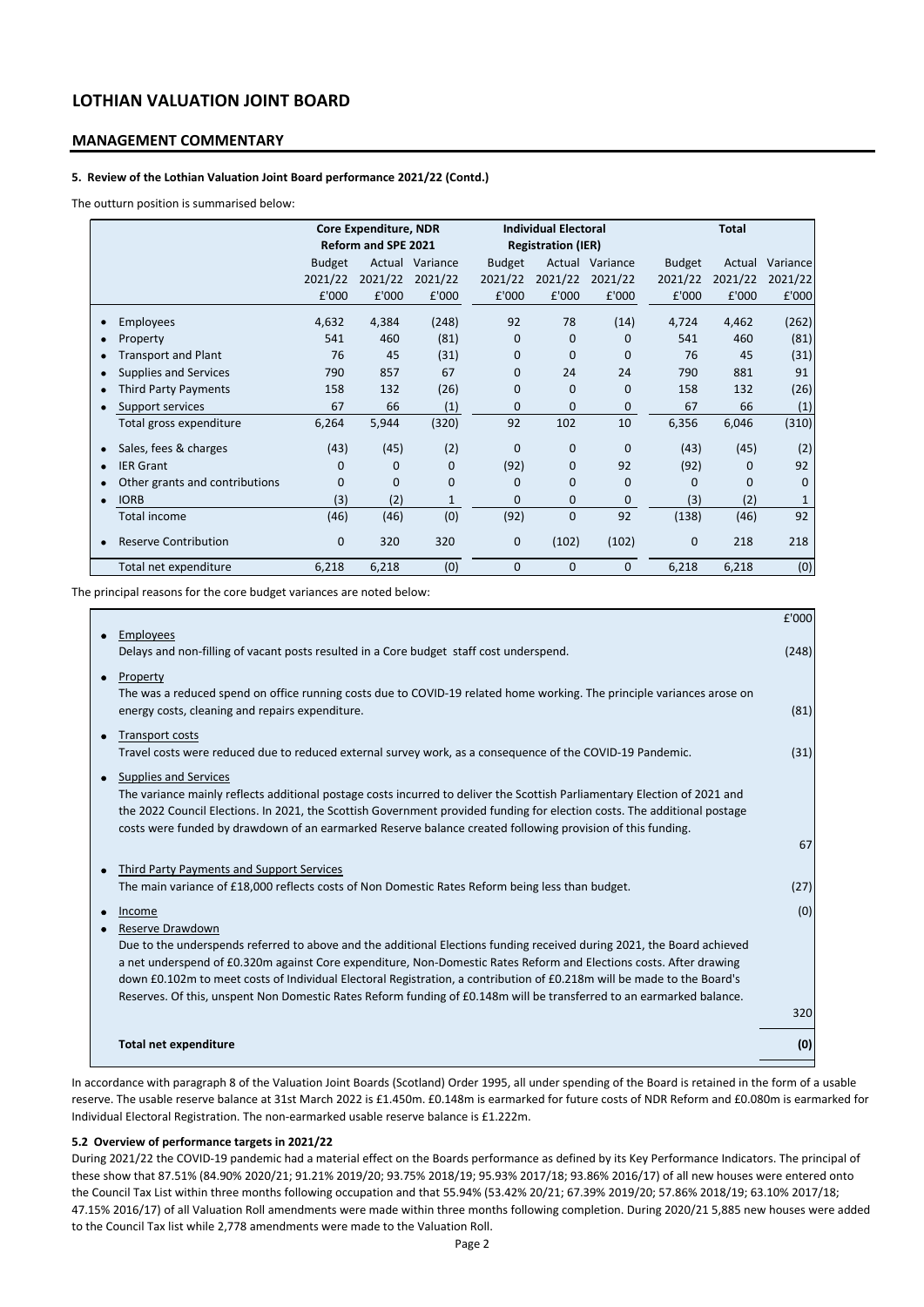### **MANAGEMENT COMMENTARY**

#### **5. Review of the Lothian Valuation Joint Board performance 2021/22 (Contd.)**

Following the 2017 Revaluation 13,000 appeals were lodged against rateable values appearing in the new Roll. As of 31st May 2021 98.1%, of these appeals had been dealt with. The statutory deadline for disposal of all appeals was 31st December 2021. The outstanding appeals have been referred to the Lands Tribunal.

The Electoral Register was maintained throughout 2021/22 with 96,835 electors added and 82,615 deleted. The 2021 household canvass, which was based on the new canvass model, achieved a return rate of 87.43%, (85.61% 2020;74.2% 2019; 75% 2018; 74% 2017; 70% 2016).

The electorate statistics as of 27th April 2022 presents a snapshot. As of 27th April 2022, there were 708,315 persons on the Electoral Roll (April 2021: 707,773; April 2020: 698,145; April 2019: 662,308, April 2018: 659,519; March 2017: 657,858; April 2016: 650,531; February 2015: 660,030; March 2014: 639,401).

#### **6. The main trends and factors likely to affect the future development and performance**

The main trends and factors likely to affect the development and performance of the Board are those that influence the future direction of service provision. This direction is driven by legislative changes enacted, new case law and formal reviews. This creates uncertainty and is amplified when placed within the current environment of fiscal constraint that all local authority bodies are facing. Changes to the Electoral Registration process, the NDR Reform agenda and the possibility of further review of Council Tax alternatives are all examples of organisational and service delivery challenges. The Transformation and Cultural Change Programme (TCCP) continued through 2021/22 with a number of key operational objectives coming online. These included moving to an IT driven mobile survey system for Council Tax, the completion of process and procedural changes to maximise the benefit of the implementation of the Valuation Services Team, and the development of a Basic Rates Evaluation system. These were all designed to position the Board within a positive forward-looking environment where challenges set against fiscal constraint can begin to be confronted. Phase 3 of the TCCP is now being developed to reflect on the impact of COVID-19 and further investigate leaner ways of working and continued organisational improvement. To enable this, an internal transformation project team will be created, populated with a cross-section of staff who will assist in evaluating progress to date and be responsible for the creation of new initiatives and innovative approaches to further enhance service delivery channels and performance targets. One of the primary objectives of the group will be defining how the Board deals with this turbulent period of true organisational change. It is essential to ensure that there is transparency and awareness amongst Board staff and that they are empowered with the necessary knowledge and ability to make this transition sustainable.

Over the last year, the Board has realised a further £0.348m of core underspend through vigilant budget management, vacancy control and reduced property and service costs. This is in addition to the core underspends achieved during 2020/21. Reduced Non-Domestic Rates Reform costs of £0.148m and a Reserve drawdown of £0.176m to meet Election costs contributed to a net underspend of £0.320m.A longer-term financial strategy is currently being formulated a to focus on a term of stability that will enable the Board to focus on additional transformation initiatives and cultural change. Fiscal savings and the drive for modernisation must be set against the requirement for the Board to deliver its statutory duties and services to a high standard and to be properly positioned to undertake any further legislative changes that shape and form future service. Any fiscal savings also have to be seen in light of other inescapable financial costs including a proposed increase in the rent payable on the Board's premises at South Gyle Crescent, the potential impact of the introduction of the workplace parking levy and unavoidable employee costs in terms of annual pay rises and the associated other costs with annual pay increases. In general, the picture is still one of competing priorities: - fiscal constraint and the need for savings and a change and modernisation strategy aimed at supporting a shifting legislative landscape within which services are delivered and operational efficiency is increased.

Whilst the impact of COVID-19 has greatly reduced, the potential impact of future COVID variants should not be ignored. External survey work is now taking place more in line with pre-COVID practices, albeit with appropriate mitigations in place. In person Valuation Appeal Committee (VAC) hearings restarted in September 2021 and continue to do so. The transfer of the VAC to the Scottish Court and Tribunal Service is scheduled for the 1st of January 2023. How this service will work in practice is unknown at the current time and may impact on workloads and service provision.

Further legislative change is expected in 2022/23 with regard to both Non-Domestic Rating and Electoral Registration. Though some of the legislative change can be anticipated some cannot nor can the potential impact on future workloads and the potential financial impact of legislative change.

The Scottish Government has adopted the main recommendations contained within the 2017 Barclay Review of NDR into an NDR strategy. This strategy has far-reaching consequences for the Board. In particular the long standing five yearly process of revaluation shall be condensed into a three-yearly cycle. This, and other associated legislative changes, have required that the NDR business model currently in operation within the Board be reviewed and overhauled in order to meet this new statutory requirement. While the first revaluation under these three yearly cycles shall now take place in 2023, planning, timetabling and systems developments have already commenced. The appeal timetable for the 2017 Revaluation has been extended to 31st December 2023. This was undoubtedly done as there are still some 80,000 appeals outstanding in Scotland on the basis of COVID-19, of which 17,000 were lodged within Lothian. Though to be welcomed, these 17,000 appeals will still require to be programmed and legislation is still moving through the Scottish Parliament in relation to these appeals. Until that legislation is passed, the impact on workloads is to an extent still an unknown. Corresponding internal timetables and associated planning have been reviewed to reflect these changes.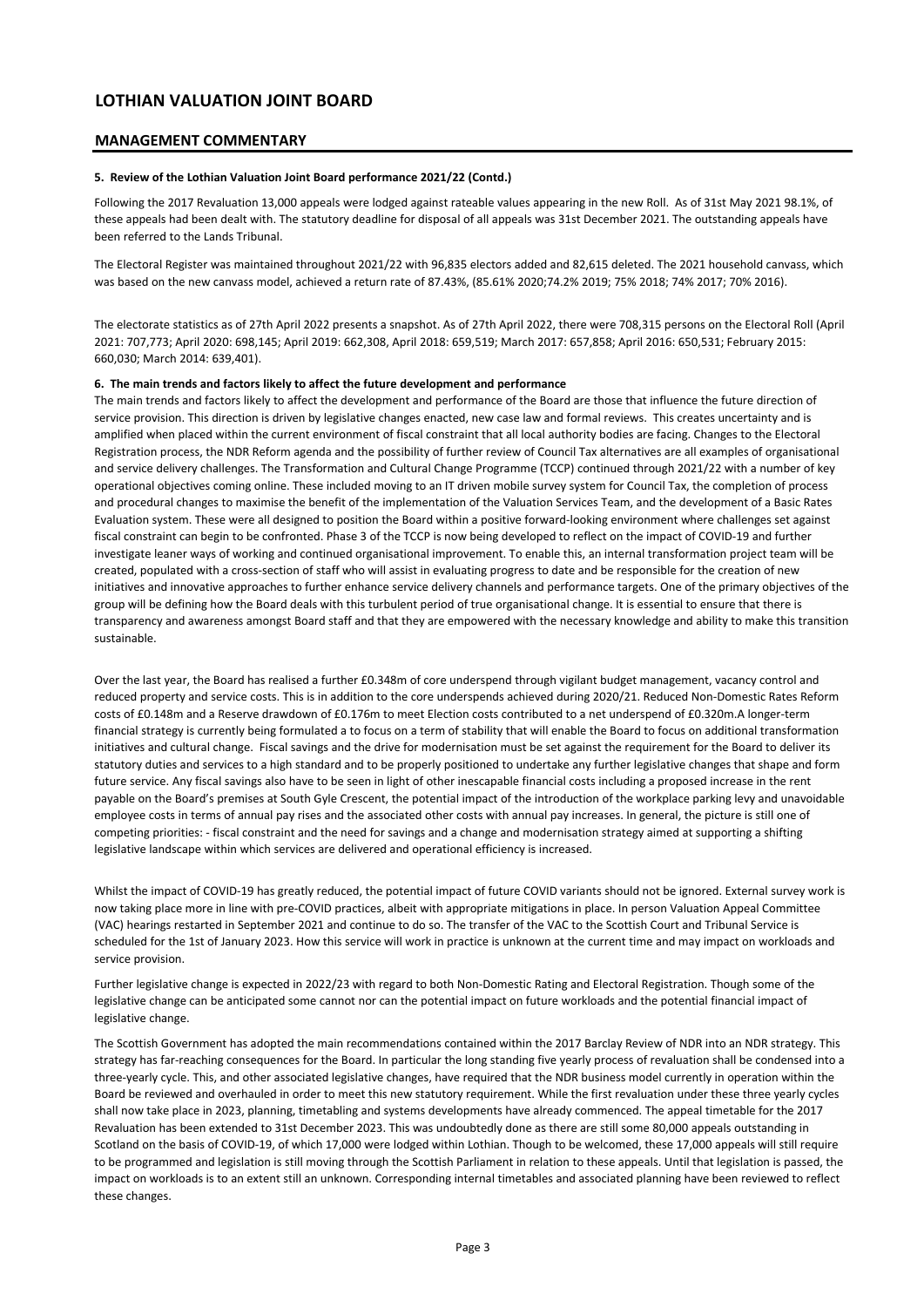### **MANAGEMENT COMMENTARY**

### **6. The main trends and factors likely to affect the future development and performance (Contd.)**

An appropriate risk register shall be compiled with corresponding mitigation action to reflect this change in circumstances. It should be noted that additional funding has been made available by Scottish Government within the Local Government Finance Settlement to support the introduction of the NDR Reform agenda. In respect of the Council Tax function, considerable uncertainty remains surrounding its ongoing viability as a taxation system, without major overhaul. Until further consultation on possible changes or alternative approaches takes place, the future of Council Tax and the implications that arise remain a risk to the Board.

It is beyond question that the Board is facing the most significant period of transformation that the Valuation service has ever experienced, both from an internal organisation and external legislation perspective.

A new canvass model was introduced during 2020, in part to negate the high costs of IER (Individual Electoral Registration). Though the first two years of this new canvass model has been successful, with an increased return rate and a significant reduction in the necessity to issue paper returns, it will only be in subsequent years where the full cost savings will become known. No additional Cabinet Office funding was received in 2021/22.

The 2017 Revaluation gave rise to receipt of 13,000 Revaluation appeals - the highest ever following a revaluation exercise. 2021 was the final year in which these appeals must be concluded, following an earlier change to the disposal timetable. All appeals that fell into this category have been resolved with the exception of a relatively small number that were referred to the Lands Tribunal.

The success of the Board's Governance Strategy Group meetings has allowed provision of invaluable insight into the Board's strategy, challenges, service delivery and vision; this to members of the Board out with the formal board meetings.

Cyber security is an ever evolving issue to be faced. Through insurance, education, staff awareness and membership of Government organisations such as the Cyber Security and Information Sharing Partnership (CiSP) the Board aims to mitigate, as much as possible, any issues relating to cyber security. Regardless of the Board's size as an organisation, it is understood in today's world how serious a matter this is.

### **7. COVID-19 pandemic**

The challenges and restrictions of the COVID-19 pandemic continued to impact working conditions in 2021/22. Most staff have continued to work from home throughout the year. Access to the office buildings at South Gyle was on a strictly limited basis for the majority of this period. Moving forward, as restrictions have been lifted, access to South Gyle is less restricted. Throughout the year, stakeholder and public access to the organisation via email and telephone has been maintained. As a result, service delivery has only been restricted where the flow of necessary information from third parties has been disrupted, or where a physical inspection of properties was required. The physical inspection of properties has now resumed.

As working from home arrangements continue, a high level of communication amongst all staff is being maintained. All staff now have remote access to organisational IT systems and have been provided with office-issued IT hardware. A Working from Home policy has been drafted and discussed with staff representatives and envisages that a return to office working will be on a blended basis. The potential from hybrid working is substantial. Apart from the obvious reduced need for office space in the future, other opportunities hybrid working presents include the ability to re-allocate work, improve load-balancing of tasks, re-engineer methods of engagement with stakeholders and improve carbon footprint. Hybrid working will also help to create a dynamic, adaptable and flexible workforce, breaking down the traditional top-down management model to get the most out of staff and provide them with the necessary work/life balance to achieve this. Unprecedented access to training initiatives, new performance systems, coaching, mentoring and support for the essential staff resource will go hand in hand with this proposed hybrid working model.

COVID-19 did have a financial impact on the Board. The majority of this expenditure was on essential IT equipment to allow staff to work remotely. It is not envisaged that significant additional costs will arise from the pandemic, moving forward. It should be noted that these additional costs were in some part offset by savings that have included decreased utility costs and reduced staff travel expenses.

The Board acknowledges the financial pressures, service delivery challenges and uncertainties it faces. There exists a need to meet these challenges and provide the required services within a framework of financial sustainability while also ensuring sufficient flexibility to react to changes brought about by legislative intervention. Through the next phase of the Board's Transformation Programme, and in association with developing a longerterm Budget Strategy, the Board shall continue to balance these competing priorities, pressures and risks against a backdrop of statutory service delivery.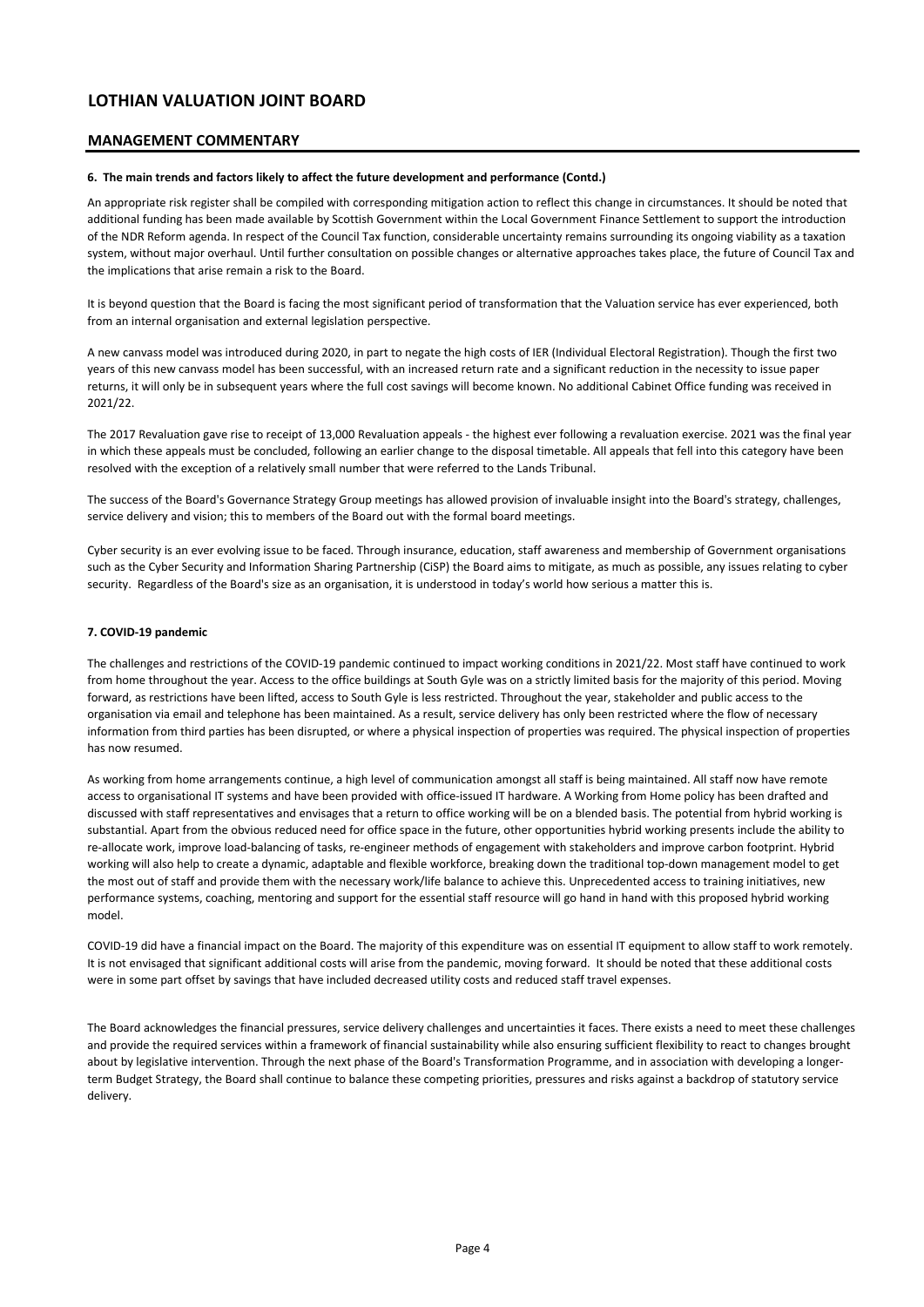### **STATEMENT OF RESPONSIBILITIES FOR THE ANNUAL ACCOUNTS**

#### **The Board's Responsibilities**

The Board is required:

- to make arrangements for the proper administration of its financial affairs and to secure that the proper officer of the Board has the responsibility for the administration of those affairs. In this Board, that officer is the Treasurer;
- to manage its affairs to secure economic, efficient and effective use of those resources and safeguard its assets;
- Ensure the Annual Accounts are prepared in accordance with legislation (The Local Authority Accounts (Scotland) Regulations 2014), and so far as is compatible with that legislation, in accordance with proper accounting practices (section 12 of the Local Government in Scotland Act 2003).
- Approve the Annual Accounts for signature.

### **The Treasurer's Responsibilities**

The Treasurer is responsible for the preparation of the Board's Annual Accounts in accordance with proper practices as set out in the CIPFA/LASAAC Code of Practice on Local Authority Accounting in the United Kingdom (the Code of Practice).

In preparing the Annual Accounts, the Treasurer has:

- selected suitable accounting policies and then applied them consistently;
- made judgements and estimates that were reasonable and prudent;
- complied with legislation;
- complied with the Code of Practice, except where stated in the Policies and Notes to the Financial Statements.

The Treasurer has also:

- kept adequate accounting records which are up to date;
- taken reasonable steps for the prevention and detection of fraud and other irregularities.

#### **The Annual Accounts**

The Annual Accounts present a true and fair view of the financial position of the Board as at 31st March 2022, and its income and expenditure for the year ended 31st March 2022.

**Treasurer: Date:** Hugh Dunn, CPFA

7th June 2022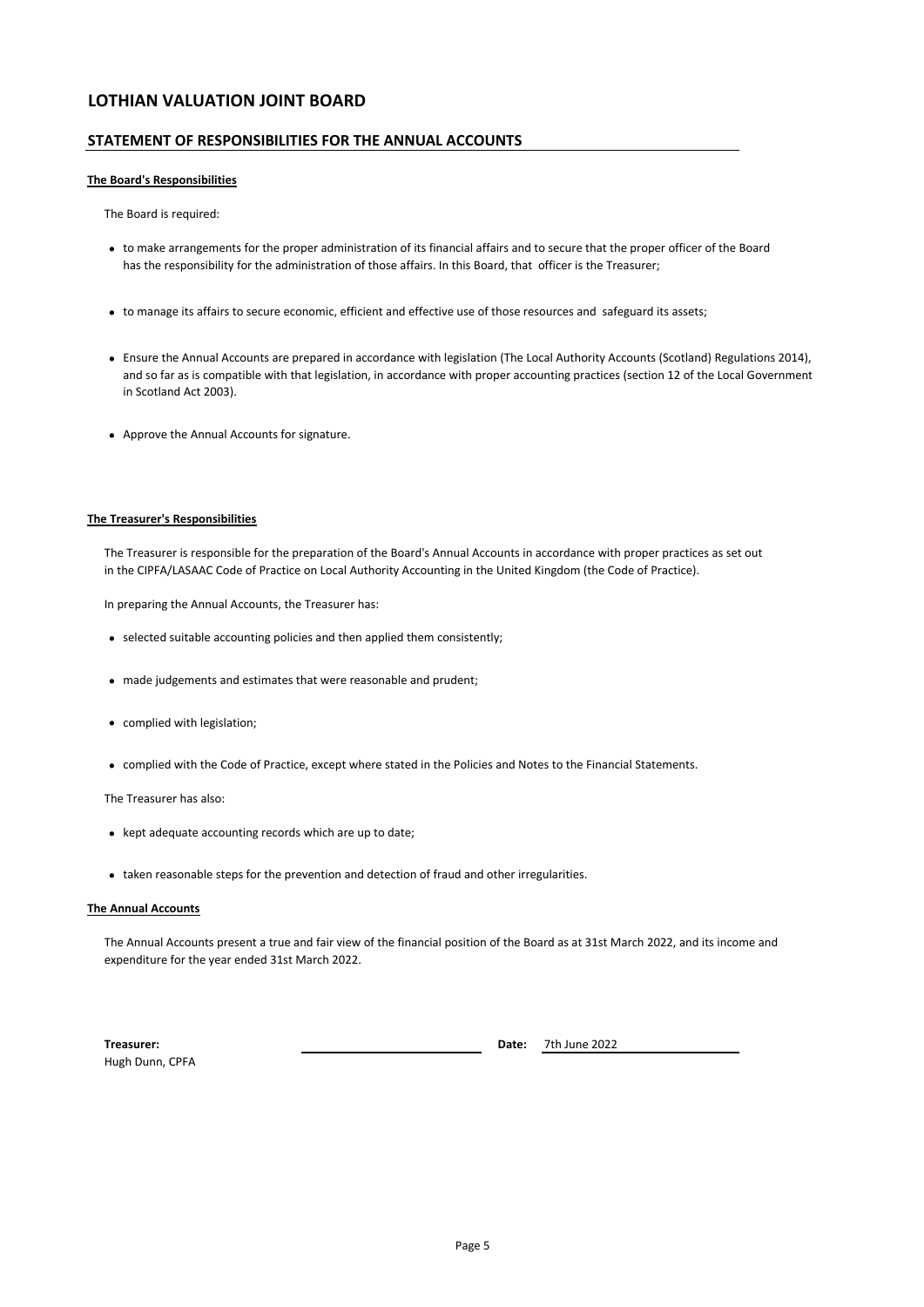## **MOVEMENT IN RESERVES STATEMENT**

This statement shows the movement in the year on different reserves held by the Board, analysed into Usable Reserves (that is, those that can be applied to fund expenditure) and Unusable Reserves. The Surplus or (Deficit) on the Provision of Services line shows the true economic cost of providing the Board's services, more details of which are shown in the Comprehensive Income and Expenditure Statement. These are different from the statutory amounts required to be charged to the General Fund Balance before any discretionary transfers to or from other statutory reserves undertaken by the Board.

|                                                                                      | <b>Usable Reserves</b> | <b>Unusable Reserves</b> | <b>Total Board</b> |
|--------------------------------------------------------------------------------------|------------------------|--------------------------|--------------------|
| 2020/21 - Previous Year Comparative                                                  | <b>General Fund</b>    |                          | <b>Reserves</b>    |
|                                                                                      |                        |                          |                    |
|                                                                                      | <b>Balance</b>         |                          |                    |
|                                                                                      | £'000                  | £'000                    | £'000              |
| Opening Balances at 1 April 2020                                                     | (1, 181)               | 5,899                    | 4,718              |
| Movement in reserves during 2020/21                                                  |                        |                          |                    |
| (Surplus) or deficit on provision of services                                        | 490                    | $\Omega$                 | 490                |
| Other Comprehensive Expenditure and Income                                           | 0                      | 1,411                    | 1,411              |
| <b>Total Comprehensive Income and Expenditure</b>                                    | 490                    | 1,411                    | 1,901              |
|                                                                                      |                        |                          |                    |
| Adjustments between accounting basis & funding basis under regulations<br>(Note 7.2) | (541)                  | 541                      | 0                  |
| Net (increase)/decrease before transfers to Other Statutory Reserves                 | (51)                   | 1,952                    | 1,901              |
| (Increase)/Decrease in 2020/21                                                       | (51)                   | 1,952                    | 1,901              |
| Balance at 31 March 2021 carried forward                                             | (1, 232)               | 7,851                    | 6,619              |
|                                                                                      |                        |                          |                    |

|                                                                                      | <b>Usable Reserves</b> | <b>Unusable Reserves</b> | <b>Total Board</b> |
|--------------------------------------------------------------------------------------|------------------------|--------------------------|--------------------|
| 2021/22 - Current Financial Year                                                     | <b>General Fund</b>    |                          | <b>Reserves</b>    |
|                                                                                      | <b>Balance</b>         |                          |                    |
|                                                                                      |                        |                          |                    |
|                                                                                      | £'000                  | £'000                    | £'000              |
| Opening Balances at 1 April 2021                                                     | (1, 232)               | 7,851                    | 6,619              |
| Movement in reserves during 2021/22                                                  |                        |                          |                    |
| (Surplus) or deficit on provision of services                                        | 694                    | <sup>0</sup>             | 694                |
| Other Comprehensive Expenditure and Income                                           | 0                      | (10,628)                 | (10, 628)          |
|                                                                                      |                        |                          |                    |
| <b>Total Comprehensive Income and Expenditure</b>                                    | 694                    | (10, 628)                | (9,934)            |
| Adjustments between accounting basis & funding basis under regulations<br>(Note 7.1) | (913)                  | 913                      | 0                  |
| Net (increase)/decrease before transfers to Other Statutory Reserves                 | (218)                  | (9,715)                  | (9,934)            |
| (Increase)/Decrease in 2021/22                                                       | (218)                  | (9,715)                  | (9,934)            |
| Balance at 31 March 2022 carried forward                                             | (1,450)                | (1,864)                  | (3, 314)           |

| <b>General Fund analysed over:</b>          | £'000   |
|---------------------------------------------|---------|
| Amounts earmarked                           | (228)   |
| Amounts uncommitted                         |         |
| Total General Fund Balance at 31 March 2022 | (1.450) |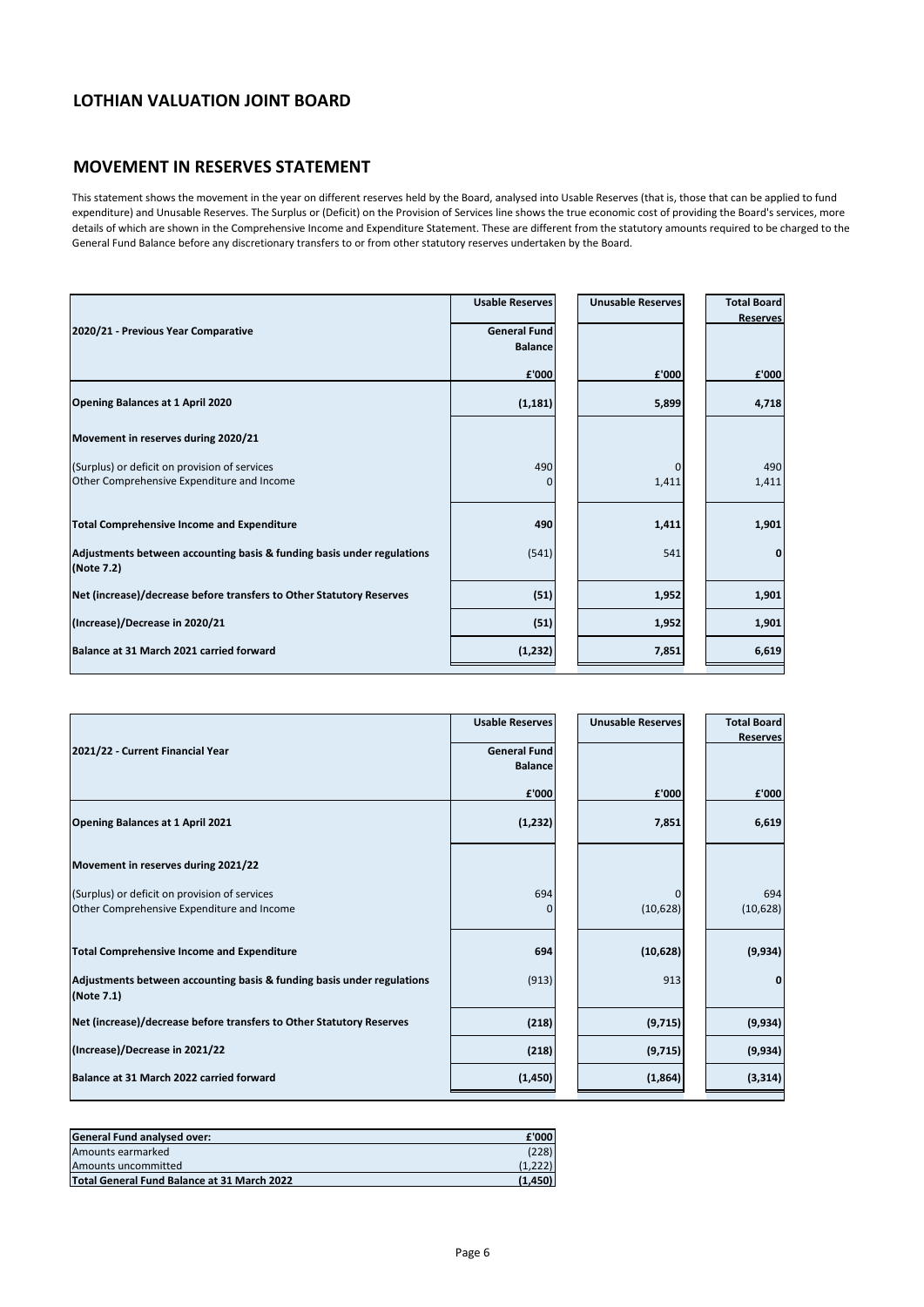### **COMPREHENSIVE INCOME AND EXPENDITURE STATEMENT**

This statement shows the accounting cost in the year of providing services in accordance with the generally accepted accounting practices, rather than the amount to be funded from requisitions. The Board receives requisitions to cover expenditure in accordance with regulations; this may be different from the accounting cost.

|                                             | 2020/21                         |                                    |                                                                         |                                      | 2021/22                  |                                           |
|---------------------------------------------|---------------------------------|------------------------------------|-------------------------------------------------------------------------|--------------------------------------|--------------------------|-------------------------------------------|
| <b>Gross</b><br><b>Expenditure</b><br>£'000 | <b>Gross</b><br>Income<br>£'000 | <b>Net</b><br>Expenditure<br>£'000 |                                                                         | <b>Gross</b><br>Expenditure<br>£'000 | Gross<br>Income<br>£'000 | <b>Net</b><br><b>Expenditure</b><br>£'000 |
| 7,193<br>165                                | (751)<br>(54)                   | 6,442<br>111                       | Core budget<br>Individual electoral registration                        | 6,689<br>102                         | (33)<br>$\Omega$         | 6,656<br>102                              |
| 7,358                                       | (805)                           | 6,553                              | <b>Cost Of Services</b>                                                 | 6,791                                | (33)                     | 6,758                                     |
|                                             |                                 |                                    | <b>Financing and Investment Income:</b>                                 |                                      |                          |                                           |
| $\mathbf 0$                                 | $\mathbf{0}$                    | $\mathbf{0}$                       | Interest & Investment income (Note 10.5)                                | $\mathbf 0$                          | (2)                      | (2)                                       |
| 1,408                                       | $\mathbf 0$                     | 1,408                              | Interest Cost on Defined Benefit Obligation (Note 21.5)                 | 1,419                                | $\Omega$                 | 1,419                                     |
| $\mathbf 0$                                 | (1, 263)                        | (1, 263)                           | Interest Income on Plan Assets (Note 21.4)                              | $\mathbf{0}$                         | (1,251)                  | (1, 251)                                  |
| 1,408                                       | (1, 263)                        | 145                                | <b>Total Financing and Investment Income</b>                            | 1,419                                | (1, 253)                 | 166                                       |
|                                             |                                 |                                    | <b>Non-Specific Grant Income:</b>                                       |                                      |                          |                                           |
| $\mathbf 0$                                 | (6, 208)                        | (6, 208)                           | Constituent council requisitions (Note 25)                              | $\mathbf 0$                          | (6, 230)                 | (6, 230)                                  |
| 0                                           | (6, 208)                        | (6, 208)                           | <b>Total Non-Specific Grant Income</b>                                  | $\pmb{0}$                            | (6, 230)                 | (6, 230)                                  |
| 8,766                                       | (8, 276)                        | 490                                | (Surplus) or Deficit on Provision of Services (Note 2)                  | 8,210                                | (7, 516)                 | 694                                       |
|                                             |                                 |                                    | <b>Other Comprehensive Income and Expenditure:</b>                      |                                      |                          |                                           |
| 12,384                                      | $\mathbf 0$                     | 12,384                             | Change in Financial Assumptions (Note 21.5)                             | $\mathbf 0$                          | (4,512)                  | (4, 512)                                  |
| 0                                           | (3, 101)                        | (3, 101)                           | Change in Demographic Assumptions (Note 21.5)                           | $\mathbf{0}$                         | (425)                    | (425)                                     |
| $\mathbf 0$                                 | (136)                           | (136)                              | Other Experience (Note 21.4 & 21.5)                                     | 103                                  | $\mathbf{0}$             | 103                                       |
| 0                                           | (7, 736)                        | (7, 736)                           | Return on pension assets excl. amounts included in net int. (Note 21.4) | 0                                    | (5, 794)                 | (5, 794)                                  |
| 21,150                                      | (19, 249)                       | 1,901                              | <b>Total Comprehensive Income and Expenditure</b>                       | 8,313                                | (18, 247)                | (9,934)                                   |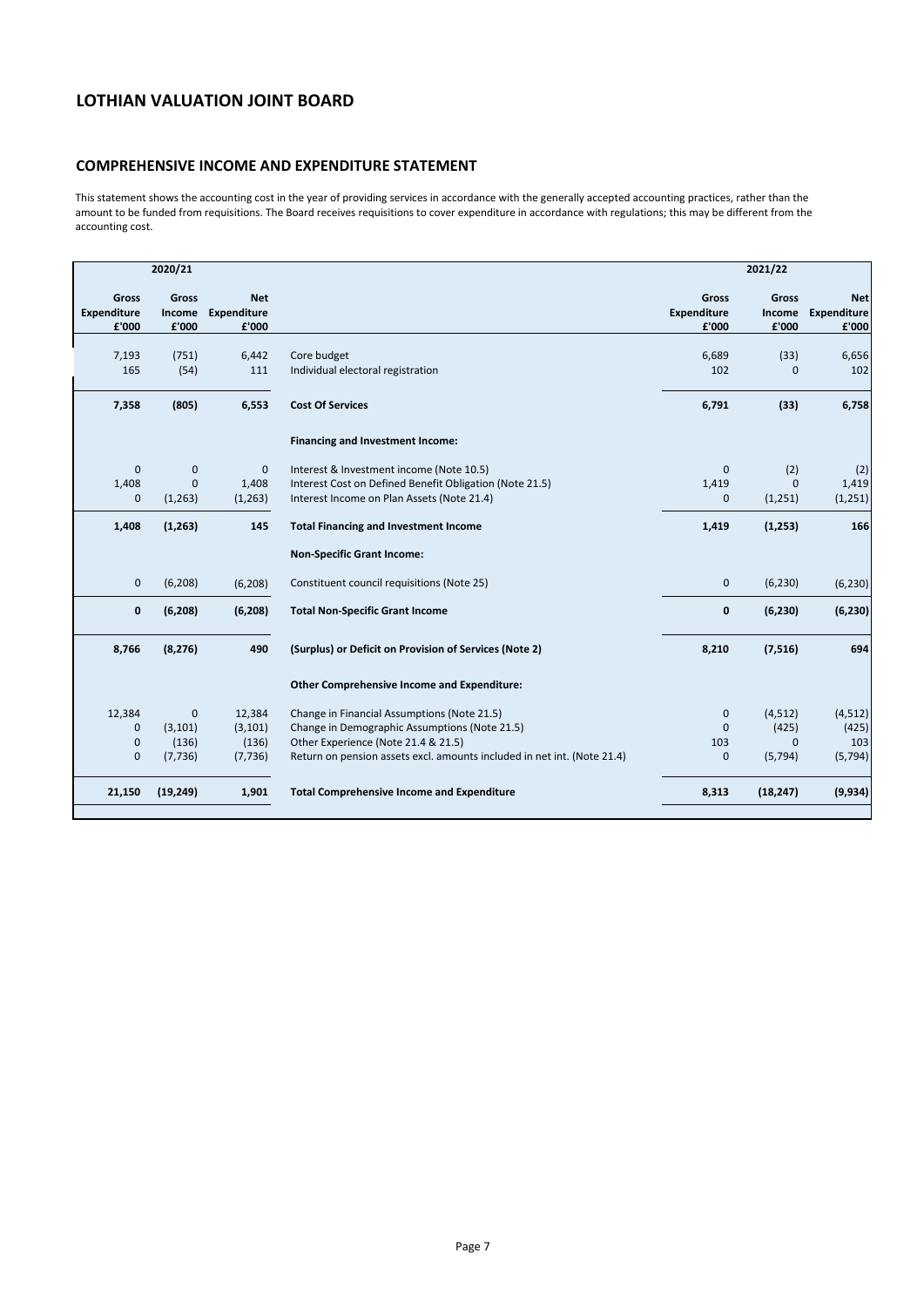### **BALANCE SHEET**

The Balance Sheet shows the value as at the Balance Sheet date of the assets and liabilities recognised by the Board. The net assets of the Board (assets less liabilities) are matched by the reserves held by the Board. Reserves are reported in two categories. The first category of reserves are usable reserves, that is, those reserves that the Board may use to provide services, subject to the need to maintain a prudent level of reserves and any statutory limitations on their use. The second category of reserves are those that the Board is not able to use to provide services. This category of reserves include reserves that hold unrealised gains and losses, where amounts would only become available to provide services if the assets are sold; and reserves that hold timing differences shown in the Movement in Reserves Statement line "Adjustments between accounting basis and funding basis under regulations".

| 31 March      |                                        |       | 31 March                  |
|---------------|----------------------------------------|-------|---------------------------|
| 2021<br>£'000 |                                        | Notes | 2022<br>$\textbf{f}'$ 000 |
|               |                                        |       |                           |
|               |                                        |       |                           |
| 328           | Property, plant and equipment          | 8.1   | 310                       |
| 40            | Intangible assets                      | 9     | 39                        |
| 62            | Long-term debtors                      | 23    | 56                        |
| 430           | Long term assets                       |       | 405                       |
|               |                                        |       |                           |
| 145           | Short-term debtors                     | 11    | 130                       |
| 1,750         | Cash and cash equivalents              | 12    | 1,782                     |
| 1,895         | <b>Current assets</b>                  |       | 1,912                     |
|               |                                        |       |                           |
| (509)         | Short-term creditors                   | 13    | (335)                     |
| (509)         | <b>Current liabilities</b>             |       | (335)                     |
|               |                                        |       |                           |
| (385)         | Other long-term liabilities            | 24    | (350)                     |
| (8,050)       | Other long-term liabilities (Pensions) | 21.3  | 1,682                     |
|               |                                        |       |                           |
| (8, 435)      | Long-term liabilities                  |       | 1,332                     |
|               |                                        |       |                           |
| (6,619)       | <b>Net liabilities</b>                 |       | 3,314                     |
|               |                                        |       |                           |
|               |                                        |       |                           |
| (1, 232)      | Usable reserves                        | 14    | (1,450)                   |
| 7,851         | Unusable reserves                      | 14    | (1,864)                   |
| 6,619         | <b>Total reserves</b>                  |       | (3, 314)                  |
|               |                                        |       |                           |

The unaudited Annual Accounts were authorised for issue by the Treasurer on 7th June 2022

**Treasurer: Date:** Hugh Dunn, CPFA

7th June 2022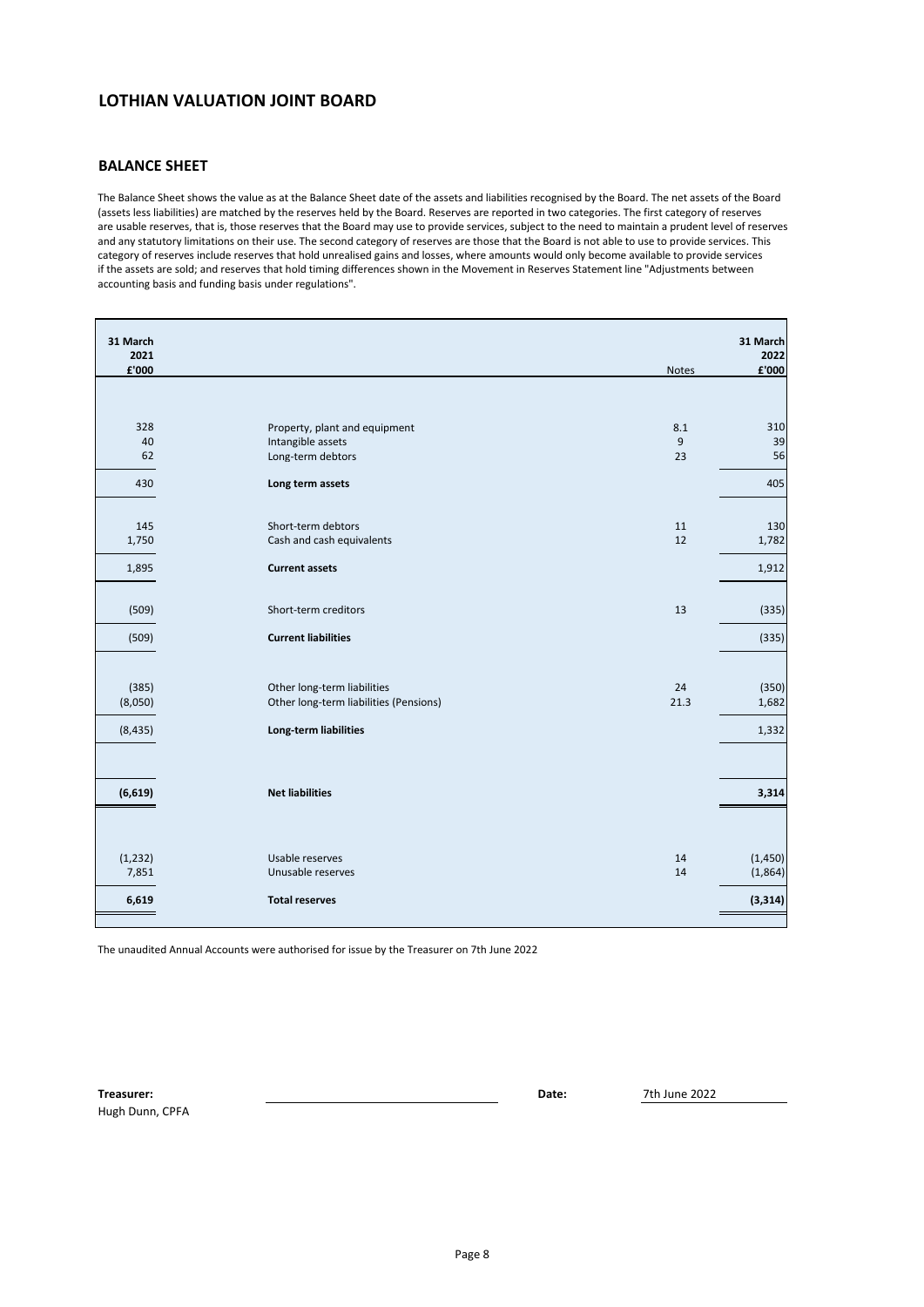## **CASH FLOW STATEMENT**

The Cash Flow Statement shows the changes in cash and cash equivalents of the Board during the reporting period. The statement shows how the Board generates and uses cash and cash equivalents by classifying cash flows as operating, investing and financing activities. The amount of net cash flow arising from operating activities is a key indicator of the extent to which the operations of the Board are funded by way of requisitions and recipients of services provided by the Board. Investing activities represent the extent to which cash outflows have been made for resources which are intended to contribute to the Board's future service delivery. Cash flows arising from financing activities are useful in predicting claims on future cash flows.

| 31 March<br>2021 | 31 March<br>2021 |                                                                     | 31 March<br>2022 | 31 March<br>2022 |
|------------------|------------------|---------------------------------------------------------------------|------------------|------------------|
| £'000            | £'000            | <b>OPERATING ACTIVITIES</b>                                         | £'000            | £'000            |
|                  |                  |                                                                     |                  |                  |
| (220)            |                  | Cash received for goods and services                                | (33)             |                  |
| (590)            |                  | Government grants                                                   | $\pmb{0}$        |                  |
| $\mathbf 0$<br>0 |                  | Other local authorities                                             | $\mathbf 0$      |                  |
| (6, 208)         |                  | Interest received<br>Other operating cash receipts                  | (2)<br>(6, 230)  |                  |
|                  |                  |                                                                     |                  |                  |
|                  | (7,018)          | Cash inflows generated from operating activities                    |                  | (6, 265)         |
| 4,852            |                  | Cash paid to and on behalf of employees                             | 4,612            |                  |
| 1,778            |                  | Cash paid to suppliers of goods and services                        | 1,559            |                  |
|                  | 6,630            | Cash outflows generated from operating activities                   |                  | 6,170            |
|                  | (388)            | Net cash flows from operating activities (Note 15.1)                |                  | (94)             |
|                  |                  | <b>INVESTING ACTIVITIES</b>                                         |                  |                  |
| 130              |                  | Purchase of property, plant and equipment and<br>intangible assets. | 62               |                  |
|                  |                  |                                                                     |                  |                  |
|                  | 130              | Net cash flows from investing activities                            |                  | 62               |
|                  | (258)            | Net (increase)/decrease in cash and cash equivalents (Note 15.2)    |                  | (32)             |
| 1st April        | <b>1st April</b> |                                                                     | <b>1st April</b> | <b>1st April</b> |
| £'000            | £'000            |                                                                     | £'000            | £'000            |
| 1,492            |                  | Cash and cash equivalents                                           | 1,750            |                  |
|                  | 1,492            |                                                                     |                  | 1,750            |
| 31st March       |                  |                                                                     | 31st March       |                  |
| 1,750            |                  | Cash and cash equivalents                                           | 1,782            |                  |
|                  | 1,750            |                                                                     |                  | 1,782            |
|                  | (258)            | Net (increase)/decrease in cash and cash equivalents (Note 15.2)    |                  | (32)             |
|                  |                  |                                                                     |                  |                  |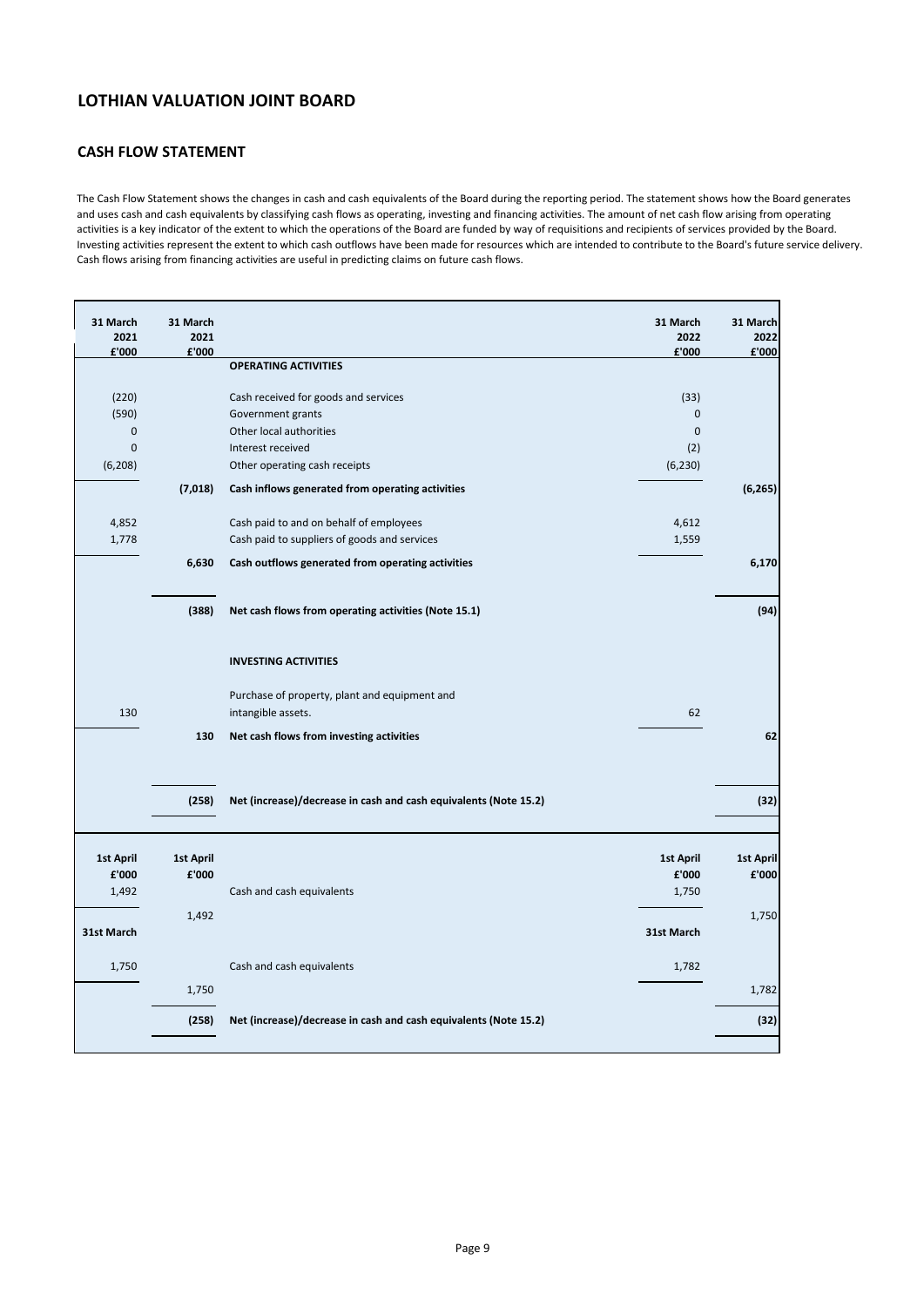### **NOTES TO THE ANNUAL ACCOUNTS**

### **1. STATEMENT OF ACCOUNTING POLICIES**

### **1.1 General**

The Annual Accounts have been prepared in accordance with the International Financial Reporting Standards (IFRS) based Code of Practice in the United Kingdom (the Code). This is to ensure that the Annual Accounts "present a true and fair view" of the financial position and transactions of the Board.

The Annual Accounts have been prepared on an historic cost basis, modified by the valuation of pension assets and liabilities where appropriate.

#### **1.2 Accruals of Expenditure and Income**

Activity is accounted for in the year that it takes place and not simply when cash payment is made or received. This means that expenses are recorded when goods or services have been received and income is recorded when goods or services have been provided. This recording is irrespective of whether cash has actually been paid or received in the year.

#### **1.3 Cash and Cash Equivalents**

Cash is represented by cash in hand and deposits with financial institutions, repayable without penalty on notice of not more than 24 hours. Cash equivalents are investments maturing in three months or less from the date of acquisition and are readily convertible to known amounts of cash with insignificant risk of change in value.

#### **1.4 Changes in Accounting Policies, Estimates and Errors**

Changes in accounting policies are only made when required by proper accounting practices or the change provides more reliable or relevant information about the effect of transactions, or other events or conditions on the Board's financial position or financial performance. Where a change is made, it is applied retrospectively by adjusting opening balances and comparative amounts for the prior period as if the new policy had always been applied. Changes in accounting estimates are accounted for prospectively, that is, in the current and future years affected by the change. Material errors discovered in prior period figures are corrected retrospectively by amending opening balances and comparative amounts for the prior period.

#### **1.5 Revenue Expenditure**

Revenue expenditure is that which does not yield benefit beyond the year of account. In broad terms the revenue expenditure of the Board can be divided into two categories:

- employees;
- day-to-day operating expenses, includes costs incurred in respect of Transport, Premises, ICT, postage and general administration.

All revenue expenditure is accounted for on an accruals basis.

Each year net revenue expenditure is met by way of requisitions on the City of Edinburgh, Midlothian, East Lothian and West Lothian Councils.

#### **1.6 Capital Expenditure**

Capital expenditure is presented as a fixed asset in the Balance Sheet. Capital expenditure is the expenditure on the acquisition of tangible or intangible assets which adds to and not merely maintains the value of an existing asset provided that it yields benefits to the Board and the services it provides for a period of more than one year. Capital expenditure is subject to a de-minimis level of £6,000.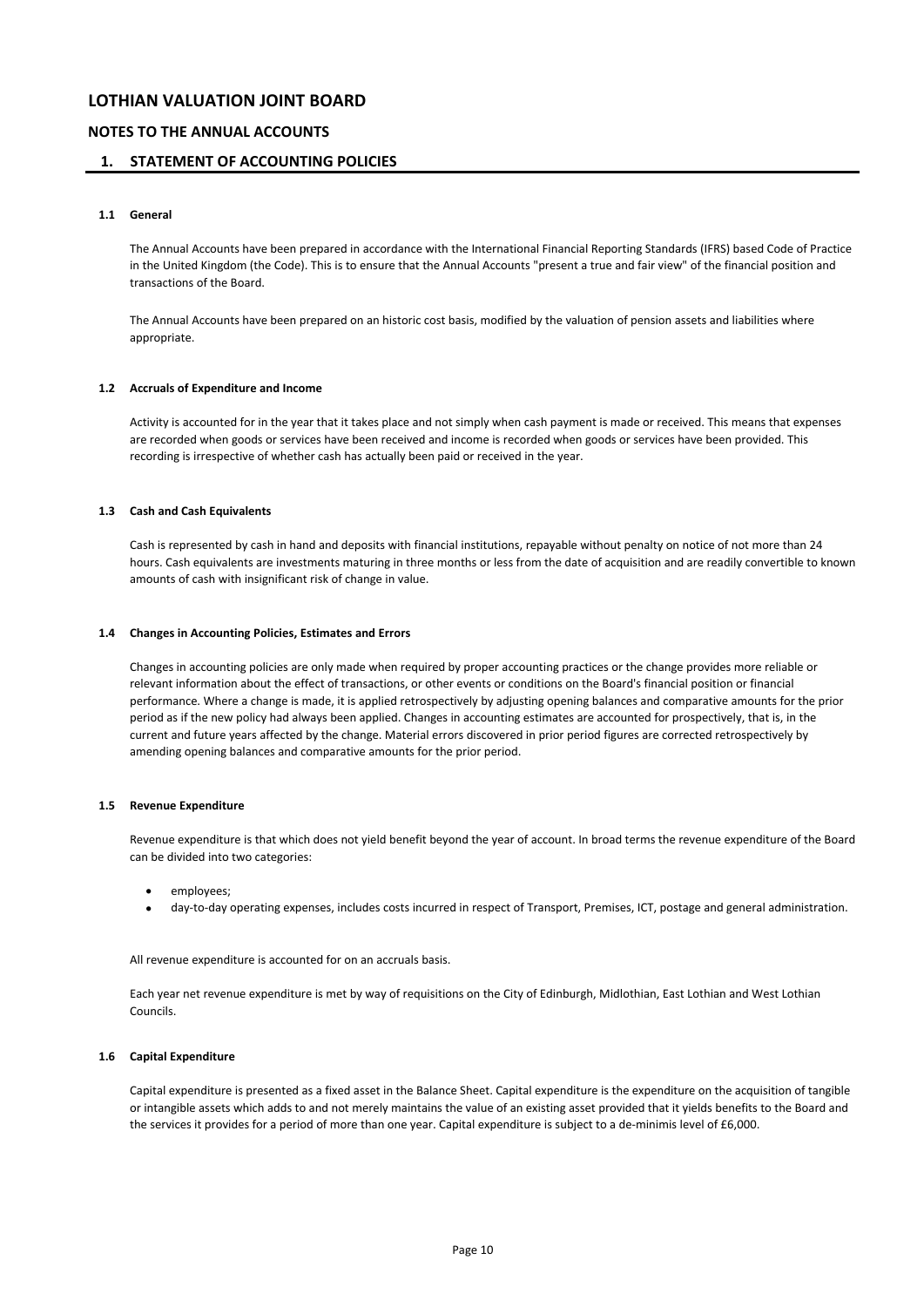### **NOTES TO THE ANNUAL ACCOUNTS**

### **1. STATEMENT OF ACCOUNTING POLICIES** (Contd.)

### **1.7 Short Term Debtors and Short Term Creditors**

The revenue and capital transactions of the Board are recorded on an accruals basis which means that amounts due to or from the Board, but still outstanding at the year end, are included in the accounts. Where there was insufficient information to provide actual figures, estimates have been included.

### **1.8 Value Added Tax**

Value Added Tax is excluded from the Annual Accounts unless it is not recoverable from HM Revenues and Customs.

#### **1.9 Non-Current Assets**

#### *a) Intangible Assets*

#### **Recognition:**

• Intangible assets are non-current assets that have no physical substance but are identifiable and controlled by the Board and it can be established that there is an economic benefit or service potential associated with the item which will flow to the Board. This expenditure is mainly in relation to software licenses purchased by the Board. Expenditure on the acquisition, creation or enhancement of intangible assets has been capitalised on an accruals basis.

#### **Amortisation:**

- Software licences classified as intangible assets. In most cases intangible assets are depreciated over the period of the licence, however, where the period of the licence is deemed 'infinite' the software has been depreciated based on an assessment of expected useful life.
- The amortisation policy at 31st March 2017 was not to provide for amortisation in the year of an asset's purchase. This has been amended from 1st April 2017 when amortisation has been provided for in the year of acquisition.
- Amortisation is calculated using the straight-line basis on the opening book value over the remaining useful life of the asset;

#### **Measurement:**

• Intangible assets are initially measured at cost and included in the Balance Sheet at net historical cost.

#### *b) Property, Plant and Equipment*

Property, plant and equipment are tangible items held for use by the Board in its provision of service and are expected to be used for more than one financial year. Property, plant and equipment are included in the Balance sheet in the following classes:

- Leasehold improvements;
- Vehicles, plant, furniture and equipment

#### **Recognition:**

• Expenditure on the acquisition, creation or enhancement of these non-current assets has been capitalised on an accruals basis, provided that future economic benefits or service potential associated with the item will flow to the Board and the cost of the item can be measured reliably. This expenditure is subject to the application of a de-minimis level of £6,000.

#### **Amortisation:**

Amortisation is provided on all property, plant and equipment with a finite useful life (which can be determined at the time of acquisition or revaluation) according to the following policy:

- No amortisation is charged on freehold land;
- The amortisation policy at 31st March 2017 was not to provide for amortisation in the year of an asset's purchase. This has been amended from 1st April 2017 when amortisation has been provided for in the year of acquisition.
- Amortisation is calculated using the straight-line basis on the opening book value over the remaining useful life of the asset;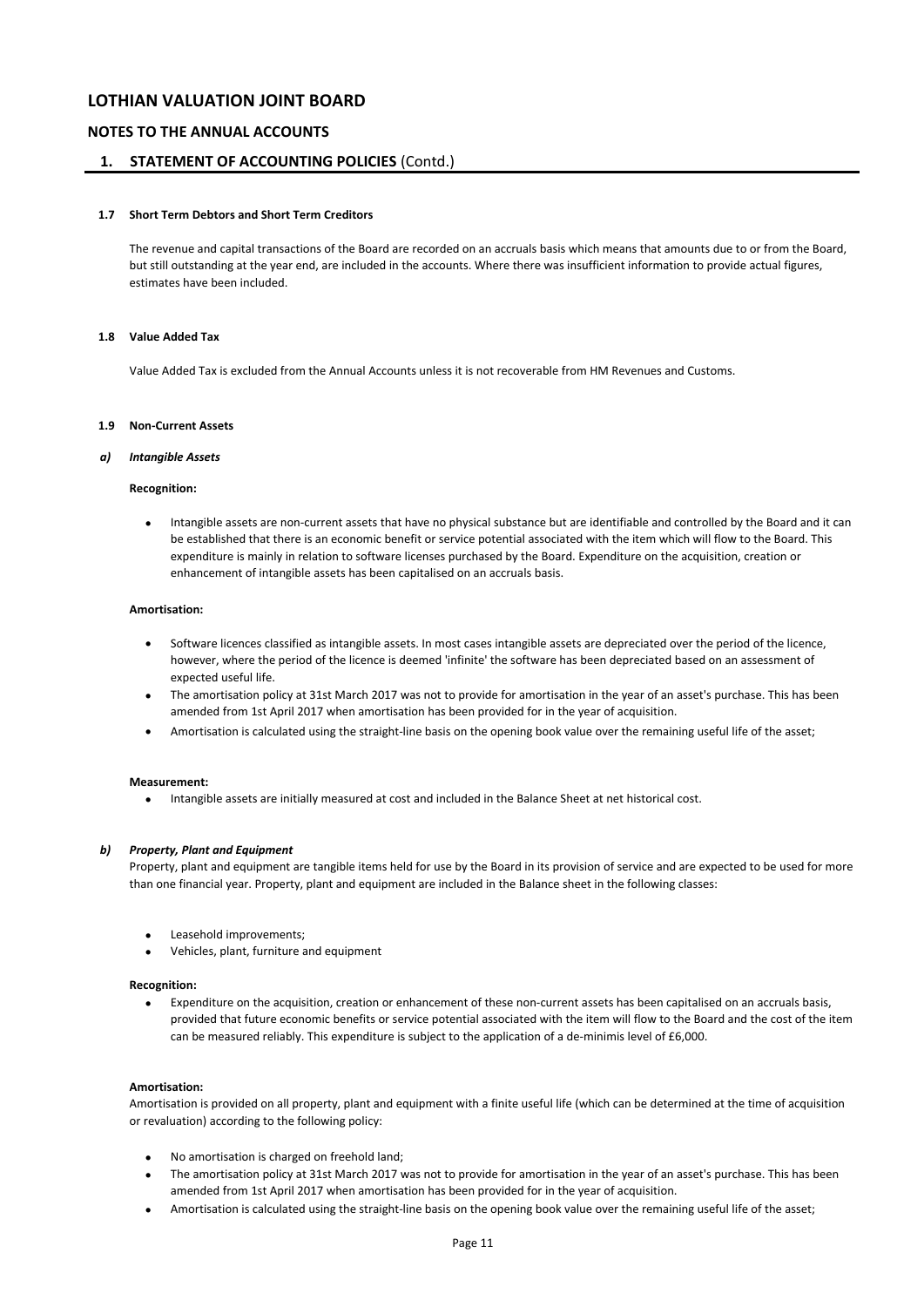### **NOTES TO THE ANNUAL ACCOUNTS**

### **1. STATEMENT OF ACCOUNTING POLICIES** (Contd.)

#### **1.9 Non-Current Assets (Contd.)**

#### *b) Property, Plant and Equipment (Contd.)*

#### **Depreciation (Contd.):**

• Non-current assets are depreciated as follows:

| Asset    |                                                                                            |                     | Years |
|----------|--------------------------------------------------------------------------------------------|---------------------|-------|
| Property | (Leasehold improvements) - 25 years (currently<br>Depreciated over remaining life of asset | 10 years remaining) | 10    |
|          | Vehicles, plant and equipment                                                              |                     |       |

#### **Measurement:**

Property, plant and equipment, and leasehold improvements are measured at depreciated historic cost, this been a proxy for fair value in line with the Code.

### **De-recognition:**

An asset is de-recognised either on its disposal or where no future economic benefits or service potential are expected from its use or disposal. The gain or loss arising from de-recognition of an asset is included in "Surplus or Deficit on the Provision of Service" within the Comprehensive Income and Expenditure Statement when the asset is de-recognised. The gain or loss on de-recognition of property, plant and equipment assets is a reconciling item in the "Movement in Reserves Statement for the General Fund".

#### **Impairment:**

Assets are assessed at each year end as to whether there is any indication that an asset may be impaired, that is, that the carrying value of an asset on the Balance Sheet exceeds its recoverable amount. Where indications exist and any possible differences are material, the recoverable amount is estimated and an impairment loss is recognised for the shortfall.

#### **1.10 Overheads and Support Services**

The costs of support services are allocated on a basis appropriate to the service provided in order to match costs to service usage. Certain support service costs are provided under a Service Level Agreement between the Board and service provider.

#### **1.11 Charges to Comprehensive Income and Expenditure Statement for use of non-current assets**

The Comprehensive Income and Expenditure Statement is charged with the following amounts to record the real cost of holding non-current assets during the year:

- Depreciation attributable to the assets used by the Board;
- Impairment losses, if any, attributable to the clear consumption of economic benefits on property, plant and equipment used by the Board.

The Board is not required to raise requisitions on the constituent councils to cover depreciation or impairment losses. Depreciation and impairment losses are not proper charges under statutory accounting requirements and are therefore a reconciling item in the Movement in Reserves Statement for the General Fund by way of an adjusting transaction with the Capital Adjustment Account.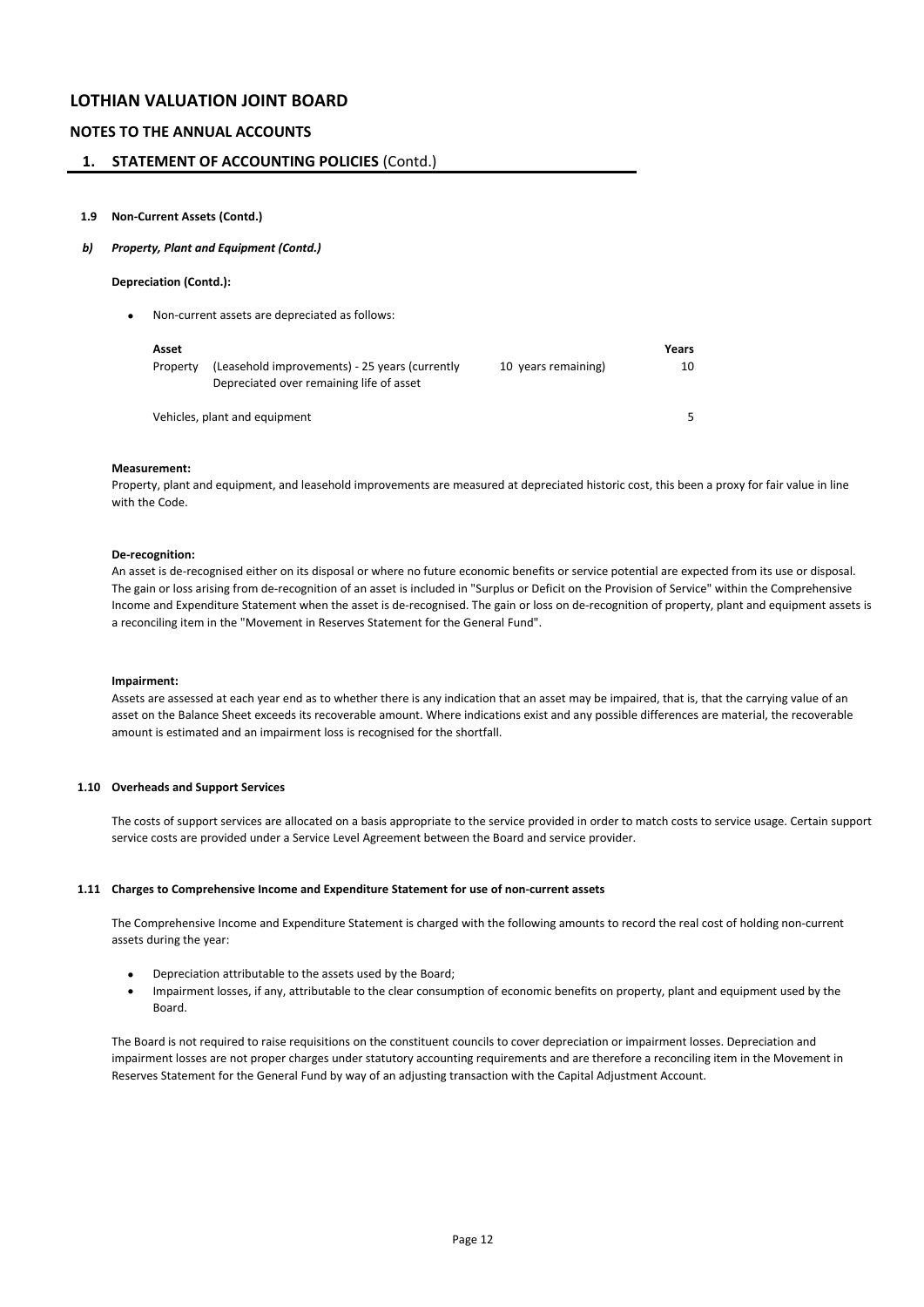### **NOTES TO THE ANNUAL ACCOUNTS**

### **1. STATEMENT OF ACCOUNTING POLICIES** (Contd.)

#### **1.12 Leases**

Leases are classified as finance leases where the terms of the lease transfer substantially all the risks and rewards incidental to ownership of property, plant or equipment from the lessor to the lessee. All other leases are classified as operating leases.

#### **a) Finance Leases**

#### *Leased-in assets*

The Board has not identified any leased-in assets that fall under the definition of finance leases.

#### *Leased-out assets*

The Board has not identified any leased-out assets that fall under the definition of finance leases.

#### *b)* **Operating Leases**

#### *Leased-in assets*

Rental payments, net of benefits received, under operating leases are charged to the Comprehensive Income and Expenditure statement on a straight line basis over the life of the lease.

#### *Leased-out assets*

The Board has not identified any leased-out assets that fall under the definition of operating leases.

#### **1.13 Provisions**

Provision is made within the Annual Accounts when the board has a present legal or constructive obligation as a result of a past event, there is a probability of a transfer of economic benefit and a reliable estimate can be made of the obligation. Provisions are charged to the Comprehensive Income and Expenditure Statement in the year in which the Board becomes aware of the obligation.

#### **1.14 Contingent Liability**

A contingent liability is defined as either a possible obligation that arises from past events and whose existence will be confirmed by the occurrence or non-occurrence of one of more uncertain future events, which are not wholly within the control of the Board or a present obligation that arises from past events, but it is not possible that an outflow of resources will be required or the amount of the obligation cannot be measured reliably. If such obligation exist, they are not recognised in the Balance Sheet but are disclosed as a note to the Annual **Accounts** 

#### **1.15 Contingent Assets**

A contingent asset arises where an event has taken place that gives the Board a possible asset whose existence will only be confirmed by the occurrence or non-occurrence of one or more uncertain future events, which are not wholly within the control of the Board. If such assets exist, they are disclosed as a note to the Annual Accounts.

#### **1.16 Employee Benefits**

Cost of service includes a charge for annual leave to which employees are entitled, but have not taken as at the Balance Sheet date. The Board is not required to raise requisitions on constituent councils to cover the cost of accrued annual leave. These costs are therefore replaced by revenue provision in the Movement in Reserves Statement for the General Fund balance by way of an adjusting transaction with the Accumulated Absences Account.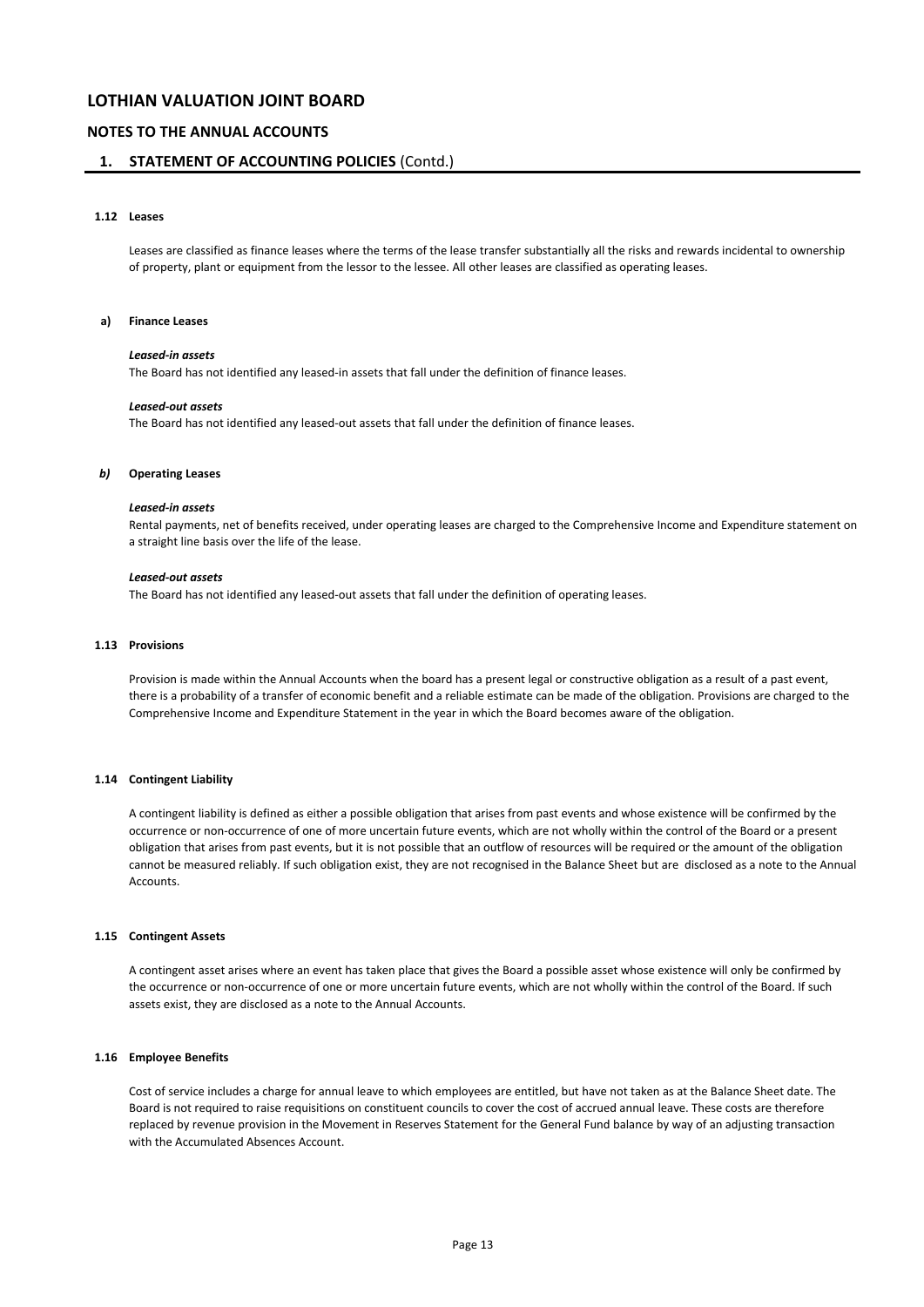### **NOTES TO THE ANNUAL ACCOUNTS**

### **1. STATEMENT OF ACCOUNTING POLICIES** (Contd.)

#### **1.17 Termination Benefits**

Termination benefits are amounts payable as a result of a decision by the Board to terminate employees' employment before the normal retirement date or an employee's decision to accept voluntary redundancy. These amounts are charged on an accruals basis to the Comprehensive Income and Expenditure Statement when the Board is demonstrably committed to either terminating the employment of an employee or making an offer to encourage voluntary redundancy.

### **1.18 Pensions**

The Joint Board is an admitted body to the Local Government Pension Scheme (LGPS) which is administered by the Lothian Pension Fund. The LGPS is a defined benefit statutory scheme, administered in accordance with the Local Government Pension Scheme (Scotland) Regulations 1998, as amended.

The Annual Accounts have been prepared including pension costs, as determined under International Accounting standard 19 - Employee Benefits (IAS 19). The cost of service in the Comprehensive Income and Expenditure Statement includes expenditure equivalent to the amounts of retirement benefits the Board has committed to pay during the year. Interest Cost on Defined Pension Obligation and Interest Income on Plan Assets have been included in the "Surplus or Deficit on the Provision of Services" within the Comprehensive Income and Expenditure Statement. Other comprehensive income and expenditure within the Comprehensive Income and Expenditure Statement also now shows the financial effect of changes in financial assumptions, other experience and return on pension assets excluding amounts included in net interest.

The pension costs charged to the Comprehensive Income and Expenditure Statement in respect of employees are not equal to contributions paid to the funded scheme for employees. The amount by which pension costs under IAS19 are different from the contributions due under the pension scheme regulations are disclosed in the Movement in Reserves Statement for the General Fund Balance.

Pension assets have been valued at bid value (purchase price), as required under IAS19.

Further costs arise in respect of certain pensions paid to retired employees on an unfunded basis. Under pension regulations, contribution rates are set to meet 100% of the overall liabilities of the Fund.

#### **1.19 Revenue Contributions**

Revenue contributions from constituent councils have been included in the Annual Accounts on an accruals basis.

#### **1.20 Reserves**

Reserves held on the Balance Sheet are classified as either usable or unusable. Usable reserves hold monies that can be applied to fund expenditure. Unusable reserves cannot be applied to fund expenditure.

The Board operates the following usable reserves:

#### *a) General Fund*

This represents the balance of the surpluses or deficits arising from the Comprehensive Income and Expenditure Statement. The Board changed its accounting policy in relation to unspent requisitions during 2015/16. In February 2018 the Board approved a formal reserves policy based on holding a general reserve with a minimum value of 3% of annual requisition. Balances held in excess of 3% require to be reviewed annually in-line with risk/identified commitments.

The Board operates the following unusable reserves:

#### *b) Capital Adjustment Account*

This provides a balancing mechanism between the different rates at which assets are depreciated and financed.

#### *c) Pension Reserve*

This represents the difference between the monies which the Board requires to meet its pension liability as calculated under International Accounting Standards 19, Employee Benefits (IAS 19) and the amount required to be charged to the General Fund in accordance with statutory requirement governing Local Government Pension Scheme.

### *d) Accumulated Absences Account*

This represents the net monies which the Board requires to meet its short-term compensated absences for employees under IAS19.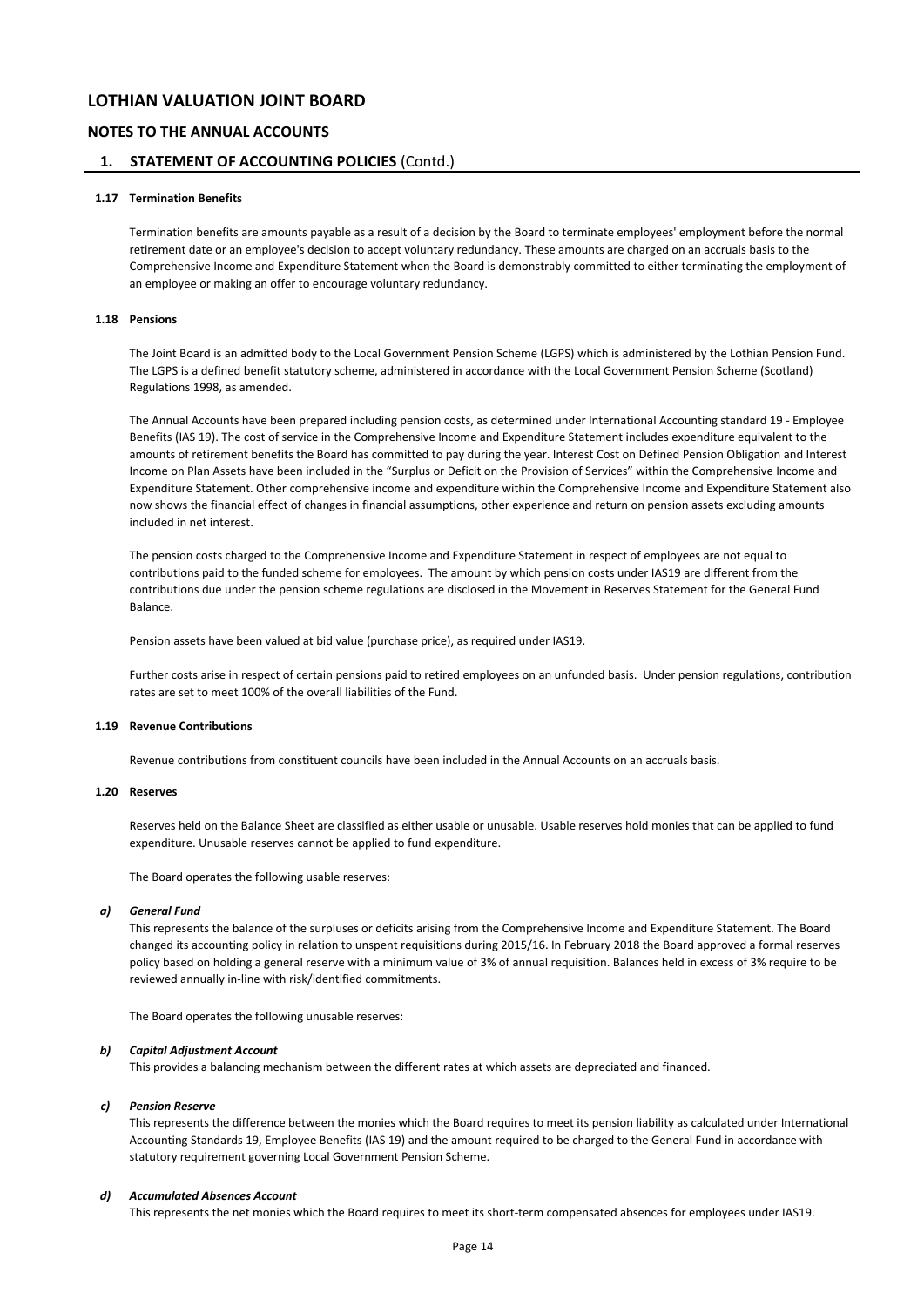### **NOTES TO THE ANNUAL ACCOUNTS**

### **1. STATEMENT OF ACCOUNTING POLICIES** (Contd.)

#### **1.21 Financial Instruments**

#### *a) Financial Liabilities*

Financial liabilities are initially measured at fair value and carried at their amortised cost. Annual charges to the Comprehensive Income and Expenditure Statement for interest payable are based on the carrying amount of the liability, multiplied by the effective rate of interest for the instrument. As at 31st March 2022, the Board had no borrowings.

#### *b) Financial Assets*

Loans and receivables are initially measured at fair value and carried at their amortised cost. Annual credits to the Comprehensive Income and Expenditure Statement for interest receivable are based on the carrying amount of the asset multiplied by the effective rate of interest for the instrument. The Board holds its surplus funds with the City of Edinburgh Council in a pooled investment arrangement and does not place external deposits in its own name. These sums are presented in the Balance Sheet as the balance due from the City of Edinburgh Council and interest receivable from this investment is credited to the Comprehensive Income and Expenditure Statement.

Where assets are identified as impaired because of a likelihood arising from a past event that payments due under the contract will not be made, the asset is written down and a charge made to the Comprehensive Income and Expenditure Statement.

Any gains and losses that arise on the de-recognition of the asset are credited/debited to the Comprehensive Income and Expenditure Statement.

#### **1.22 Events After the Balance Sheet Date**

Events after the reporting period are those events, both favourable and unfavourable, that occur between the end of the reporting period and the date when the Annual Accounts is authorised for issue. Two types of event can be identified:

- those that provide evidence of conditions that existed at the end of the reporting period - the Annual Accounts is adjusted to reflect such items;
- those that are indicative of conditions that arose after the reporting period - the Annual Accounts is not adjusted to reflect such events, but where a category of events would have a material effect, disclosure is made in the notes of the nature of the events and their estimated financial effect.

Events taking place after the date of authorisation for issue are not reflected in the Annual Accounts.

### **1.23 Exceptional Items**

When items of income and expenditure are material, their nature and amount are disclosed separately, either on the face of the Comprehensive Income and Expenditure Statement or in the notes to the accounts, depending on how significant the items are to an understanding of the Board's financial performance.

#### **1.24 Going Concern**

It is appropriate to adopt a going concern basis for the preparation of the Annual Accounts as the constituent authorities have a legal obligation under the 1995 Combined Area Amalgamation Scheme Order to provide the Joint Board with funding to meet all liabilities as they fall due.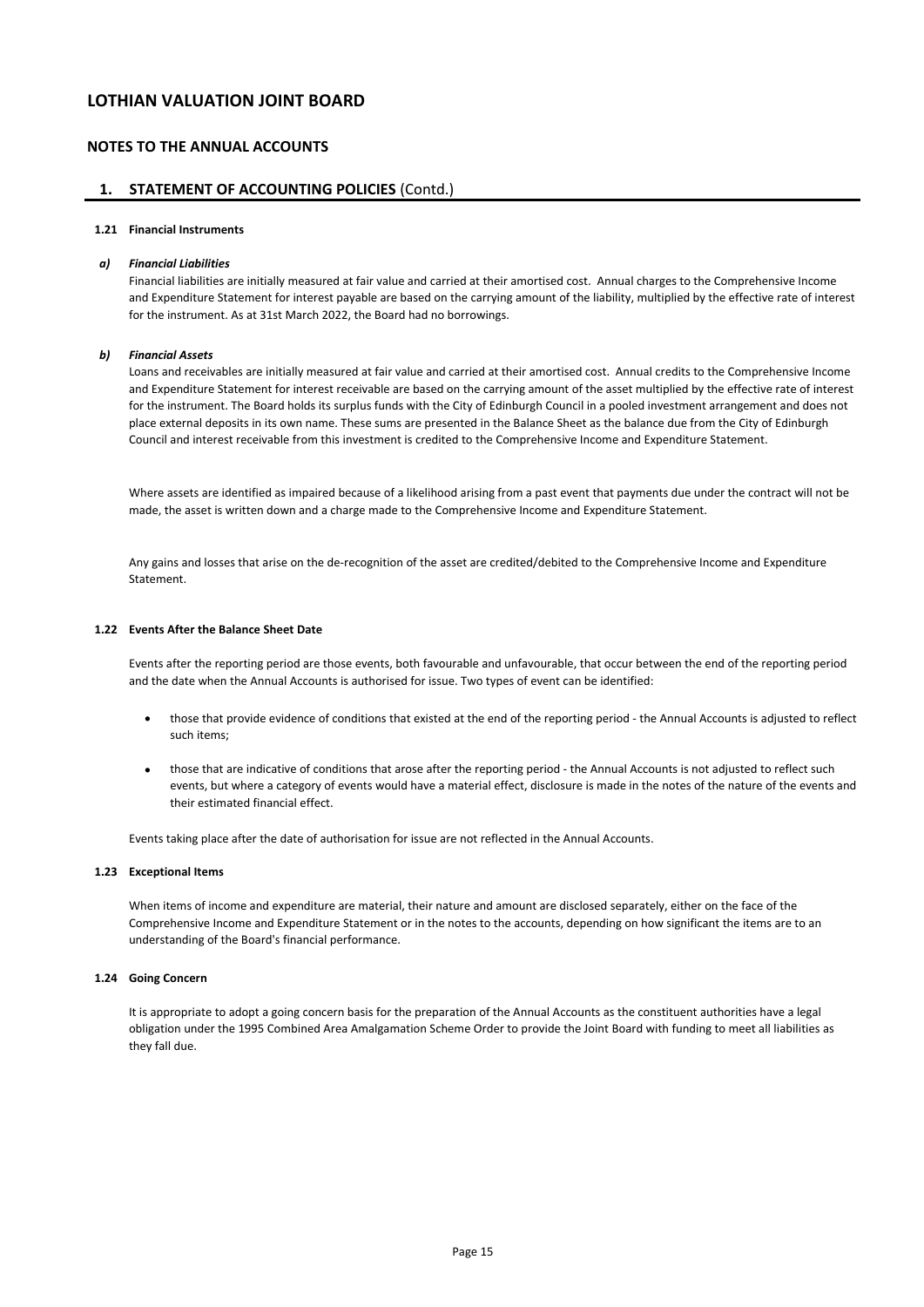## **NOTES TO THE ANNUAL ACCOUNTS**

## **2. EXPENDITURE AND FUNDING ANALYSIS**

The Expenditure and Funding Analysis shows how annual expenditure is used and funded from resources (requisitions from local authorities) by the Lothian Valuation Joint Board in comparison with those resources consumed or earned by the Lothian Valuation Joint Board in accordance with general accounting practice. It also shows how this expenditure is allocated for decision making purposes between service areas. Income and expenditure accounted for under generally accepted accounting practices is presented more fully in the Comprehensive Income and Expenditure Statement (CIES) (see page 7).

| <b>EXPENDITURE AND FUNDING ANALYSIS</b> |                    |                    |                                                                                     |                      |                    |                    |  |  |
|-----------------------------------------|--------------------|--------------------|-------------------------------------------------------------------------------------|----------------------|--------------------|--------------------|--|--|
|                                         | 2020/21            |                    |                                                                                     | 2021/22              |                    |                    |  |  |
| Net Expend.                             | <b>Adjustments</b> | <b>Net</b>         |                                                                                     | Net Expend.          | <b>Adjustments</b> | <b>Net</b>         |  |  |
| <b>Chargeable to</b>                    |                    | <b>Expenditure</b> |                                                                                     | <b>Chargeable to</b> |                    | <b>Expenditure</b> |  |  |
| the General                             |                    | in the CIES        |                                                                                     | the General          |                    | in the CIES        |  |  |
| Fund                                    |                    |                    |                                                                                     | Fund                 |                    |                    |  |  |
| £000                                    | £000               | £000               |                                                                                     | £000                 | £000               | £000               |  |  |
| 6,054                                   | 387                |                    | 6,442 Core Budget                                                                   | 5,910                | 746                | 6,656              |  |  |
| 102                                     | 9                  |                    | 111 Individual Electoral Registration                                               | 102                  | 0                  | 102                |  |  |
|                                         |                    |                    |                                                                                     |                      |                    |                    |  |  |
| 6,156                                   | 396                |                    | 6,553 Net Cost of Services                                                          | 6,012                | 746                | 6,758              |  |  |
|                                         |                    |                    | <b>Other Income and Expenditure</b>                                                 |                      |                    |                    |  |  |
| (6, 208)                                | $\mathbf 0$        | (6, 208)           | Constituent council requisitions                                                    | (6, 230)             | $\mathbf 0$        | (6, 230)           |  |  |
| $\mathbf{0}$                            | $\mathbf{0}$       | 0                  | Interest and investment income                                                      | $\mathbf{0}$         | (2)                | (2)                |  |  |
| 0                                       | 145                | 145                | Net pension interest cost                                                           | $\mathbf 0$          | 168                | 168                |  |  |
| (51)                                    | 541                |                    | 490 (Surplus) or deficit on the<br>provision of services                            | (218)                | 913                | 694                |  |  |
| (1, 181)<br>(51)                        |                    |                    | Opening General Fund Balance<br>(Surplus) / Deficit on the provision<br>of services | (1, 232)<br>(218)    |                    |                    |  |  |
| (1, 232)                                |                    |                    | <b>Closing General Fund Balance at</b><br>31 March                                  | (1, 450)             |                    |                    |  |  |

**Notes to the Expenditure and Funding Analysis:**

### **2.1 Adjustments from the General Fund to arrive at the Comprehensive Income and Expenditure Statement amounts 2021/22:**

|                                                      | <b>Adjusts. For</b> | Net Change for Pensions Adjusts. |                    | <b>Other Total Statutory</b> | Presentation   | <b>Total</b> |
|------------------------------------------------------|---------------------|----------------------------------|--------------------|------------------------------|----------------|--------------|
|                                                      | Capital             |                                  | <b>Differences</b> | Adjusts.                     | Adjusts.       | Adjusts.     |
|                                                      | <b>Purposes</b>     |                                  |                    |                              |                |              |
|                                                      | £000                | £000                             | £000               | £000                         | £000           | £000         |
| Core budget                                          | 19                  | 896                              | (3)                | 913                          | $\overline{2}$ | 915          |
| Individual electoral registration                    |                     |                                  |                    |                              |                | $\mathbf{0}$ |
|                                                      | 0                   | $\mathbf{0}$                     | $\mathbf 0$        | $\mathbf 0$                  | $\mathbf 0$    |              |
| <b>Net Cost of Services</b>                          | 19                  | 896                              | (3)                | 913                          | $\overline{2}$ | 915          |
| <b>Other Income and Expenditure</b>                  |                     |                                  |                    |                              |                |              |
| Constituent council requisitions                     |                     |                                  |                    |                              |                |              |
|                                                      | 0                   | $\mathbf{0}$                     | $\mathbf{0}$       | 0                            | 0              | $\mathbf 0$  |
| Interest and investment income                       |                     |                                  |                    | $\mathbf 0$                  |                |              |
|                                                      | $\mathbf{0}$        | $\mathbf{0}$                     | 0                  |                              | (2)            | (2)          |
| Net pension interest cost                            | 0                   | $\mathbf{0}$                     | 0                  | 0                            | 0              | 0            |
| (Surplus) or deficit on the<br>provision of services | 19                  | 896                              | (3)                | 913                          | 0              | 913          |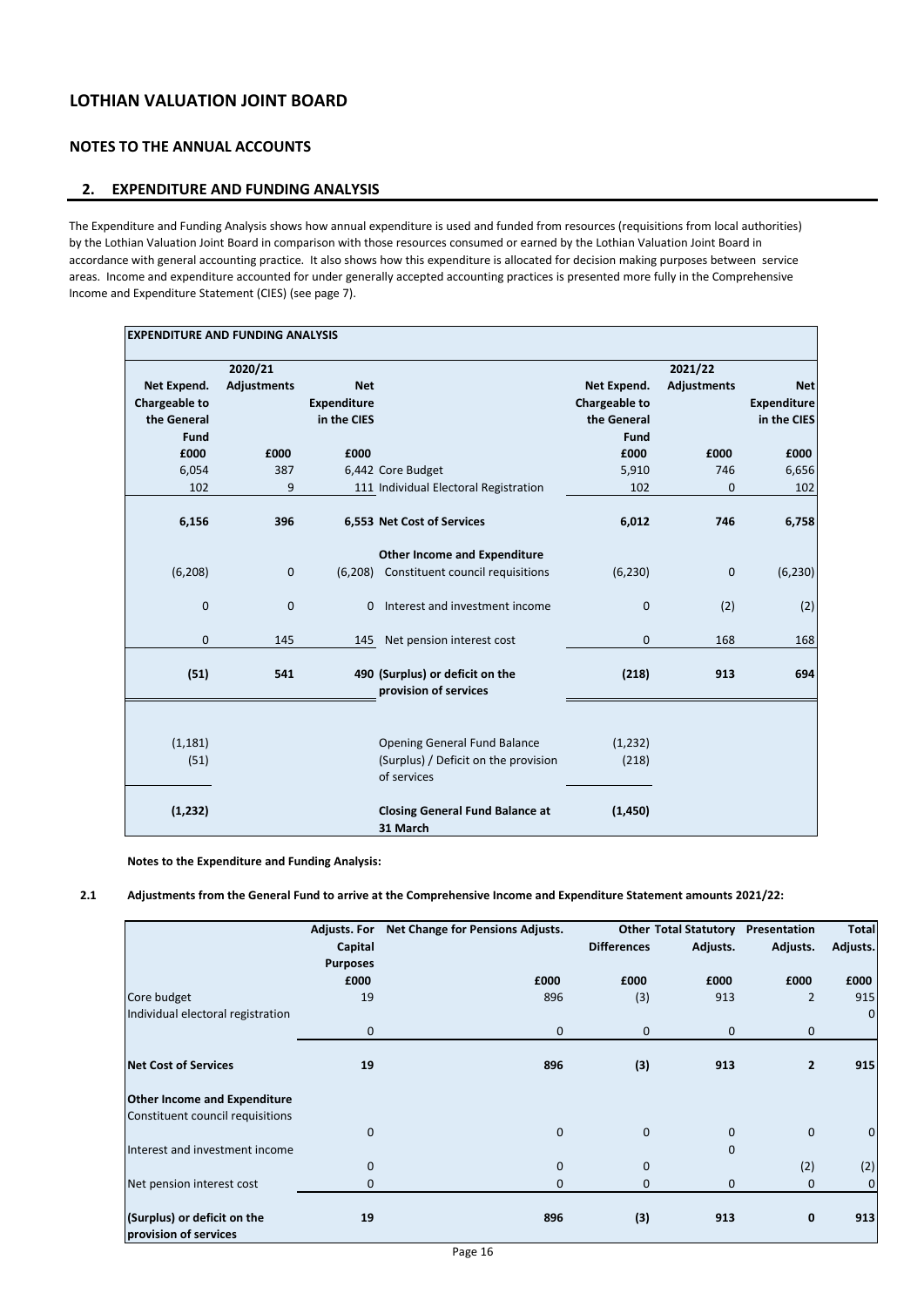### **NOTES TO THE ANNUAL ACCOUNTS**

## **2. EXPENDITURE AND FUNDING ANALYSIS (Contd.)**

**Notes to the Expenditure and Funding Analysis:**

- **2.1 Adjustments from the General Fund to arrive at the Comprehensive Income and Expenditure Statement amounts**
	- Adjustments for capital purposes include the removal of depreciation and impairment costs, and the inclusion of capital funded from current revenue.
	- Net changes for pensions adjustment relates to the adjustment made for the removal of IAS19 Employee Benefits pension related expenditure and income with the pension contributions.
	- Other differences relate to the reversal of the value of entitlement to accrued leave.
	- Presentational adjustments relate primarily to the presentation of interest on revenue balances.

## **2.2 Segmental Analysis of Expenditure and Income included in Expenditure and Funding Analysis**

Expenditure and Income received on a segmental basis is analysed below:

|                                     |                    | <b>Individual</b> |              |
|-------------------------------------|--------------------|-------------------|--------------|
|                                     |                    | <b>Electoral</b>  |              |
|                                     | <b>Core Budget</b> | Registration      | <b>Total</b> |
| <b>Expenditure</b>                  | £000               | £000              | £000         |
| Employee expenses                   | 4,382              | 78                | 4,460        |
| Other service expenses              | 1,493              | 25                | 1,518        |
| Support service recharges           | 66                 | $\mathbf{0}$      | 66           |
| <b>Total Expenditure</b>            | 5,941              | 102               | 6,043        |
| Income                              |                    |                   |              |
| Revenues from external customers    | (33)               | 0                 | (33)         |
| Income from recharges for services  | $\Omega$           | $\Omega$          | 0            |
| Interest and investment income      | (2)                | $\mathbf{0}$      | (2)          |
| <b>Total Income</b>                 | (34)               | 0                 | (34)         |
| <b>Net Cost of Services per EFA</b> | 5,907              | 102               | 6,009        |

### **2.3 Expenditure and Income Analysed by Nature**

The Board's expenditure and income, as set out within the Comprehensive Income and Expenditure Statement is analysed as follows:

|                                                   | 2020/21  | 2021/22  |
|---------------------------------------------------|----------|----------|
| <b>Expenditure</b>                                | £000     | £000     |
| Employee expenses                                 | 5,423    | 5,185    |
| Other service expenses                            | 1,795    | 1,456    |
| Support service recharges                         | 68       | 66       |
| Depreciation and impairment                       | 72       | 81       |
| Interest payments                                 | 1,408    | 1,419    |
| <b>Total Expenditure</b>                          | 8,766    | 8,207    |
| Income                                            |          |          |
| Fees, charges and other service income            | (317)    | (33)     |
| Government grants and other contributions         | (488)    | 0        |
| Interest and investment income                    | (1,263)  | (1,253)  |
| Income from constituent Councils                  | (6, 208) | (6, 230) |
| <b>Total Income</b>                               | (8, 276) | (7, 516) |
| (Surplus) or Deficit on the Provision of Services | 490      | 691      |
|                                                   |          |          |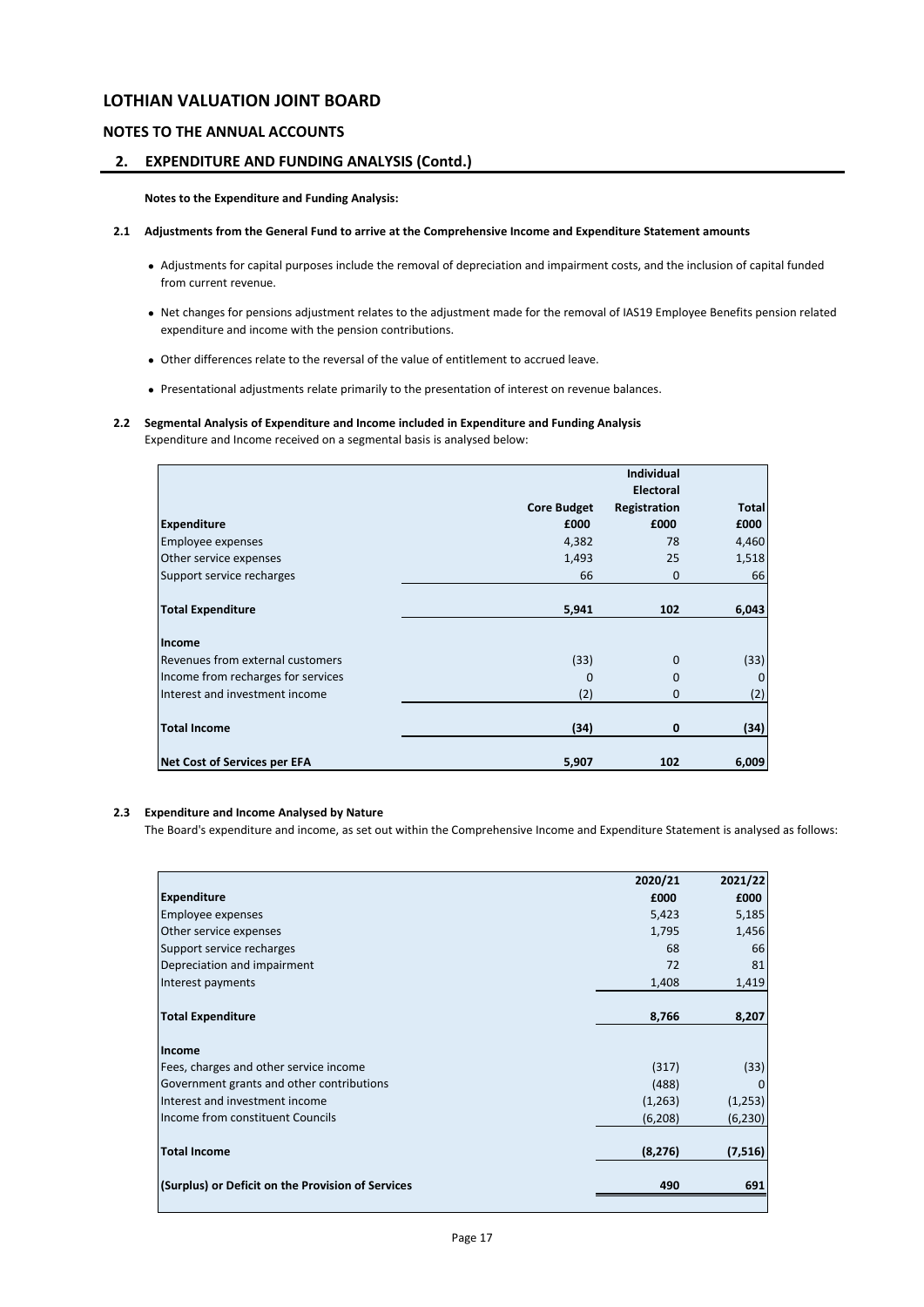### **NOTES TO THE ANNUAL ACCOUNTS**

### **3. ACCOUNTING STANDARDS THAT HAVE BEEN ISSUED BUT HAVE NOT YET BEEN ADOPTED**

The Code requires the disclosure of information relating to the impact of an accounting change that will be required by a new standard that has been issued but not yet adopted. This applies to the adoption of the following new or amended standards within the 2021/22 Code. For 2021/22 the following accounting policy changes that need to be reported relate to annual improvements to IFRS Standards 2018–2020. The annual IFRS improvement programme notes four changed standards:

- IFRS 1 (First-time adoption) – amendment relates to foreign operations of acquired subsidiaries transitioning to IFRS;
- IAS 37 (Onerous contracts) – clarifies the intention of the standard;
- IFRS 16 (Leases) – amendment to remove an example not referenced in the Code material;
- IAS 41 (Agriculture) only expected to apply to local authorities in limited circumstances.

CIPFA/LASAAC does not envisage the changes having a significant effect on local authority financial statements.

• Property, Plant and Equipment: Proceeds before Intended Use (Amendments to IAS 16).

### **4. CRITICAL JUDGEMENTS IN APPLYING ACCOUNTING POLICIES**

In applying the accounting policies set out in Note 1, the Board has had to make certain judgements about complex transactions or those involving uncertainty about future events. The critical judgements made in the Annual Accounts are:

- There is high degree of uncertainty about future levels of funding for local government. The Board has determined that this uncertainty is not yet sufficient to provide an indication that the assets of the Board might be impaired as a result of a need to reduce levels of service provision.
- Local Government Pension Scheme - Guaranteed minimum pension (GMP). The interim solution to avoid inequalities between men and women's benefits following the introduction of the Single State Pension in 2016 resulted in a recalculation of pension liabilities for the estimated impact of GMP indexation changes. The Board's actuary's understanding is that the further Lloyd's ruling is unlikely to have a significant impact on the pension obligations of a typical employer. As the historic individual member data required to assess an impact is not readily available, the Board's actuary has not made any allowance for this within the pension liability calculation.
- Local Government Pension Scheme (LGPS) - McCloud judgement. An allowance for the estimated impact of the McCloud judgement was included within the 31 March 2021 valuation position. The impact was calculated based on the eligibility criteria of being included within the proposed solution for the McCloud judgement (i.e. any active member who was a participant in the Fund as at 1 April 2012 will be given the greater of the final salary pension or CARE pension upon retirement). The McCloud allowance is therefore included in the 31 March 2022 pension liability.
- The Goodwin case judgement, in respect of deemed discrimination in spousal transfer on death of a member, may also result in the potential increasing of the pension liabilities. Whilst there is still uncertainty surrounding the potential remedy to the Goodwin judgement, the Board's actuary has undertaken analysis to understand the potential impact of implementing a solution to correct the past underpayment of spouses' benefits. The approximate impact of this is very small for a typical Fund (c 0.1-0.2% of obligations). The Board's actuary does not believe there are sufficient grounds to apply an additional adjustment to account for this.
- The Walker and O'Brien court cases may impact on future LGPS benefits. The Board's actuary understands these are unlikely to be significant judgements in terms of impact on the pension obligations of a typical employer. As a result, and until further guidance is released from the relevant governing bodies in the LGPS, no allowance has been made for the potential remedies for these judgements.

### **5. ASSUMPTIONS MADE ABOUT THE FUTURE AND OTHER MAJOR SOURCES OF ESTIMATION UNCERTAINTY**

The Annual Accounts contains estimated figures that are based on assumptions made by the Board about the future or events that are otherwise uncertain. Estimates are made taking into account historical experience, current trends and other relevant factors.

### **5.1 Property, Plant and Equipment**

### *Uncertainties*

Assets are depreciated over useful lives that are dependent on assumptions about the level of repairs and maintenance that will be incurred in relations to individual assets. The current economic climate may mean that the Board restricts spending on repairs and maintenance which, in turn, may have an effect on the useful lives of the assets.

### *Effect if Actual Result Differs from Assumptions*

If the useful life of assets is reduced, depreciation increases and the carrying amount of the asset falls. It is estimated that the annual depreciation charge would increase by £0.001m for every year that useful lives had to be reduced.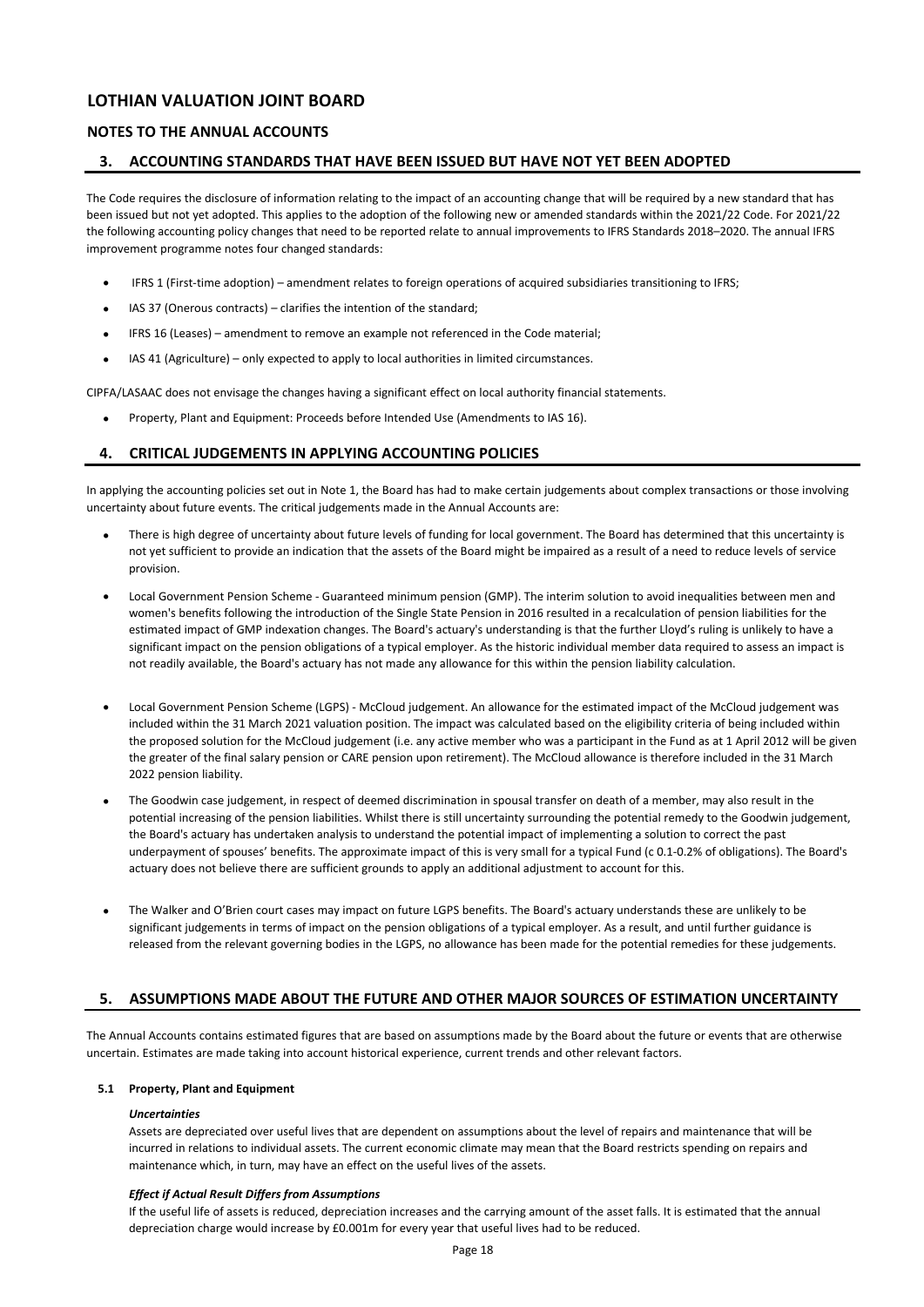### **NOTES TO THE ANNUAL ACCOUNTS**

## **5. ASSUMPTIONS MADE ABOUT THE FUTURE AND OTHER MAJOR SOURCES OF ESTIMATION UNCERTAINTY** (Contd.)

#### **5.2 Pension Liabilities**

#### *Uncertainties*

Estimation of the net liability to pay pensions depends on a number of complex judgements relating to the discount rate used, the rate at which salaries are projected to increase, changes in retirement ages, mortality rates and expected returns on pension fund assets. A firm of consulting actuaries is engaged to provide the Board with expert advice about the assumptions to be applied.

#### *Effect if Actual Result Differs from Assumptions*

Formal actuarial valuations are carried out every three years, where each employer's assets and liabilities are calculated on a detailed basis, using individual member data, for cash contribution setting purposes. For LGPS Funds, asset investment returns have been greater than expected compared to last year's accounting date assumption. The net discount rate assumption has increased by more than the increase in the CPI assumption, which has resulted in a gain on the balance sheet position. For a medium duration LGPS employer, this could be of the order of 6-8% of obligations. Using more up-to-date longevity assumption has also led to a small gain on the obligations.

Under accounting guidance, employers are expected to disclose the sensitivity of the valuation to key assumptions.

The costs of a pension arrangement require estimates regarding future experience. The financial assumptions used for reporting under the Accounting Standard are the responsibility of the Employer. These assumptions are largely prescribed at any point and reflect market conditions at the reporting date. Changes in market conditions that result in changes in the net discount rate (essentially the difference between the discount rate and the assumed rates of increase of salaries, deferred pension revaluation or pensions in payment), can have a significant effect on the value of the liabilities reported.

A reduction in the net discount rate will increase the assessed value of liabilities as a higher value is placed on benefits paid in the future. A rise in the net discount rate will have an opposite effect of similar magnitude.

There is also uncertainty around life expectancy of the UK population. The value of current and future pension benefits will depend on how long they are assumed to be in payment.

The following table shows the sensitivity of the results to the changes in the assumptions used to measure the scheme liabilities. Approximate percentage changes and monetary values are shown:

|                                                  | Approximate |             |
|--------------------------------------------------|-------------|-------------|
|                                                  | % increase  | Approximate |
|                                                  | to Employer | monetary    |
|                                                  | Obligations | value       |
|                                                  | %           | £000        |
|                                                  |             |             |
| 0.1% decrease in Real Discount Rate              | 2%          | 1,235       |
| 1 year increase in member life expectancy        | 4%          | 2,712       |
| 0.1% increase in the Salary Increase Rate        | 0%          | 169         |
| 0.1% increase in the Pension Increase Rate (CPI) | 2%          | 1,055       |
|                                                  |             |             |

### **6. EVENTS AFTER THE REPORTING PERIOD**

There are no events after the reporting period.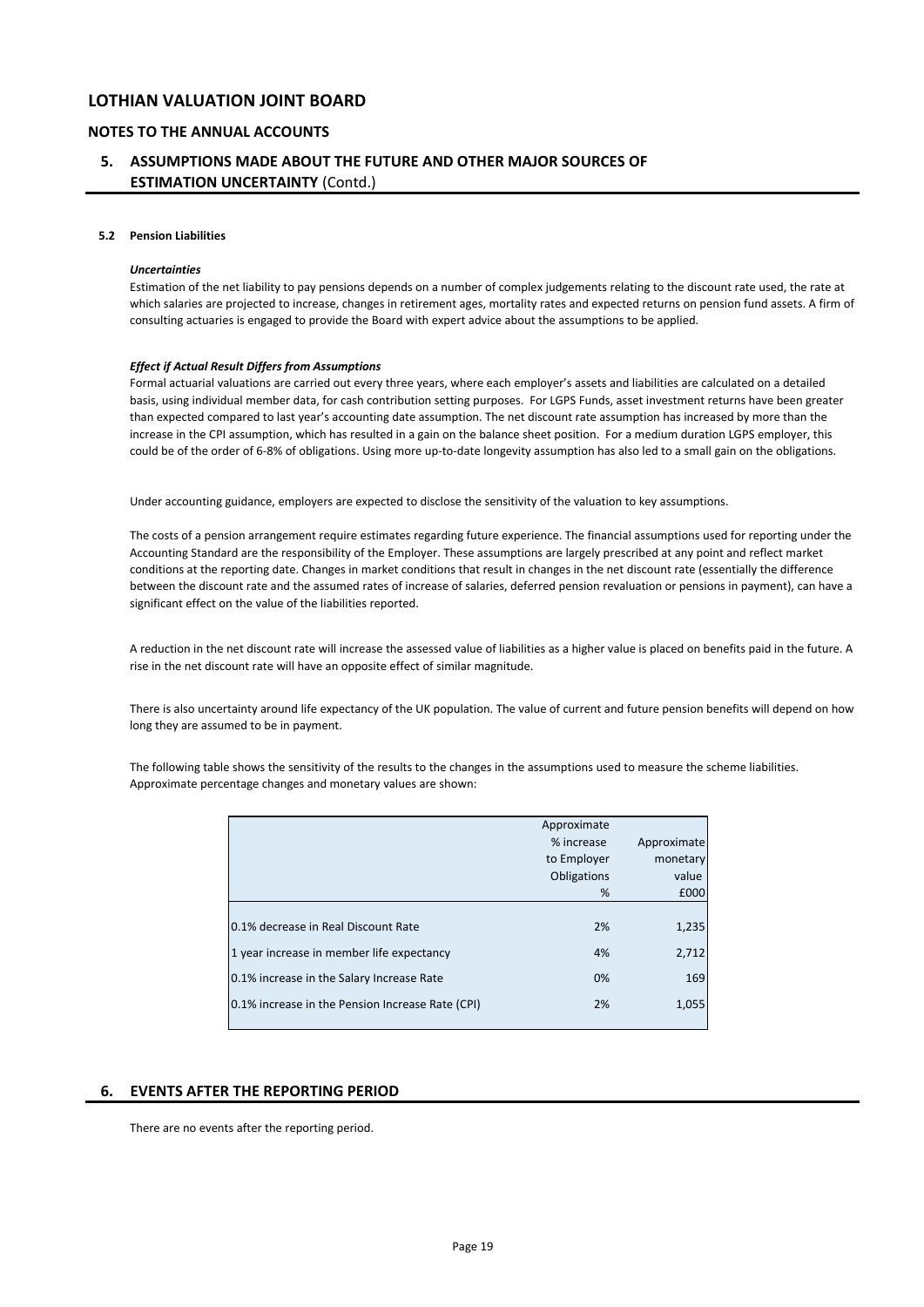## **NOTES TO THE ANNUAL ACCOUNTS**

## **7. ADJUSTMENTS BETWEEN ACCOUNTING BASIS AND FUNDING BASIS UNDER REGULATIONS**

**7.1** This note details the adjustments that are made to the total Comprehensive Income and Expenditure Statement recognised by the Board in the year in accordance with proper accounting practice to the resources that are specified by statutory provisions as being available to the Board to meet future capital and revenue expenditure.

|                                              | <b>Usable Reserves</b> |                |         | <b>Unusable Reserves</b> |                    |
|----------------------------------------------|------------------------|----------------|---------|--------------------------|--------------------|
| 2021/22 - Current Financial Year             | <b>General Fund</b>    | Capital        | Pension | <b>Accumulated</b>       | <b>Movement</b> in |
|                                              | <b>Balance</b>         | Adjustment     | Reserve | <b>Absence</b>           | Unusable           |
|                                              |                        | <b>Account</b> |         | <b>Account</b>           | <b>Reserves</b>    |
|                                              |                        |                |         |                          |                    |
|                                              | £'000                  | £'000          | £'000   | £'000                    | £'000              |
| Adjustments primarily involving the          |                        |                |         |                          |                    |
| <b>Capital Adjustment Account</b>            |                        |                |         |                          |                    |
| Reversal of items debited or credited        |                        |                |         |                          |                    |
| to the Comprehensive Income and              |                        |                |         |                          |                    |
| <b>Expenditure Statement (CIES)</b>          |                        |                |         |                          |                    |
|                                              |                        |                |         |                          |                    |
| Charges for depreciation and                 | (51)                   | 51             | 0       | 0                        | 51                 |
| impairment of non-current assets             |                        |                |         |                          |                    |
|                                              |                        |                |         |                          |                    |
| Depreciation of intangible assets            | (30)                   | 30             | 0       | 0                        | 30                 |
| Insertion of items not debited or            |                        |                |         |                          |                    |
| credited to the CIES                         |                        |                |         |                          |                    |
|                                              |                        |                |         |                          |                    |
| Capital expenditure charged against          | 62                     | (62)           | 0       | 0                        | (62)               |
| <b>General Fund Balance</b>                  |                        |                |         |                          |                    |
| Adjustments primarily involving the          |                        |                |         |                          |                    |
| <b>Pensions Reserve</b>                      |                        |                |         |                          |                    |
|                                              |                        |                |         |                          |                    |
| Reversal of items relating to retirement     | (1,787)                | 0              | 1,787   | 0                        | 1,787              |
| benefits debited or credited to the CIES     |                        |                |         |                          |                    |
|                                              |                        |                |         |                          |                    |
| Employer's pension contributions and         | 891                    | 0              | (891)   | 0                        | (891)              |
| direct payments to pensioners payable        |                        |                |         |                          |                    |
| in the year                                  |                        |                |         |                          |                    |
|                                              |                        |                |         |                          |                    |
| Adjustments primarily involving the          |                        |                |         |                          |                    |
| <b>Employee Statutory Adjustment Account</b> |                        |                |         |                          |                    |
| Amount by which officer remuneration         | 3                      | 0              | 0       | (3)                      | (3)                |
| charged to the CIES on an accruals           |                        |                |         |                          |                    |
| basis is different from remuneration         |                        |                |         |                          |                    |
| chargeable in the year in accordance         |                        |                |         |                          |                    |
| with statutory requirements                  |                        |                |         |                          |                    |
|                                              |                        |                |         |                          |                    |
| <b>Total Adjustments</b>                     | (913)                  | 19             | 896     | (3)                      | 913                |
|                                              |                        |                |         |                          |                    |
|                                              |                        |                |         |                          |                    |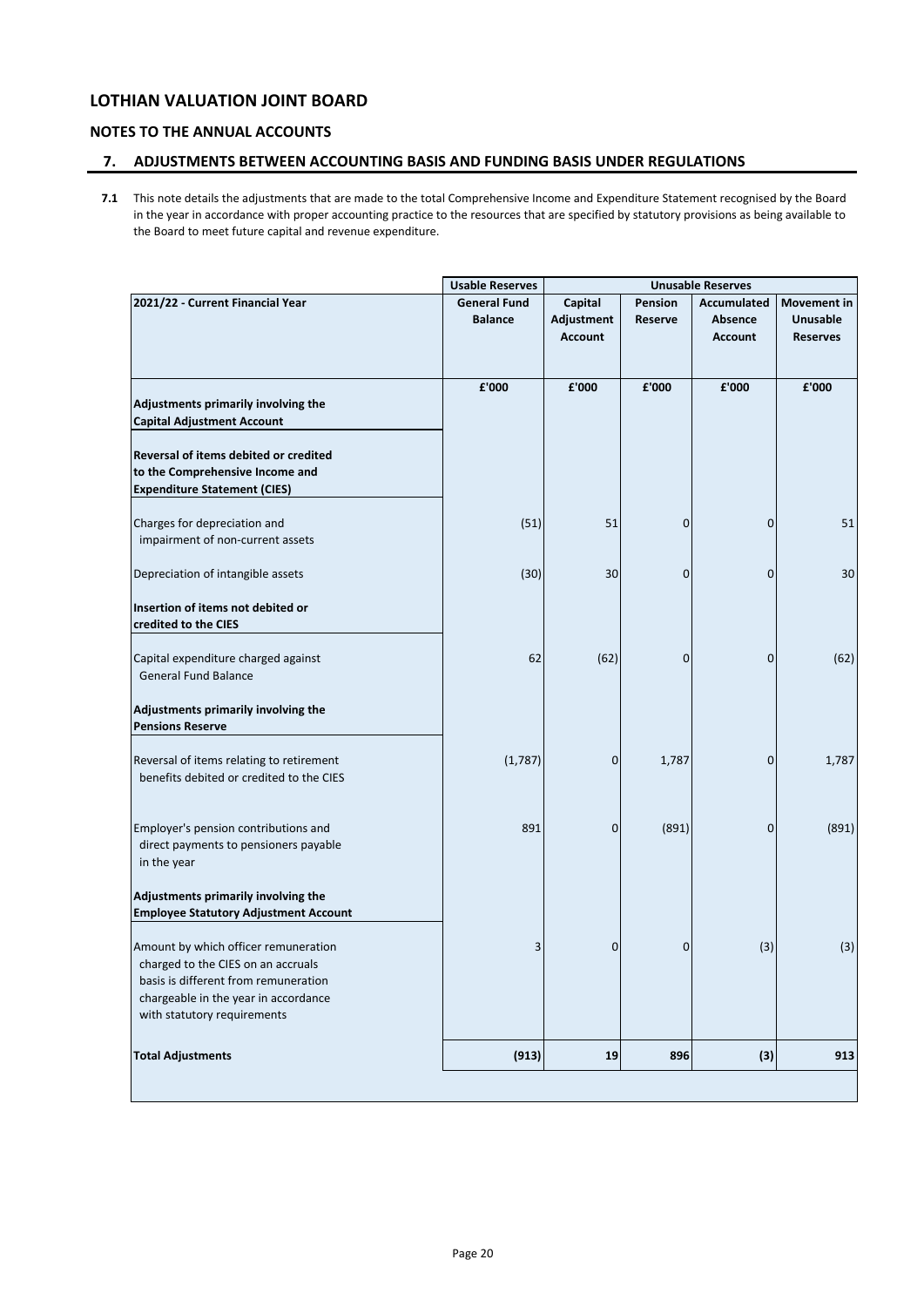## **NOTES TO THE ANNUAL ACCOUNTS**

## **7. ADJUSTMENTS BETWEEN ACCOUNTING BASIS AND FUNDING BASIS UNDER REGULATIONS** (Contd.)

**7.2** This note details the adjustments that are made to the total Comprehensive Income and Expenditure Statement recognised by the Board in the year in accordance with proper accounting practice to the resources that are specified by statutory provisions as being available to the Board to meet future capital and revenue expenditure.

|                                              | <b>Usable Reserves</b> |                |                | <b>Unusable Reserves</b> |                 |
|----------------------------------------------|------------------------|----------------|----------------|--------------------------|-----------------|
| 2020/21 - Previous Year Comparative          | <b>General Fund</b>    | Capital        | Pension        | Accumulated              | Movement in     |
|                                              | <b>Balance</b>         | Adjustment     | <b>Reserve</b> | Absence                  | <b>Unusable</b> |
|                                              |                        | <b>Account</b> |                | <b>Account</b>           | <b>Reserves</b> |
|                                              |                        |                |                |                          |                 |
|                                              | £'000                  | £'000          | £'000          | £'000                    | £'000           |
| Adjustments primarily involving the          |                        |                |                |                          |                 |
| <b>Capital Adjustment Account</b>            |                        |                |                |                          |                 |
| Reversal of items debited or credited        |                        |                |                |                          |                 |
| to the Comprehensive Income and              |                        |                |                |                          |                 |
| <b>Expenditure Statement (CIES)</b>          |                        |                |                |                          |                 |
| Charges for depreciation and                 | (55)                   | 55             | 0              | 0                        | 55              |
| impairment of non-current assets             |                        |                |                |                          |                 |
|                                              |                        |                |                |                          |                 |
| Depreciation of intangible assets            | (18)                   | 18             | 0              | 0                        | 18              |
|                                              |                        |                |                |                          |                 |
| Insertion of items not debited or            |                        |                |                |                          |                 |
| credited to the CIES                         |                        |                |                |                          |                 |
| Capital expenditure charged against          | 130                    | (130)          | 0              | 0                        | (130)           |
| <b>General Fund Balance</b>                  |                        |                |                |                          |                 |
|                                              |                        |                |                |                          |                 |
| Adjustments primarily involving the          |                        |                |                |                          |                 |
| <b>Pensions Reserve</b>                      |                        |                |                |                          |                 |
| Reversal of items relating to retirement     | (1, 465)               | 0              | 1,465          | 0                        | 1,465           |
| benefits debited or credited to the CIES     |                        |                |                |                          |                 |
|                                              |                        |                |                |                          |                 |
| Employer's pension contributions and         | 945                    | 0              | (945)          | 0                        | (945)           |
| direct payments to pensioners payable        |                        |                |                |                          |                 |
| in the year                                  |                        |                |                |                          |                 |
| Adjustments primarily involving the          |                        |                |                |                          |                 |
| <b>Employee Statutory Adjustment Account</b> |                        |                |                |                          |                 |
| Amount by which officer remuneration         | (79)                   | 0              | $\mathbf 0$    | 79                       | 79              |
| charged to the CIES on an accruals           |                        |                |                |                          |                 |
| basis is different from remuneration         |                        |                |                |                          |                 |
| chargeable in the year in accordance         |                        |                |                |                          |                 |
| with statutory requirements                  |                        |                |                |                          |                 |
| <b>Total Adjustments</b>                     | (541)                  | (57)           | 520            | 79                       | 541             |
|                                              |                        |                |                |                          |                 |
|                                              |                        |                |                |                          |                 |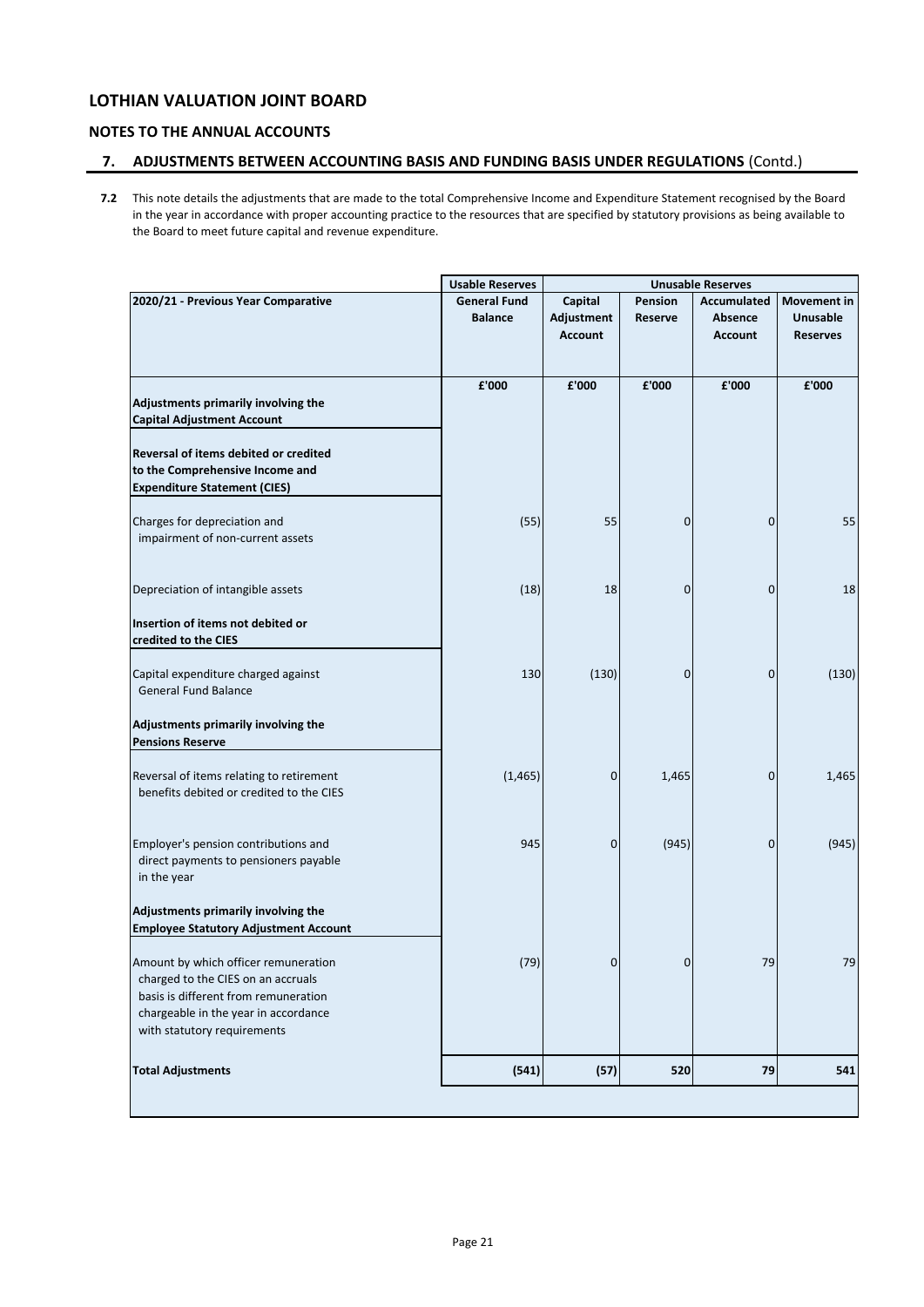## **NOTES TO THE ANNUAL ACCOUNTS**

## **8. PROPERTY PLANT AND EQUIPMENT**

**Movements on balances:**

|     |                                           |              |                 | Total     |
|-----|-------------------------------------------|--------------|-----------------|-----------|
|     |                                           |              | <b>Vehicles</b> | Property  |
| 8.1 | <b>Current Year Movements in 2021/22</b>  | Leasehold    | Plant and       | Plant and |
|     |                                           | Improvements | Equipment       | Equipment |
|     | <b>Cost or Valuation</b>                  | £000's       | £000's          | £000's    |
|     | At 1st April 2021                         | 432          | 218             | 650       |
|     | Impairment                                | $\Omega$     | (15)            | (15)      |
|     | Derecognised assets GBV reversal          | $\Omega$     | (49)            | (49)      |
|     | <b>Additions</b>                          | $\mathbf{0}$ | 33              | 33        |
|     | At 31st March 2022                        | 432          | 186             | 618       |
|     | <b>Accumulated Depreciation</b>           |              |                 |           |
|     | At 1st April 2021                         | (238)        | (84)            | (322)     |
|     | Derecognised assets depreciation reversal | $\Omega$     | 49              | 49        |
|     | Depreciation charge                       | (18)         | (32)            | (50)      |
|     | Impairment                                | $\mathbf{0}$ | 14              | 14        |
|     | At 31st March 2022                        | (256)        | (53)            | (308)     |
|     | Net Book Value at 31st March 2022         | 176          | 133             | 310       |
|     |                                           |              |                 |           |

|     |                                           |              |                 | Total     |
|-----|-------------------------------------------|--------------|-----------------|-----------|
|     |                                           |              | <b>Vehicles</b> | Property  |
| 8.2 | Previous Year Movements in 2020/21        | Leasehold    | Plant and       | Plant and |
|     |                                           | Improvements | Equipment       | Equipment |
|     | <b>Cost or Valuation</b>                  | £000's       | £000's          | £000's    |
|     | At 1st April 2020                         | 432          | 236             | 668       |
|     | Impairment                                | $\Omega$     | (9)             | (9)       |
|     | Derecognised assets GBV reversal          | $\Omega$     | (124)           | (124)     |
|     | <b>Additions</b>                          | $\mathbf{0}$ | 115             | 115       |
|     | At 31st March 2021                        | 432          | 218             | 650       |
|     | <b>Accumulated Depreciation</b>           |              |                 |           |
|     | At 1st April 2020                         | (220)        | (180)           | (400)     |
|     | Derecognised assets depreciation reversal | $\Omega$     | 124             | 124       |
|     | Depreciation charge                       | (18)         | (31)            | (49)      |
|     | Impairment                                | $\Omega$     | 3               |           |
|     | At 31st March 2021                        | (238)        | (84)            | (322)     |
|     |                                           |              |                 |           |
|     | Net Book Value at 31st March 2021         | 194          | 134             | 328       |
|     |                                           |              |                 |           |

### **8.3 Depreciation**

The following useful lives have been used in the calculation of depreciation:

- Leasehold improvements (buildings) 25 years (currently 10 years remaining)
- Vehicles, plant and equipment 5 years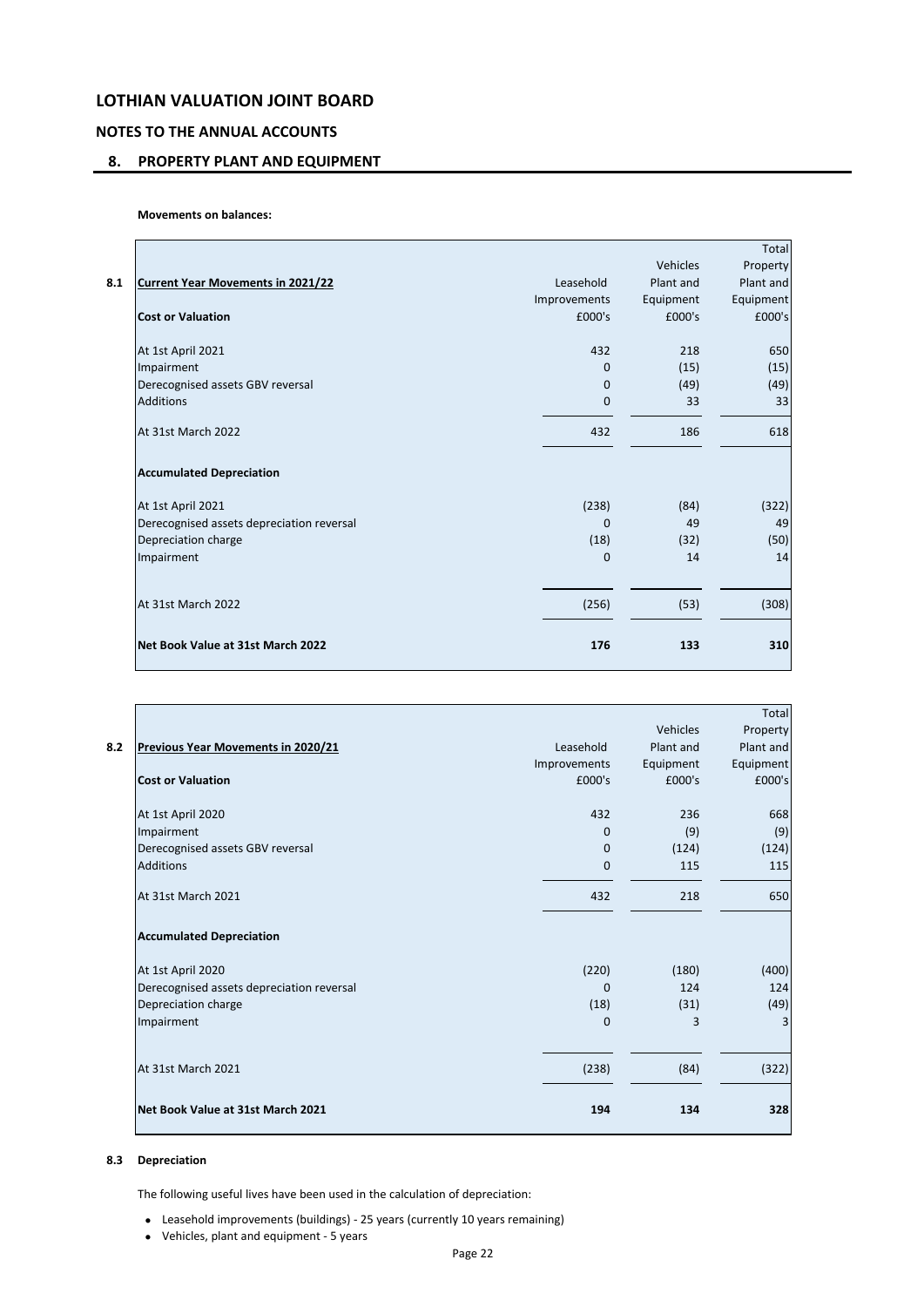## **NOTES TO THE ANNUAL ACCOUNTS**

### **8. PROPERTY PLANT AND EQUIPMENT** (Contd.)

### **8.4 Capital Commitments**

There were no capital commitments entered into by the Board as at 31st March 2022.

### **8.5 Revaluations**

Property, plant and equipment are shown in the balance sheet at depreciated historic cost. This does not comply with the Code, however, the difference is not considered material.

The significant assumptions applied in estimating the fair values are:

- the property was not inspected this was neither practical nor considered by the valuer to be necessary for the purpose of the valuation;
- unless stated otherwise, all properties with greater than de-minimus value were assumed to be in reasonable state of repair and have a life expectancy of more than 50 years;
- the valuations were prepared using information from the City of Edinburgh Council's internal records as well as the Valuation Roll produced by the Lothian Valuation Joint Board.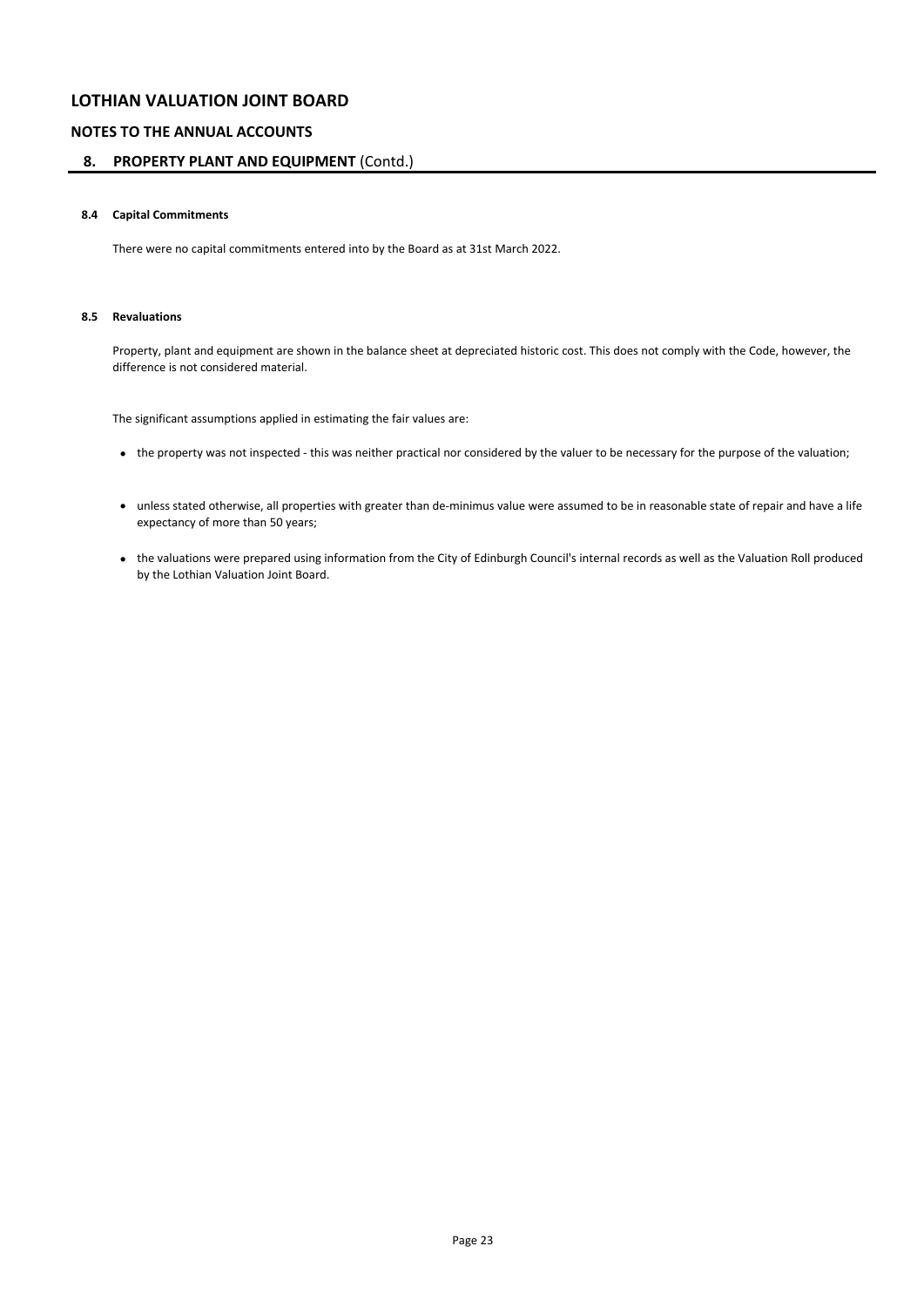## **NOTES TO THE ANNUAL ACCOUNTS**

### **9. INTANGIBLE ASSETS**

The Board accounts for its software as intangible assets, to the extent that software is not an integral part of a particular IT system and accounted for as part of the hardware item of Property, Plant and Equipment. The intangible assets include both purchased licences and internally generated software.

All software is given a useful life, based on assessments of the period that the software is expected to be of use to the Board. The useful lives assigned to the major software suites used by the Board are:

- 2 years: Central Mobile Advanced Software
- 3 years: Trustmarque Solutions Ltd Anti-virus software
	- Unity Pro Support 4HR/MC
	- Central Intercept X Advanced Software
	- Basic Support Vmware
	- Central Mobile Advanced Software
- 5 years: Civica UK Ltd Software to increase robustness
	- Trustmarque Solutions Ltd Sharepoint software
	- Zerion Canvass operation software
	- Trustmarque Solutions Ltd Visual Studio and SQL server licences
	- FMP HR and Payroll Software Limited Software
- 10 years : Dacoll virtual environment software/licences
	- Microsoft Office licences
	- Document & Data Disposal Module software

The carrying amount of intangible assets is depreciated on a straight-line basis. Amortisation of £0.030m was charged to the Comprehensive Income and Expenditure during 2021/22.

The movement on Intangible Assets during the year is as follows:

|                                       | 2020/21 | 2021/22 |
|---------------------------------------|---------|---------|
|                                       | £'000   | £'000   |
| Balance at start of year:             |         |         |
| Gross carrying amounts<br>$\bullet$   | 157     | 172     |
| Accumulated amortisation<br>$\bullet$ | (114)   | (132)   |
| Net carrying amount at start of year  | 43      | 40      |
| <b>Additions</b>                      | 15      | 29      |
| Amortisation for the period           | (18)    | (30)    |
| Net carrying amount at end of year    | 40      | 39      |
| Comprising:                           |         |         |
| Gross carrying amounts<br>٠           | 172     | 153     |
| Accumulated amortisation<br>$\bullet$ | (132)   | (115)   |
|                                       | 40      | 39      |
|                                       |         |         |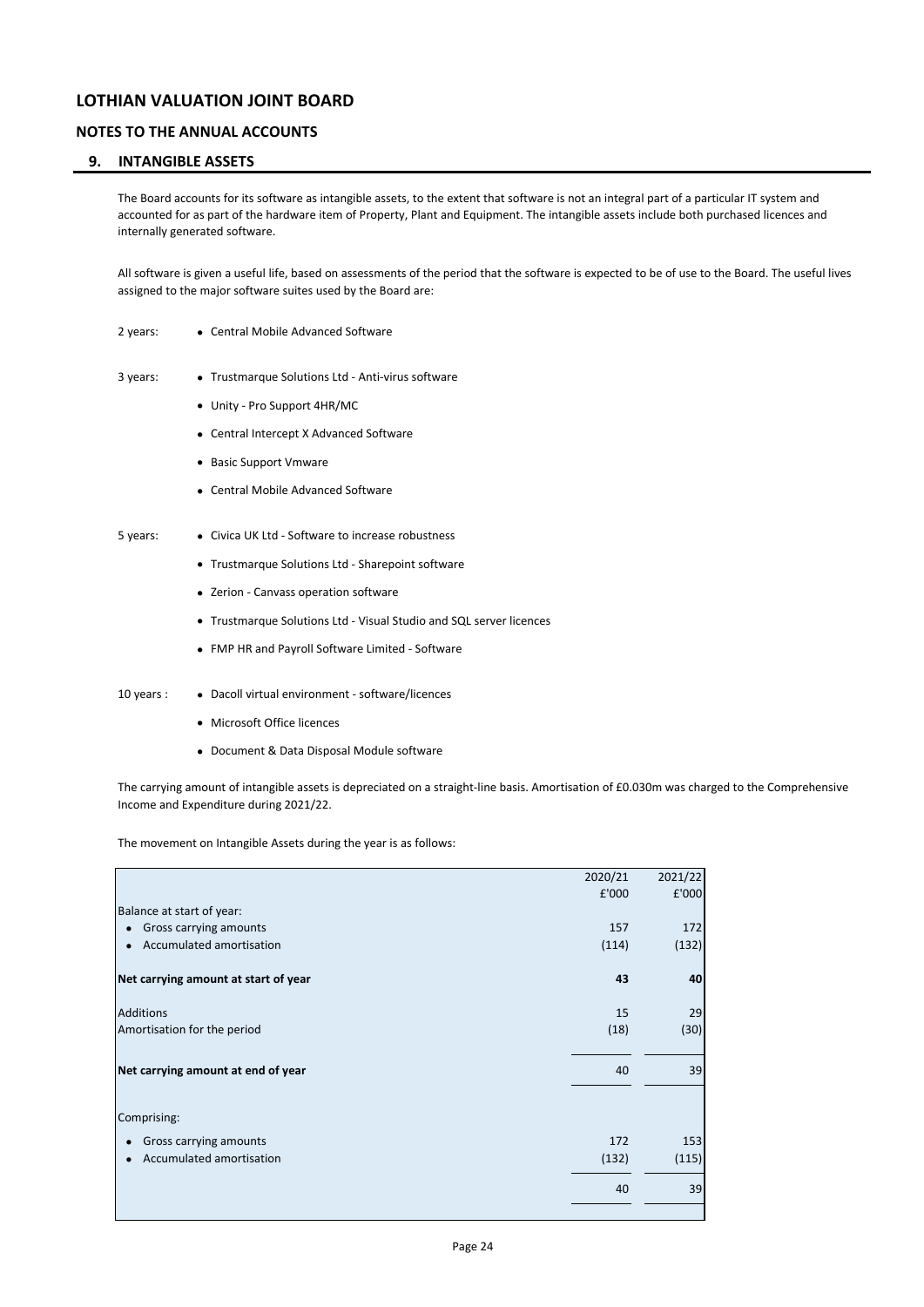### **NOTES TO THE ANNUAL ACCOUNTS**

### **10. FINANCIAL INSTRUMENTS**

10.1 In accordance with IFRS 9 Financial Instruments, IFRS 7 Financial Instruments: Disclosures and IAS 32 Financial Instruments: Presentation; this note details the make up of financial instruments, both assets and liabilities, the key risks the Board is exposed to in its management of its financial instruments, and how these are managed. From 1st April 2012, the Board changed its Accounting Policy in respect of the transfer of assets to comply with amendments to IFRS 7 issued in October 2010. The standard does not have a material impact on the Annual Accounts of the Board.

### 10.2 **Financial Instruments - Classifications**

A financial instrument is a contract that gives rise to a financial asset of one entity and a financial liability or equity instrument of another entity. Non-exchange transactions, such as those relating to government grants, do not give rise to financial instruments.

#### **Financial Liabilities**

A financial liability is an obligation to transfer economic benefits controlled by the Board and can be represented by a contractual obligation to deliver cash or financial assets or an obligation to exchange financial assets and liabilities with another entity that is potentially unfavourable to the Board.

#### **The Board's financial liabilities held during the year are measured at amortised cost and comprised:**

• Trade payables for goods and services received.

#### **Financial Assets**

A financial asset is a right to future economic benefits controlled by the Board that is represented by cash, equity instruments or a contractual right to receive cash or other financial assets or a right to exchange financial assets and liabilities with another entity that is potentially favourable to the Board. The financial assets held by the Board during the year are accounted for under the following classifications:

 Amortised cost comprising:

- Cash in hand,
- Cash and cash equivalents (Loans and receivables). The Board maintains its funds as part of the City of Edinburgh Council's group of bank accounts. Any cash balance is effectively lent to the Council, but is offset by expenditure undertaken by the City of Edinburgh Council on behalf of the Board. Interest is given on month end net indebtedness balances between the Council.
- Trade receivables for goods and services provided.

### 10.3 **Financial Instruments - Balances**

The financial liabilities disclosed in the Balance Sheet are analysed across the following categories

|                              |                       | Non-Current |            | Current    |
|------------------------------|-----------------------|-------------|------------|------------|
|                              | 31st March 31st March |             | 31st March | 31st March |
|                              | 2021                  | 2022        | 2021       | 2022       |
| <b>Financial Liabilities</b> | £'000                 | £'000       | £'000      | £'000      |
| Trade creditors              | 0                     |             |            |            |

The financial assets disclosed in the Balance Sheet are analysed across the following categories:

|                                                                                     | Non-Current              |       | Current    |            |
|-------------------------------------------------------------------------------------|--------------------------|-------|------------|------------|
|                                                                                     | 31st March<br>31st March |       | 31st March | 31st March |
|                                                                                     | 2021                     | 2022  | 2021       | 2022       |
| <b>Cash and Cash Equivalents</b>                                                    | £'000                    | E'000 | £'000      | £'000      |
| Loans and receivables                                                               | $\mathbf 0$              | 0     | 1,750      | 1,782      |
| <b>Debtors</b>                                                                      |                          |       |            |            |
| Trade debtors                                                                       | $\Omega$                 | 0     | 0          | 0          |
| The debtors lines on the Balance Sheet includes no short-term or long-term debtors. |                          |       |            |            |

### 10.4 **Financial Instruments - Fair Values**

Financial instruments, except those classified at amortised cost, are carried in the Balance Sheet at fair value. For most assets the fair value is taken from the market price.

Financial instruments classified at amortised cost are carried in the Balance Sheet at amortised cost. Their fair values have been estimated by calculating the net present value of the remaining contractual cash flows at 31st March 2022, using the following methods and assumptions: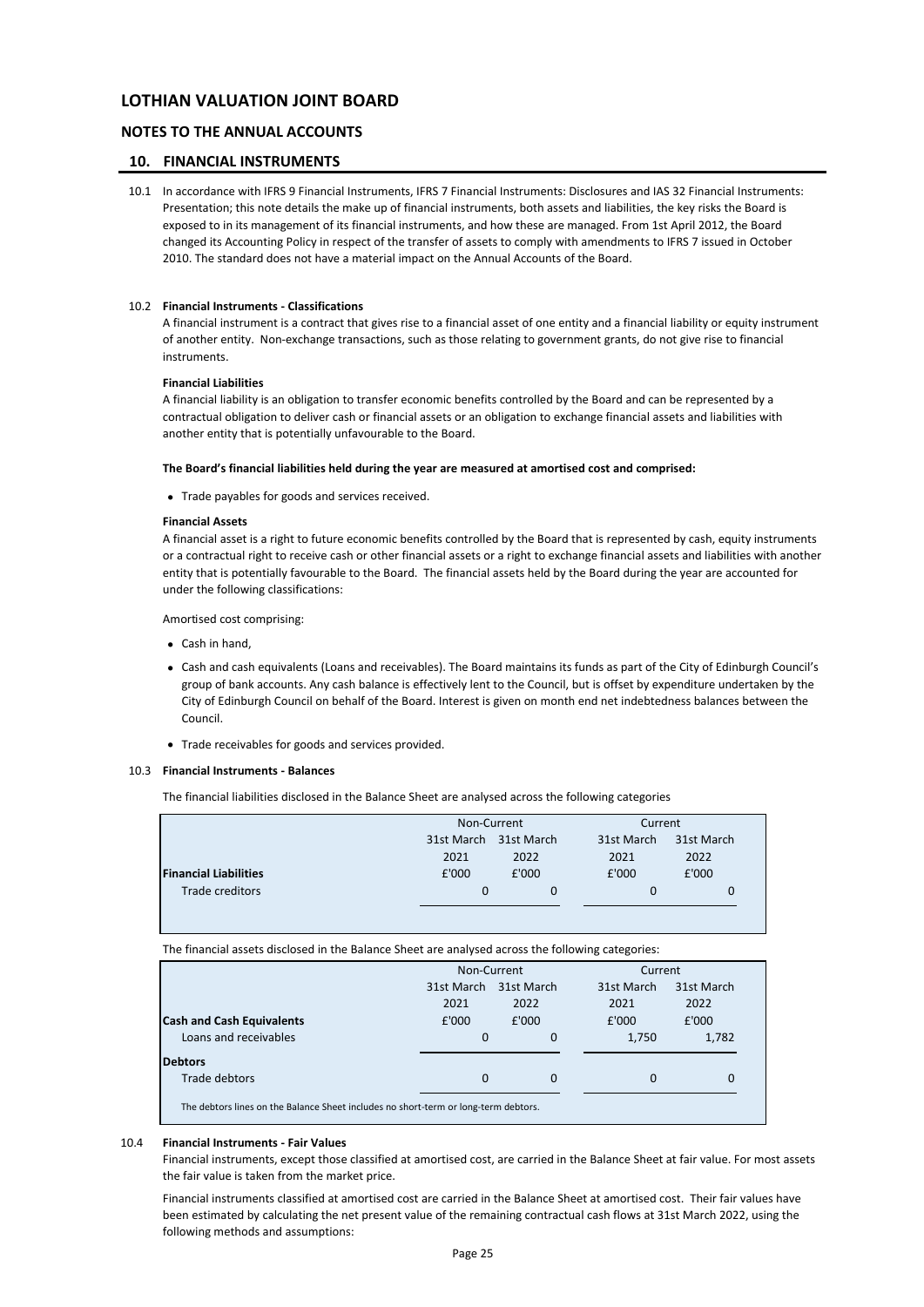## **NOTES TO THE ANNUAL ACCOUNTS**

### **10. FINANCIAL INSTRUMENTS (Contd.)**

### 10.4 **Financial Instruments - Fair Values (Contd.)**

Financial instruments, except those classified at amortised cost, are carried in the Balance Sheet at fair value. For most assets the fair value is taken from the market price.

Financial instruments classified at amortised cost are carried in the Balance Sheet at amortised cost. Their fair values have been estimated by calculating the net present value of the remaining contractual cash flows at 31st March 2022, using the following methods and assumptions:

- Cash and cash equivalents actual indebtedness balance. The Board maintains its funds as part of the City of Edinburgh Council's group of bank accounts. Loans to and from the City of Edinburgh Council are variable rate and repayable on demand. The fair value of these loans has therefore been taken to be their carry value.
- The fair value of short-term instruments, including trade payables and receivables, is taken to be the invoiced or billed amount.

The fair values calculated are as follows:

|                       | 31 March 2021<br>Fair<br>Carrying |       | 31 March 2022 |       |  |
|-----------------------|-----------------------------------|-------|---------------|-------|--|
|                       |                                   |       | Carrying      | Fair  |  |
|                       | Amount                            | Value | Amount        | Value |  |
|                       | £'000                             | £'000 | £'000         | £'000 |  |
| Trade creditors       | $\mathbf 0$                       | 0     | 0             | 0     |  |
| Trade debtors         | $\Omega$                          | 0     | $\Omega$      | 0     |  |
| Loans and receivables | 1,750                             | 1,750 | 1,782         | 1,782 |  |

### 10.5 **Income, Expenses, Gains and Losses**

The gains and losses recognised in the Comprehensive Income and Expenditure Statement in relation to financial instruments are made up as follows:

|                                                                 | Financial                     | Financial   |  |
|-----------------------------------------------------------------|-------------------------------|-------------|--|
|                                                                 | Assets                        | Assets      |  |
|                                                                 | measured at                   | measured at |  |
|                                                                 | amortised cost amortised cost |             |  |
| Total expense and income in Surplus or Deficit on the Provision | 31st March                    | 31st March  |  |
| of services :                                                   | 2021                          | 2022        |  |
|                                                                 | £'000                         | £'000       |  |
| Interest income                                                 | 0                             | (2)         |  |
|                                                                 |                               |             |  |

## **11. SHORT TERM DEBTORS**

|                                       | 2020/21 | 2021/22 |  |
|---------------------------------------|---------|---------|--|
| Debtors:                              | £'000   | £'000   |  |
| <b>Trade Receivables</b><br>$\bullet$ | 9       |         |  |
| Prepayments<br>$\bullet$              | 136     | 123     |  |
| Other receivable amounts              | 0       | 0       |  |
|                                       | 145     | 130     |  |

### **12. CASH AND CASH EQUIVALENTS**

The balance of cash and cash equivalents is made up of the following elements:

|           |                         | 2020/21 | 2021/22 |  |
|-----------|-------------------------|---------|---------|--|
|           |                         | £'000   | £'000   |  |
| $\bullet$ | Cash held by the Board  |         | 0       |  |
|           | Other local authorities | 1,749   | 1,782   |  |
|           |                         | 1,750   | 1,782   |  |

### **13. SHORT TERM CREDITORS**

|                             | 2020/21 | 2021/22 |
|-----------------------------|---------|---------|
| Creditors:                  | £'000   | £'000   |
| Trade payables<br>$\bullet$ | (42)    | (54)    |
| Other payables              | (467)   | (281)   |
|                             | (509)   | (335)   |
|                             |         |         |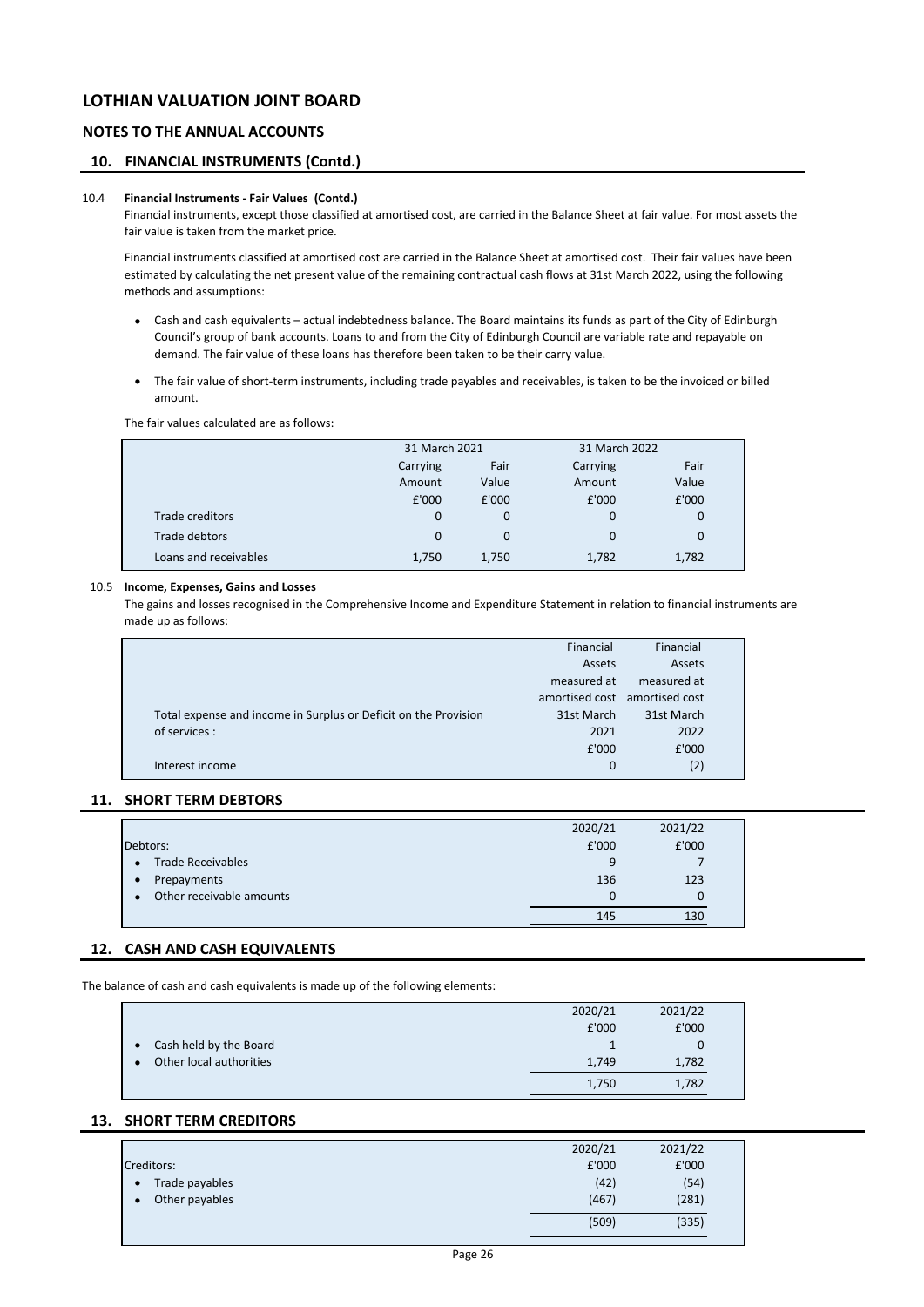## **NOTES TO THE ANNUAL ACCOUNTS**

### **14. USABLE AND UNUSABLE RESERVES**

| <b>General Fund Balance</b>        | 2020/21<br>£'000<br>(1, 232)                         | 2021/22<br>£'000<br>(1,450) |
|------------------------------------|------------------------------------------------------|-----------------------------|
|                                    |                                                      |                             |
|                                    |                                                      |                             |
|                                    |                                                      |                             |
|                                    | (1, 232)                                             | (1,450)                     |
|                                    |                                                      |                             |
|                                    |                                                      |                             |
| <b>UNUSABLE</b>                    |                                                      |                             |
|                                    | 2020/21                                              | 2021/22                     |
|                                    | £'000                                                | £'000                       |
|                                    |                                                      | (349)                       |
|                                    |                                                      | (1,682)                     |
| <b>Accumulated Absence Account</b> | 169                                                  | 166                         |
|                                    | 7,851                                                | (1,864)                     |
|                                    | Capital Adjustment Account<br><b>Pension Reserve</b> | (368)<br>8,050              |

#### **14.1 General Fund Balance**

Movements in the Authority's usable reserve are detailed in the Movement in Reserves Statement. The General Fund balance represents the balance of the surpluses or deficits arising from the Comprehensive Income and Expenditure Statement.

The table below details the surplus or deficits arising annually since 2010/11. Prior to 2010/11 all surplus balances were refunded to constituent councils.

In February 2018 the Board approved a formal reserves policy based on holding a general reserve with a minimum value of 3% of annual requisition. Balances held in excess of 3% require to be reviewed annually in-line with risk/identified commitments.

|         | 2020/21  | 2021/22 |
|---------|----------|---------|
| Year    | £'000    | £'000   |
| 2010/11 | (228)    | (228)   |
| 2011/12 | (42)     | (42)    |
| 2012/13 | (127)    | (127)   |
| 2013/14 | (104)    | (104)   |
| 2014/15 | (309)    | (309)   |
| 2015/16 | (206)    | (206)   |
| 2016/17 | (259)    | (259)   |
| 2017/18 | 128      | 128     |
| 2018/19 | (121)    | (121)   |
| 2019/20 | 87       | 87      |
| 2020/21 | (51)     | (51)    |
| 2021/22 |          | (218)   |
|         |          |         |
|         | (1, 232) | (1,450) |
|         |          |         |
|         |          |         |

### **14.2 Capital Adjustment Account**

The Capital Adjustment Account absorbs the timing differences arising from the different arrangements for accounting for the consumption of non-current assets and for financing the acquisition, construction or enhancement of those assets under statutory provisions. The Account is debited with the cost of acquisition, construction or enhancement as depreciation, impairment losses and Depreciations are charged to the Comprehensive Income and Expenditure Statement (with reconciling postings from the Revaluation Reserve to convert fair value figures to a historical cost basis). The Account is credited with the amounts set aside by the Board as finance for the costs of acquisition, construction and enhancement.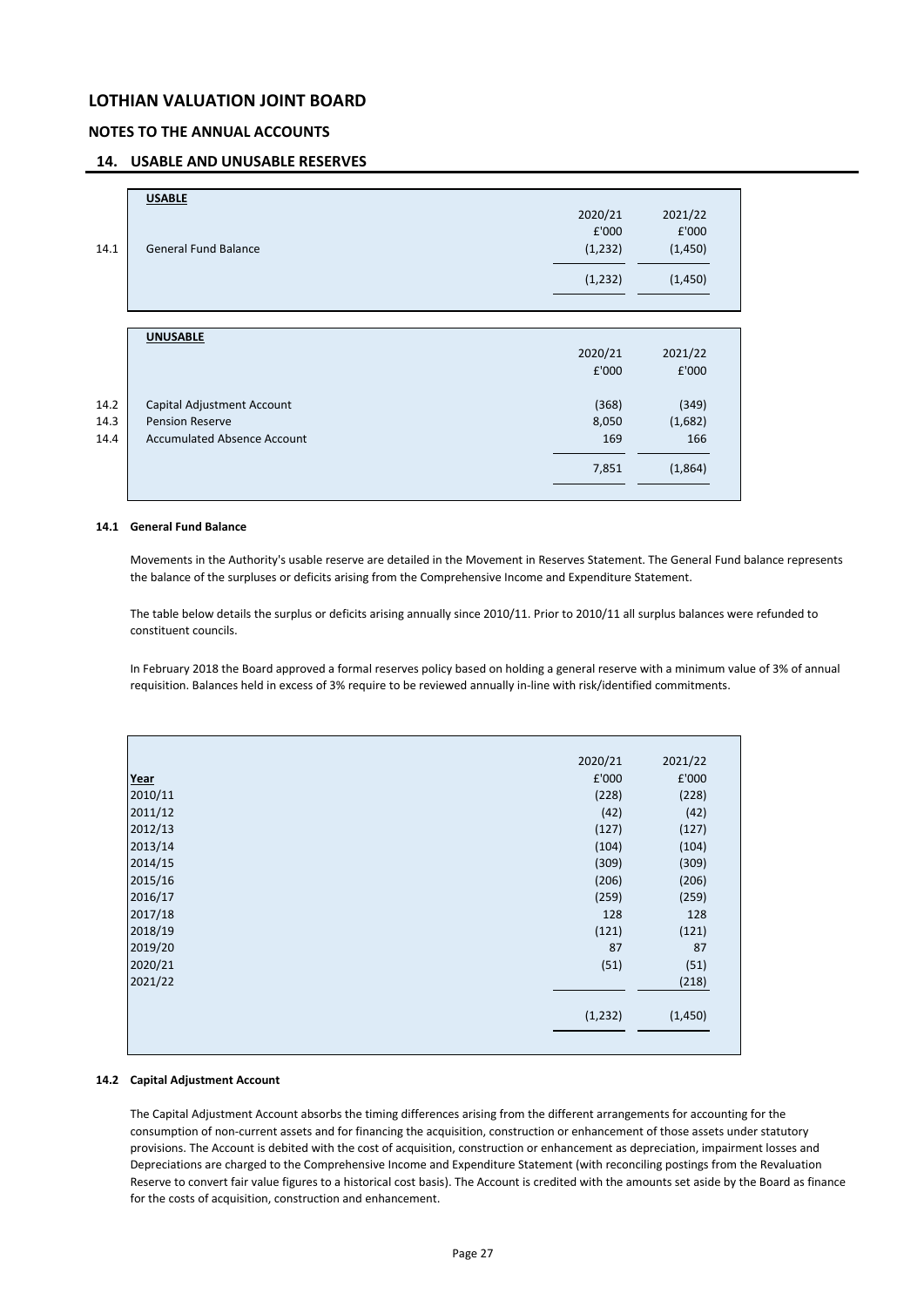## **NOTES TO THE ANNUAL ACCOUNTS**

### **14. USABLE AND UNUSABLE RESERVES** (Contd.)

### **14.2 Capital Adjustment Account (Contd.)**

|                                                                                                                                | 2020/21<br>£'000 | 2021/22<br>£'000 |
|--------------------------------------------------------------------------------------------------------------------------------|------------------|------------------|
| <b>Balance at 1st April</b>                                                                                                    | (311)            | (368)            |
| Reversal of items related to capital expenditure debited or<br>credited to the Comprehensive Income and Expenditure Statement: |                  |                  |
| Charges for depreciation and impairment of non-current assets<br>Depreciation of intangible assets                             | 55<br>18         | 51<br>30         |
| Net written out amount of the cost of non-current assets consumed in year                                                      | (238)            | (287)            |
| Capital financing for the year:                                                                                                |                  |                  |
| • Statutory provision for the financing of capital expenditure                                                                 | (130)            | (62)             |
| <b>Balance at 31st March</b>                                                                                                   | (368)            | (349)            |
|                                                                                                                                |                  |                  |

### **14.3 Pension Reserve**

The Pension Reserve absorbs the timing differences arising from the different arrangements for accounting for post employment benefits and for funding benefits in accordance with statutory provisions. The Board accounts for post employment benefits in the Comprehensive Income and Expenditure Statement as the benefits are earned by employees accruing years of service, updating the liabilities recognised to reflect inflation, changing assumptions and investment returns on any resources set aside to meet the costs. However, statutory arrangements require benefits earned to be financed as the Board makes employer's contributions to pension funds or eventually pays any pensions for which it is directly responsible. The debit balance on the Pensions Reserve therefore shows a substantial shortfall in the benefits earned by past and current employees and the resources the Board has set aside to meet them. The statutory arrangements will ensure that funding will have been set aside by the time the benefits come to be paid.

|                                                                 | 2020/21 | 2021/22  |
|-----------------------------------------------------------------|---------|----------|
|                                                                 | £'000   | £'000    |
| <b>Balance at 1st April</b>                                     | 6,119   | 8,050    |
| Remeasurements of the net defined benefit liability / (asset)   | 1,411   | (10,628) |
| Reversals of items relating to retirement benefits debited or   |         |          |
| credited to the Surplus or Deficit on the Provision of Services |         |          |
| in the Comprehensive Income and Expenditure Statement.          | 1,465   | 1,787    |
| Employer's pension contributions and direct payments to         |         |          |
| pensioners payable in the year.                                 | (945)   | (891)    |
| <b>Balance at 31st March</b>                                    | 8,050   | (1,682)  |
|                                                                 |         |          |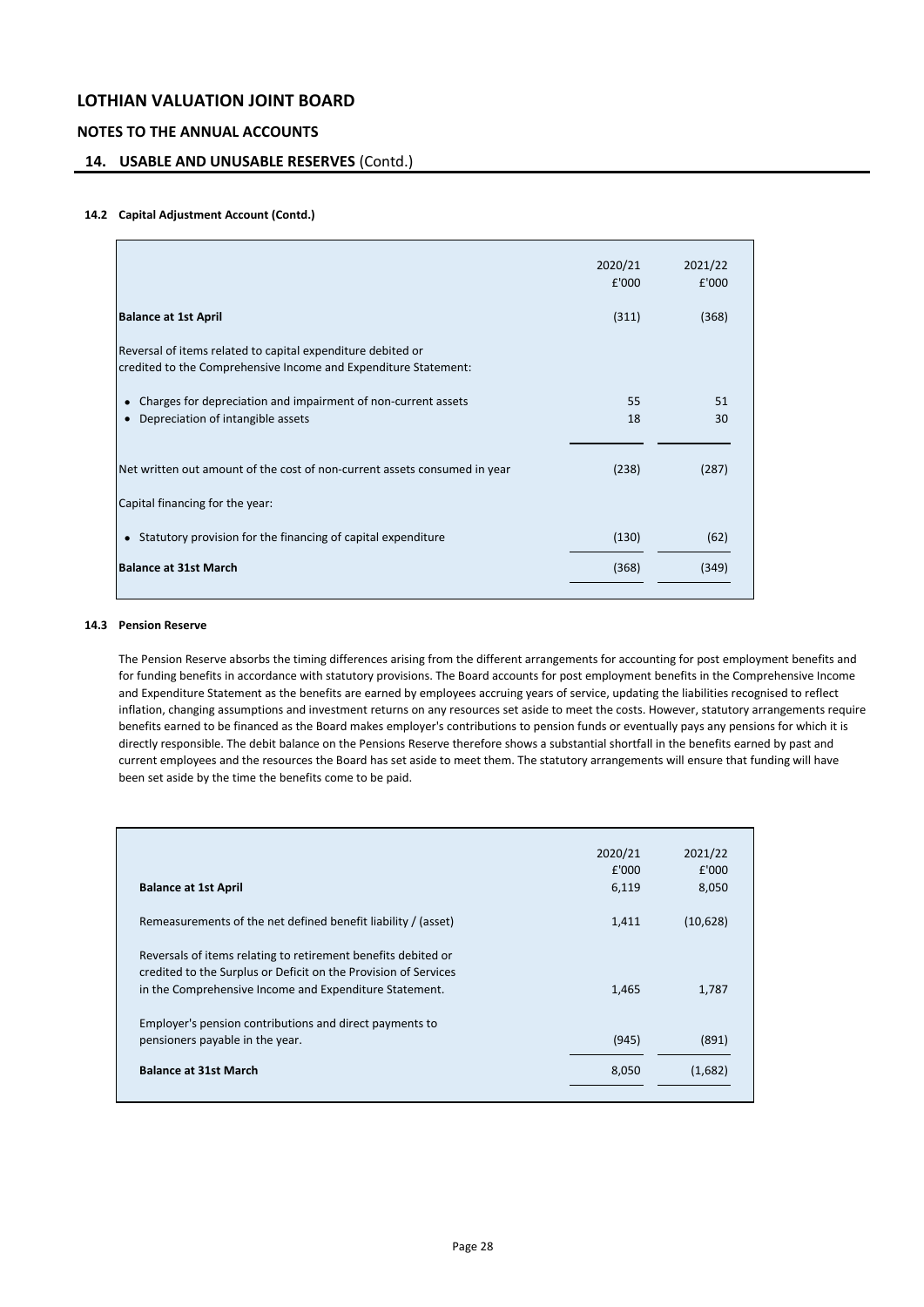### **NOTES TO THE ANNUAL ACCOUNTS**

## **14. USABLE AND UNUSABLE RESERVES** (Contd.)

### **14.4 Accumulated Absences Account**

The Accumulated Absences Account absorbs the differences that would otherwise arise on the General Fund Balance from accruing for compensated absences earned but not taken in the year, for example, annual leave entitlement carried forward at 31st March. Statutory arrangements require that the impact on the General Fund balance is neutralised by transfers to or from the Account.

|                                                                                                                                                                                                                                                                                       | 2020/21<br>£'000 | 2020/21<br>£'000 | 2021/22<br>£'000 | 2021/22<br>£'000 |  |
|---------------------------------------------------------------------------------------------------------------------------------------------------------------------------------------------------------------------------------------------------------------------------------------|------------------|------------------|------------------|------------------|--|
| <b>Balance at 1st April</b>                                                                                                                                                                                                                                                           |                  | 91               |                  | 169              |  |
| Settlement or cancellation of accrual made<br>at the end of the preceding year                                                                                                                                                                                                        | (91)             |                  | (169)            |                  |  |
| Amounts accrued at the end of the current year<br>Amount by which officer remuneration charged to the<br>Comprehensive Income and Expenditure Statement on<br>an accruals basis is different from remuneration<br>chargeable in the year in accordance with statutory<br>requirements | 169              | 78               | 166              | (3)              |  |
| <b>Balance at 31st March</b>                                                                                                                                                                                                                                                          |                  | 169              |                  | 166              |  |

## **15 CASH FLOW STATEMENT**

### **15.1 Reconciliation between the General Fund Balance and the revenue activities net cash flow.**

|                                                     | 2020/21 | 2021/22 |
|-----------------------------------------------------|---------|---------|
|                                                     | £'000   | £'000   |
| Net (increase)/decrease in the General Fund Balance | (51)    | (218)   |
| Exclude accumulated absences                        | 79      | (3)     |
| Exclude revenue contribution to capital             | (130)   | (62)    |
|                                                     | (102)   | (283)   |
| (Decrease)/increase in revenue debtors              | 20      | (15)    |
| (Decrease)/increase in long term debtors            | (6)     | (6)     |
| Decrease/(increase) in deferred credit              | 35      | 35      |
| Decrease/(increase) in revenue creditors            | (335)   | 174     |
| Revenue activities net cash flow                    | (388)   | (94)    |

### **15.2 Reconciliation of the movement in cash with the related items in the opening and closing balance sheets for the period.**

|                                                                                                                   | 2020/21<br>£'000 | 2021/22<br>£'000 |
|-------------------------------------------------------------------------------------------------------------------|------------------|------------------|
| Due by/(to) the City of Edinburgh Council at 31st March<br>Due by/(to) the City of Edinburgh Council at 1st April | 1.750<br>1.492   | 1,782<br>1,750   |
| (Increase)/decrease in cash                                                                                       | (258)            | (32)             |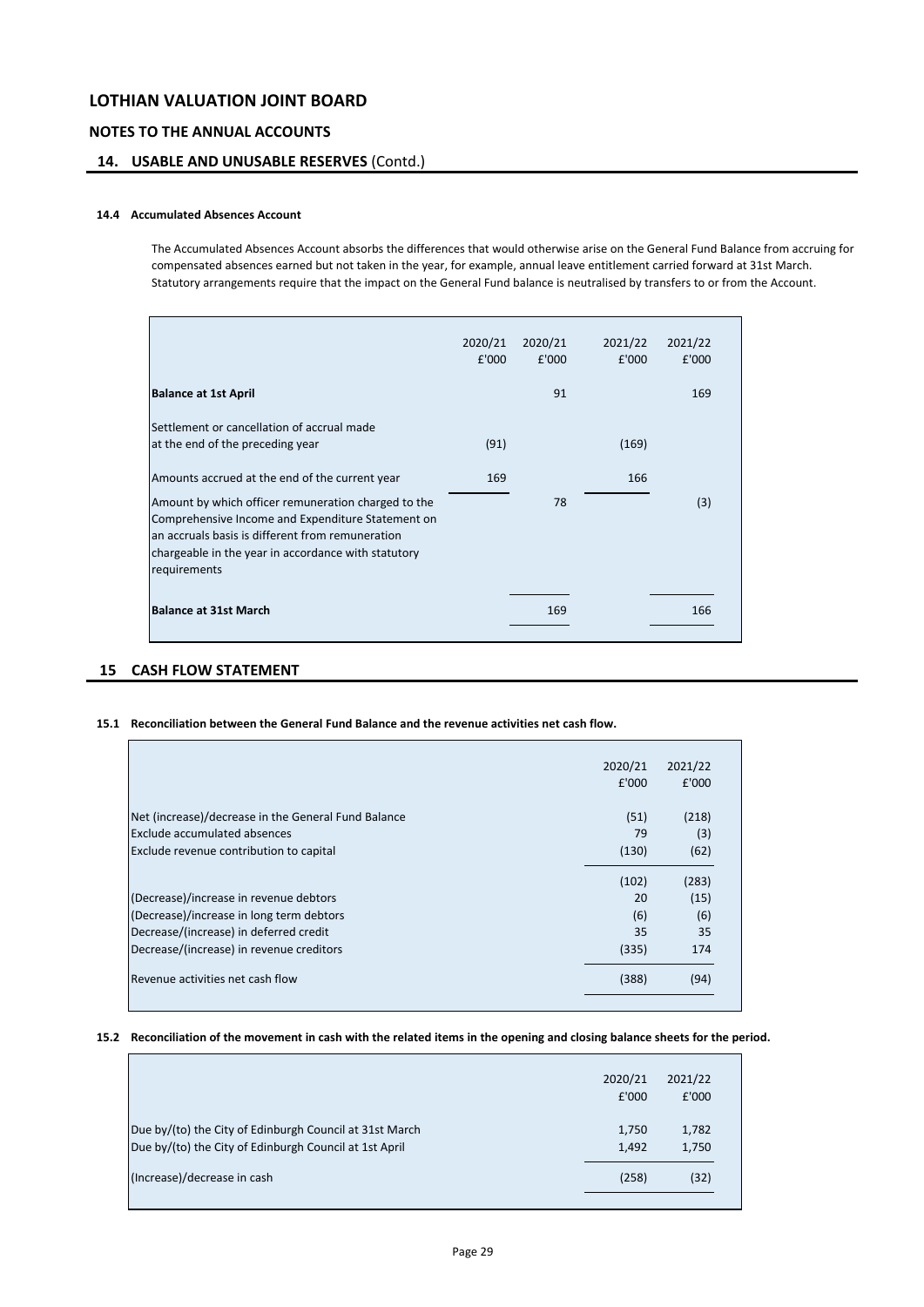## **NOTES TO THE ANNUAL ACCOUNTS**

### **16. MEMBERS ALLOWANCES**

The Board paid the following amounts to members during the year. These figures include NI and Pensions.

|                                  | 2020/21     | 2021/22 |
|----------------------------------|-------------|---------|
|                                  | £000's      | £000's  |
| Salaries (incl. NI and Pensions) | 10          | 14      |
| Expenses                         | $\mathbf 0$ | 0       |
| Total                            | 10          | 14      |
|                                  |             |         |

### **17. EXTERNAL AUDIT COSTS**

The Board has incurred the following costs in relation to the audit of the Annual Accounts:

|                                                  | 2020/21 | 2021/22 |  |
|--------------------------------------------------|---------|---------|--|
|                                                  | £000's  | £000's  |  |
| External audit services carried out for the year | 8       | 8       |  |
|                                                  |         |         |  |

### **18. RELATED PARTIES**

The Board is required to disclose material transactions with related parties - bodies or individuals that have the potential to control or influence the Board or to be controlled or influenced by the Board. Disclosure of these transactions allows readers to assess the extent to which the Board might have been constrained in its ability to operate independently or might have secured the ability to limit another party's ability to bargain freely with the Board.

#### **18.1 Scottish Government**

The Scottish Government is responsible for providing the statutory framework within which the Board operates. It provides the majority of the Board's funding in the form of grants to the constituent councils, and prescribes the terms of many of the transactions that the Board has with other parties. Constituent councils provide funding to the Board at the start of each financial year.

#### **18.2 Members**

Members of the Board have direct control over the Board's financial and operating policies. The total of members' allowances paid in 2021/22 shown in Note 16 and the Remuneration Report.

### **18.3 Other Parties**

During the year, the Board entered into the following transactions with related parties:

|                                    | 2020/21  | 2021/22 |
|------------------------------------|----------|---------|
| • The City of Edinburgh Council:   | £000's   | £000's  |
| Rates                              | 117      | 117     |
| Rent                               | 305      | 305     |
| Central support costs              | 60       | 67      |
| Interest on revenue balances       | $\Omega$ | (2)     |
| Constituent council contribution   | (3,805)  | (3,833) |
| Trade Waste/maintenance            | 4        | 4       |
| Due from City of Edinburgh Council | 1.750    | 1,782   |
| Long term debtor - lease of office | 62       | 56      |
| Convener remuneration              | 6        | 6       |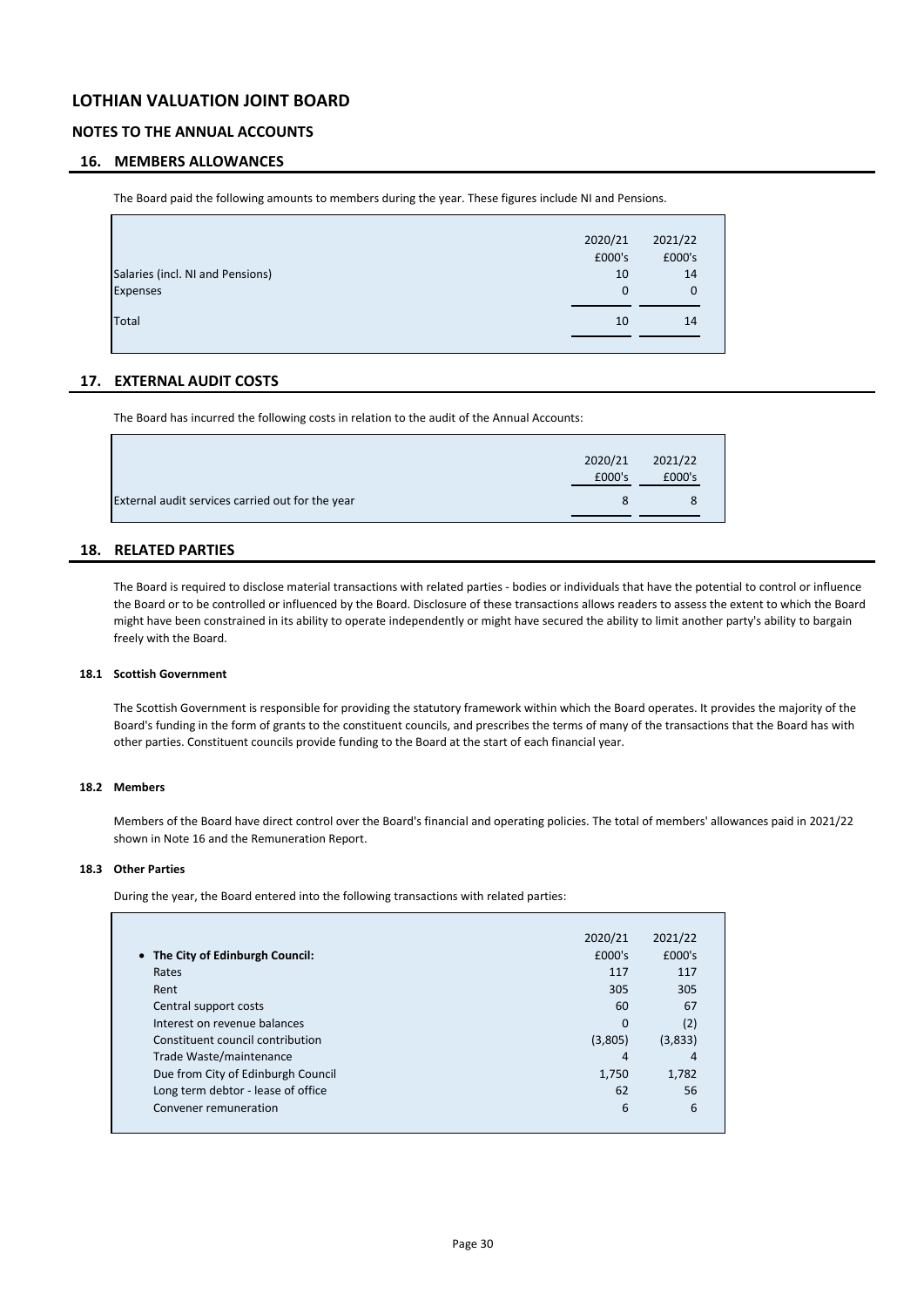## **NOTES TO THE ANNUAL ACCOUNTS**

## **18. RELATED PARTIES** (Contd.)

## **18.3 Other Parties (Contd.)**

|                                                       | 2020/21<br>£000's | 2021/22<br>£000's |
|-------------------------------------------------------|-------------------|-------------------|
| • The Cabinet Office                                  |                   |                   |
| IER grant received                                    | (54)              | $\Omega$          |
| • Midlothian Council                                  |                   |                   |
| Constituent council contribution                      | (567)             | (571)             |
| • East Lothian Council                                |                   |                   |
| Constituent council contribution                      | (665)             | (671)             |
| • West Lothian Council                                |                   |                   |
| Constituent council contribution                      | (1, 171)          | (1, 155)          |
| Vice Convener remuneration                            | 4                 | 4                 |
| Clackmannanshire Council                              | 12                | 29                |
| Fife Council<br>$\bullet$                             | $\Omega$          | $\overline{2}$    |
| <b>Glasgow City Council</b>                           | 8                 | 8                 |
| <b>Renfrewshire Council</b><br>$\bullet$              | $\overline{2}$    | $\overline{2}$    |
| <b>HM Revenue and Customs</b><br>$\bullet$            | 5                 | 0                 |
| Convention of Scottish Local Authorities<br>$\bullet$ | $\mathbf{1}$      | $\overline{2}$    |
| <b>Registers of Scotland</b>                          | $\overline{2}$    | $\overline{2}$    |
| • Scottish Court Service                              | (3)               | $\Omega$          |

### **19. TERMINATION BENEFITS**

No employees left during 2021/22 incurring termination benefits. The Exit Packages note is shown within the Remuneration Report.

### **20. CAPITAL EXPENDITURE AND CAPITAL FINANCING**

The total amount of capital expenditure incurred in the year is shown below, together with the resources that have been used to finance it. Where capital expenditure is to be financed in future years by charges to revenue as assets are used by the Board, the expenditure results in an increase in the Capital Financing Requirement (CFR), a measure of the capital expenditure incurred historically by the Board that has yet to be financed.

|                                              | 2020/21  | 2021/22  |  |
|----------------------------------------------|----------|----------|--|
|                                              | £000's   | £000's   |  |
| <b>Opening Capital Financing Requirement</b> | $\bf{0}$ | 0        |  |
| Capital investment                           |          |          |  |
| • Property, Plant and Equipment              | 115      | 33       |  |
| Intangible assets<br>$\bullet$               | 15       | 29       |  |
| Sources of finance                           |          |          |  |
| • Direct revenue contributions               | (130)    | (62)     |  |
| <b>Closing Capital Financing Requirement</b> | $\bf{0}$ | $\Omega$ |  |
|                                              |          |          |  |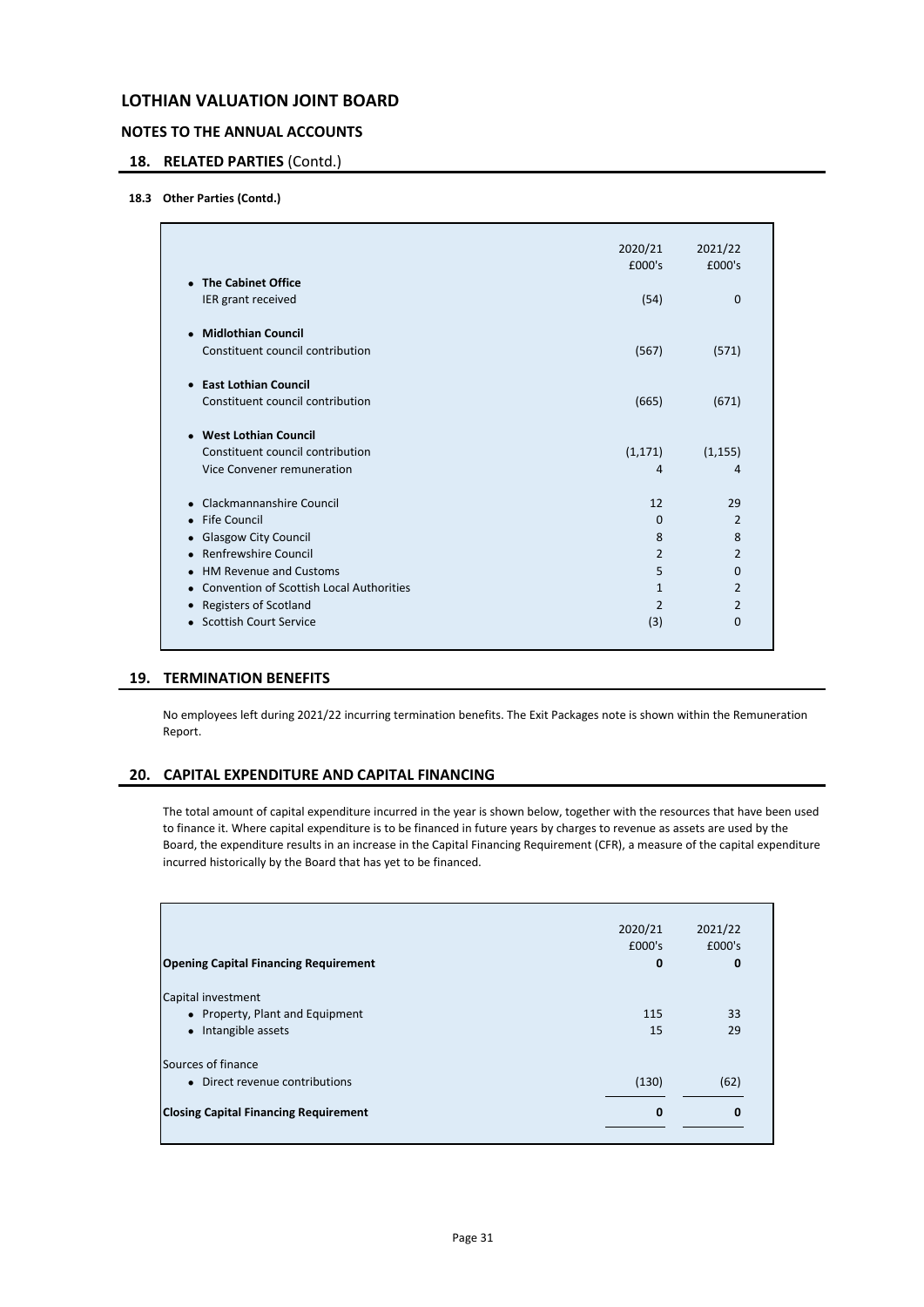### **NOTES TO THE ANNUAL ACCOUNTS**

### **21. DEFINED BENEFIT PENSION SCHEMES**

#### **21.1 Participation in Pension Schemes**

As part of the terms and conditions of employment of its staff, the Board makes contributions towards the cost of post employment benefits. Although these benefits will not actually be payable until the employees retire, the Board has a commitment to make the payments that needs to be disclosed at the time that employees earn their future entitlement.

The Board participates in the following post employment scheme:

• Local Government Pension Scheme (LGPS) - a funded defined benefit statutory scheme as administered by the City of Edinburgh Council's Lothian Pension Fund. The LGPS is administered in accordance with the Local Government Pension Scheme (Scotland) Regulations 1998, as amended.

The Local Government Pension Scheme (LGPS) changed from a final salary scheme to a career average scheme on the 1 April 2015. All benefits built up in the LGPS for membership after 31 March 2015 are worked out under the rules of the new career average scheme. Before 1 April 2015 benefits were built up based on a final salary scheme. A funded defined benefit scheme, requires the Board and employees pay contributions into a fund, calculated at a level intended to balance the pension liabilities with investment assets.

### **21.2 Transactions Relating to Post-employment Benefits**

The Board recognises the cost of retirement benefits in the reported cost of service when they are earned by employees, rather than when the benefits are eventually paid as pensions. However, the charge we are required to make is based on the cash payable in the year, so the real cost of post employment/retirement benefits is reversed out of the General Fund via the Movement in Reserves Statement. The following transactions have been made in the Comprehensive Income and Expenditure Statement and the General Fund Balance via the Movement in Reserves Statement during the year:

|                                                                                             | 2020/21  | 2020/21 | 2021/22  | 2021/22   |
|---------------------------------------------------------------------------------------------|----------|---------|----------|-----------|
| <b>Comprehensive Income and Expenditure Statement</b>                                       | £000     | £000    | £000     | £000      |
| Cost of services, comprising:                                                               |          |         |          |           |
| Current service costs                                                                       | 1,223    |         | 1,619    |           |
| Past service costs                                                                          | 97       |         | 0        |           |
|                                                                                             |          | 1,320   |          | 1,619     |
| <b>Financing and investment income:</b>                                                     |          |         |          |           |
| Net interest expense                                                                        |          | 145     |          | 168       |
| Total post employee benefit charged to the                                                  |          | 1,465   |          | 1,787     |
| surplus on the provision of services                                                        |          |         |          |           |
| Other post-employment benefits charges to the Comprehensive Income / Expenditure Statement  |          |         |          |           |
| Remeasurement of the net defined liability, comprising:                                     |          |         |          |           |
| Return on plan assets, excluding the amount incl.<br>in the net interest expense above.     | (7, 736) |         | (5, 794) |           |
| Actuarial gains and (losses) arising on changes<br>in financial and demographic assumptions | 9,283    |         | (4,937)  |           |
| Other experience                                                                            | (136)    |         | 103      |           |
|                                                                                             |          | 1,411   |          | (10, 628) |
| Total post-employment benefits charged to the                                               |          |         |          |           |
| Comprehensive Income / Expenditure Statement                                                |          | 2,876   |          | (8, 841)  |
| <b>Movement in Reserves Statement</b>                                                       |          |         |          |           |
| Reversal of net charges made to the surplus on the provision of services                    |          |         |          |           |
| for post-employment benefits in accordance with the Code.                                   |          | (1,931) |          | 9,732     |
| Actual amount charged against the General Fund                                              |          |         |          |           |
| Balance for pensions in the year:                                                           |          |         |          |           |
| Employer's contributions payable to the scheme                                              |          | 862     |          | 807       |
| Contributions in respect of unfunded benefits                                               |          | 83      |          | 84        |
|                                                                                             |          | 945     |          | 891       |
|                                                                                             |          |         |          |           |
|                                                                                             |          |         |          |           |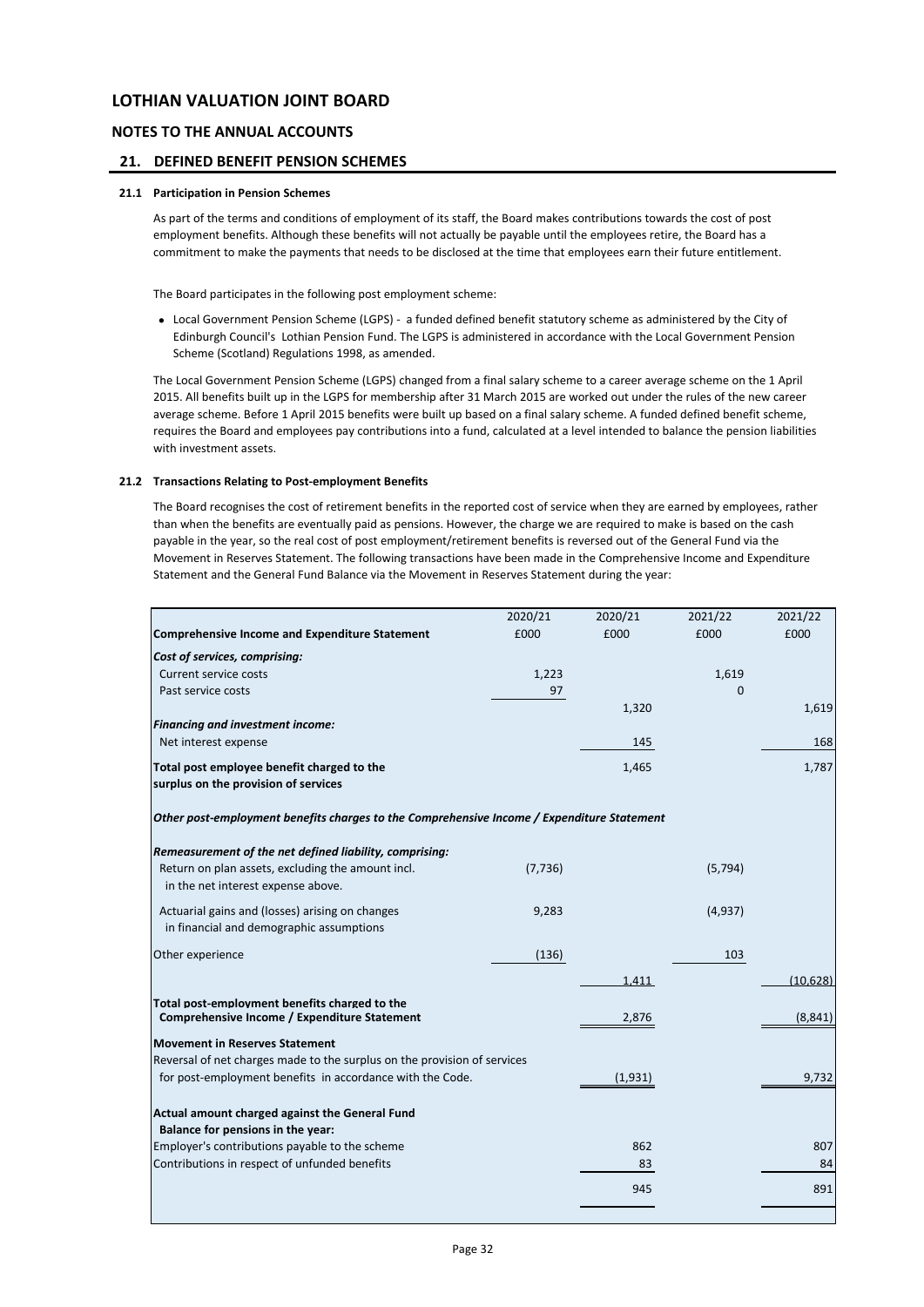## **NOTES TO THE ANNUAL ACCOUNTS**

## **21. DEFINED BENEFIT PENSION SCHEMES** (Contd.)

### **21.3 Pension Assets and Liabilities Recognised in the Balance Sheet**

The amount included in the Balance Sheet arising from the Board's obligations in respect of its defined benefit plan is as follows:

|                                                       | 2020/21   | 2021/22  |
|-------------------------------------------------------|-----------|----------|
|                                                       | £000      | £000     |
| Fair value of employer assets                         | 62,734    | 69,472   |
| Present value of funded liabilities                   | (68, 978) | (66,095) |
| Present value of unfunded liabilities                 | (1,806)   | (1,695)  |
| Net liability arising from defined benefit obligation | (8,050)   | 1,682    |
|                                                       |           |          |

### **21.4 Reconciliation of the Movements in the Fair Value of Scheme Assets**

|                                                                 | 2020/21  | 2021/22      |
|-----------------------------------------------------------------|----------|--------------|
|                                                                 | £000     | £000         |
| Opening fair value of scheme assets                             | 55,093   | 62,734       |
| Interest income                                                 | 1,263    | 1,251        |
| Remeasurement gain / (loss):                                    |          |              |
| Return on plan assets, excluding the amount included in the net | 7,736    | 5,794        |
| interest expense                                                |          |              |
| Contributions from employer                                     | 862      | 807          |
| Contributions from employees into the scheme                    | 215      | 213          |
| Contributions in respect of unfunded benefits                   | 83       | 84           |
| <b>Benefits paid</b>                                            | (1, 330) | (1, 327)     |
| <b>Other Experience</b>                                         | (1, 105) | $\mathbf{0}$ |
| Unfunded benefits paid                                          | (83)     | (84)         |
| Closing fair value of scheme assets                             | 62,734   | 69,472       |
|                                                                 |          |              |

### **21.5 Reconciliation of Present Value of the Scheme Liabilities**

|                                              | 2020/21   | 2021/22      |
|----------------------------------------------|-----------|--------------|
|                                              | £000      | £000         |
| Present value of funded liabilities          | (59, 444) | (68, 978)    |
| Present value of unfunded liabilities        | (1,768)   | (1,806)      |
| Opening balance at 1 April                   | (61, 212) | (70, 784)    |
|                                              |           |              |
| Current service cost                         | (1,223)   | (1,619)      |
| Interest cost                                | (1,408)   | (1, 419)     |
|                                              |           |              |
| Contributions from employees into the scheme | (215)     | (213)        |
| Remeasurement gain / (loss):                 |           |              |
| Change in financial assumptions              | (12, 384) | 4,512        |
| Change in demographic assumptions            | 3,101     | 425          |
| Other experience                             | 1,241     | (103)        |
| Past service cost                            | (97)      | $\mathbf{0}$ |
| <b>Benefits paid</b>                         | 1,330     | 1,327        |
| Unfunded benefits paid                       | 83        | 84           |
|                                              |           |              |
| Closing balance at 31 March                  | (70,784)  | (67,790)     |
|                                              |           |              |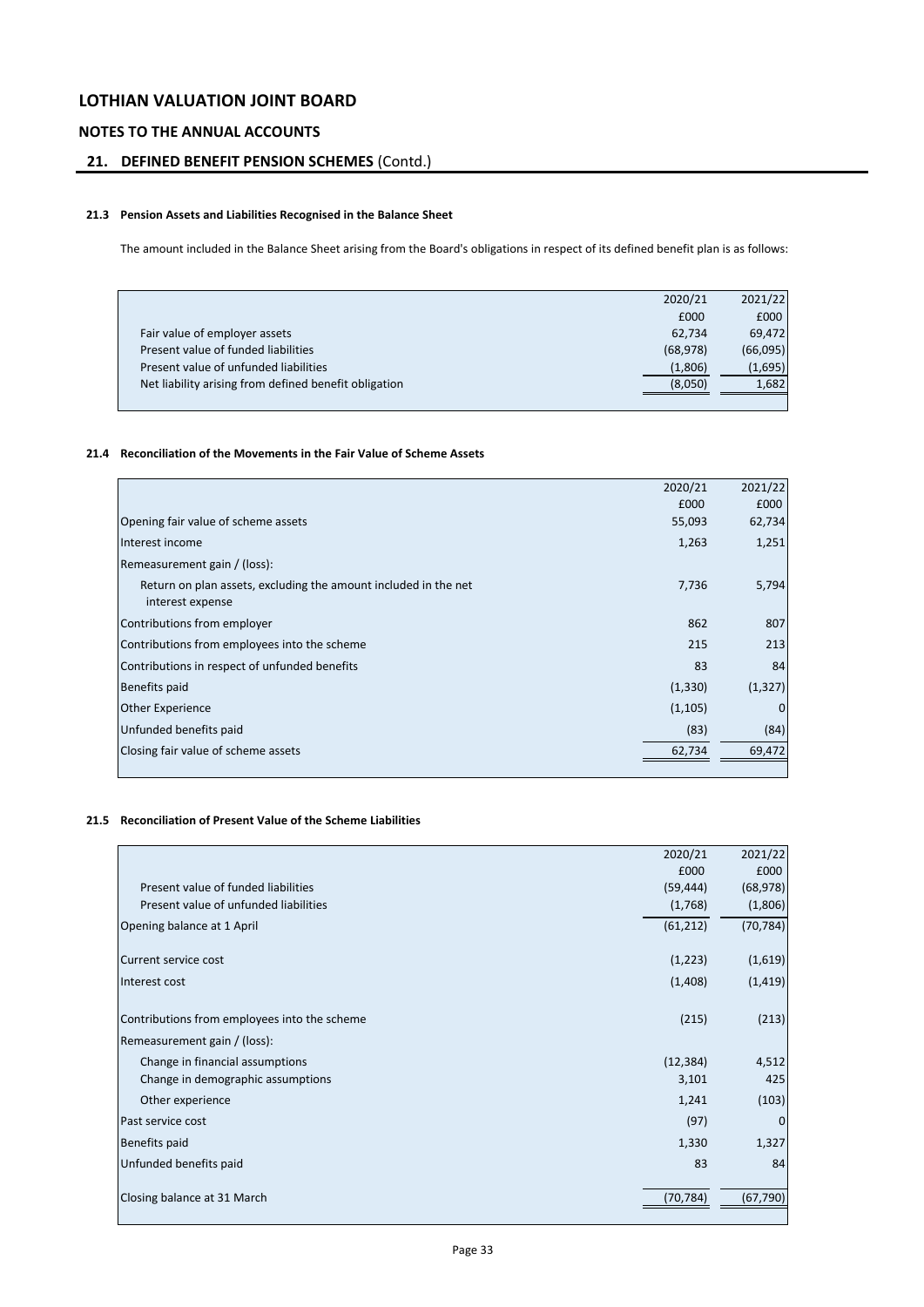### **NOTES TO THE ANNUAL ACCOUNTS**

## **21. DEFINED BENEFIT PENSION SCHEMES** (Contd.)

### **21.6 Fair Value of Employer Assets**

The following asset values are at bid value as required under IAS19.

The IAS19 asset split is based on the Plan's benchmark investment split.

|                                                   | 2020/21            | 2020/21<br>%   | 2021/22            | 2021/22<br>% |
|---------------------------------------------------|--------------------|----------------|--------------------|--------------|
| <b>Equity Securities</b>                          | £000               |                | £000               |              |
| Consumer*                                         | 8,157.0            | 13             | 8,546.6            | 12%          |
| Manufacturing *                                   | 9,046.0            | 14             | 9,194.4            | 13%          |
| Energy and Utilities *                            | 3,196.0            | 5              | 3,835.2            | 6%           |
| Financial Institutions *                          | 3,845.0            | 6              | 4,004.0            | 6%           |
| Health and Care *                                 | 3,920.0            | 6              | 4,812.3            | 7%           |
| Information Technology *                          | 2,973.0<br>4,981.0 | 5<br>8         | 3,156.8<br>5,179.3 | 5%<br>7%     |
| Other <sup>*</sup>                                |                    |                |                    |              |
| <b>Sub-total Equity Securities</b>                | 36,118.0           |                | 38,728.6           |              |
| <b>Debt Securities:</b>                           |                    |                |                    |              |
| Corporate Bonds (investment grade) *              | 0.0                | $\mathbf 0$    | 0.0                | 0%           |
| Corporate Bonds (investment grade)                | 2,140.0            | 4              | 0.0                | 0%           |
| Corporate Bonds (non-investment grade)            |                    | $\mathbf 0$    | 0.0                | 0%           |
| UK Government *                                   | 5,033.0            | 8              | 6,066.9            | 9%           |
| Other                                             | 0.0                |                | 1,303.1            | 2%           |
| <b>Sub-total Debt Securities</b>                  | 7,173.0            |                | 7,370.0            |              |
| <b>Private Equity</b>                             |                    |                |                    |              |
| All                                               | 384.0              | $\mathbf{1}$   | 326.7              | 0%           |
| <b>Sub-total Private Equity</b>                   | 384.0              |                | 326.7              |              |
| <b>Real Estate:</b>                               |                    |                |                    |              |
| UK Property *                                     | 0.0                | $\mathbf 0$    | 0.0                | 0%           |
| <b>UK Property</b>                                | 3,272.0            | 5              | 3,672.6            | 5%           |
| <b>Overseas Property</b>                          | 7.0                | 0              | 19.6               | 0%           |
| <b>Sub-total Real Estate</b>                      | 3,279.0            |                | 3,692.2            |              |
|                                                   |                    |                |                    |              |
| <b>Investment Funds and Unit Trusts:</b>          |                    |                |                    |              |
| Equities *                                        | 886.0              | $\mathbf{1}$   | 1,247.9            | 2%           |
| Bonds*                                            | 1,291.0            | $\overline{2}$ | 3,253.2            | 5%           |
| Infrastructure                                    | 7,182.0            | 12             | 7,043.6            | 10%          |
| <b>Sub-total Investment Funds and Unit Trusts</b> | 9,359.0            |                | 11,544.7           |              |
|                                                   |                    |                |                    |              |
| <b>Derivatives:</b>                               |                    |                |                    |              |
| Foreign Exchange *                                | 3.0                | $\mathbf 0$    | 3.3                | 0%           |
| <b>Sub-total Derivatives</b>                      | 3.0                |                | 3.3                |              |
| <b>Cash and Cash Equivalents</b>                  |                    |                |                    |              |
| $All*$                                            | 6,418.0            | 10             | 7,806.5            | 11%          |
| <b>Sub-total Cash and Cash Equivalents</b>        | 6,418.0            |                | 7,806.5            |              |
| <b>Total Fair Value of Employer Assets</b>        | 62,734.0           | 100            | 69,472.0           | 100%         |
|                                                   |                    |                |                    |              |

Scheme assets marked with an asterisk (\*) have quoted prices in current active markets or were in active markets 2021/22.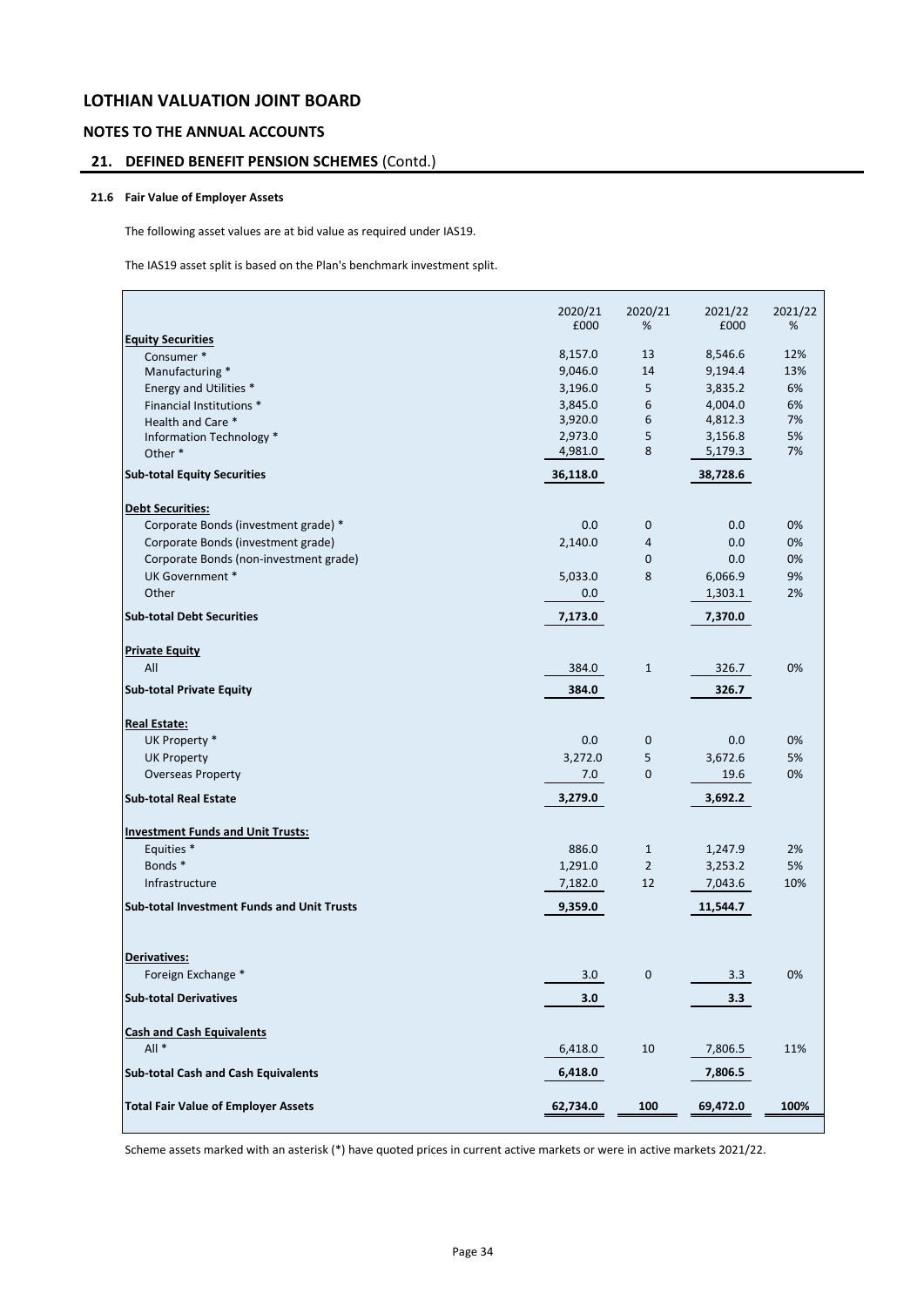### **NOTES TO THE ANNUAL ACCOUNTS**

### **21. DEFINED BENEFIT PENSION SCHEMES** (Contd.)

#### **21.7 Basis for Estimating Assets and Liabilities**

Hymans Robertson, the independent actuaries to Lothian Pension Fund, have advised that the financial assumptions used to calculate the components of the pension expense for the year ended 31 March 2022 were those from the beginning of the year (i.e. 31 March 2021) and have not been changed during the year. The main assumptions in the calculations are:

| Average future life expectancies at age 65: |        | 2020/21    | 2021/22    |
|---------------------------------------------|--------|------------|------------|
| Current pensioners                          | male   | 20.5 years | 20.3 years |
| Current pensioners                          | female | 23.3 years | 23.1 years |
| Future pensioners                           | male   | 21.9 years | 21.6 years |
| <b>Future pensioners</b>                    | female | 25.2 years | 25 years   |
| Financial assumptions:                      |        | 2020/21    | 2021/22    |
| Pension increase rate                       |        | 2.85%      | 3.20%      |
| Salary increase rate                        |        | 3.35%      | 3.70%      |
| Discount rate                               |        | 2.00%      | 2.70%      |

Estimation of defined benefit obligations is sensitive to the actuarial assumptions set out above. In order to quantify the impact of a change in the financial assumptions used, the Actuary has calculated and compared the value of the scheme liabilities as at 31 March 2022 on varying bases. The approach taken by the Actuary is consistent with that adopted to derive the IAS19 figures.

To quantify the uncertainty around life expectancy, the Actuary have calculated the difference in cost to the Employer of a one year increase in life expectancy. For sensitivity purposes, this is assumed to be an increase in the cost of benefits of broadly 3-5%. In practice the actual cost of a one year increase in life expectancy will depend on the structure of the revised assumption (i.e. if improvements to survival rates predominately apply at younger or older ages).

| Approximate %        | Approximate            |
|----------------------|------------------------|
| increase to Employer | <b>Monetary Amount</b> |
|                      | £000                   |
| 2.0%                 | 1,235                  |
| 4.0%                 | 2,712                  |
| 0.0%                 | 169                    |
| 2.0%                 | 1,055                  |
|                      |                        |

#### **21.8 Analysis of projected amount to be charged to profit or loss for the period to 31 March 2022**

|                                             | Assets | <b>Obligations</b> | Net (liability) / asset |          |
|---------------------------------------------|--------|--------------------|-------------------------|----------|
|                                             | £000   | £000               | £000                    | % of pay |
| Projected current service cost              | 0      | (1, 443)           | (1, 443)                | (45.7%)  |
| <b>Total Service Cost</b>                   | 0      | (1, 443)           | (1, 443)                | (45.7%)  |
| Interest income on plan assets              | 1,869  | 0                  | 1,869                   | 59.2%    |
| Interest cost on defined benefit obligation | 0      | (1,833)            | (1,833)                 | (58.1%)  |
| <b>Total Net Interest Cost</b>              | 1,869  | (1,833)            | 36                      | 1.1%     |
| Total included in Profit or Loss            | 1,869  | (3,276)            | (1,407)                 | (44.6%)  |
|                                             |        |                    |                         |          |

The Board's estimated contribution to Lothian Pension Fund for 2021/22 is £0.688m

#### **21.9 Impact on the Authority's Cash Flows**

The objectives of the scheme are to keep employers' contributions at as constant a rate as possible. Following Lothian Pension Fund's Triennial Actuarial Review in 2020, employer pension fund contribution rates are now confirmed at 21.8% until 31 March 2024.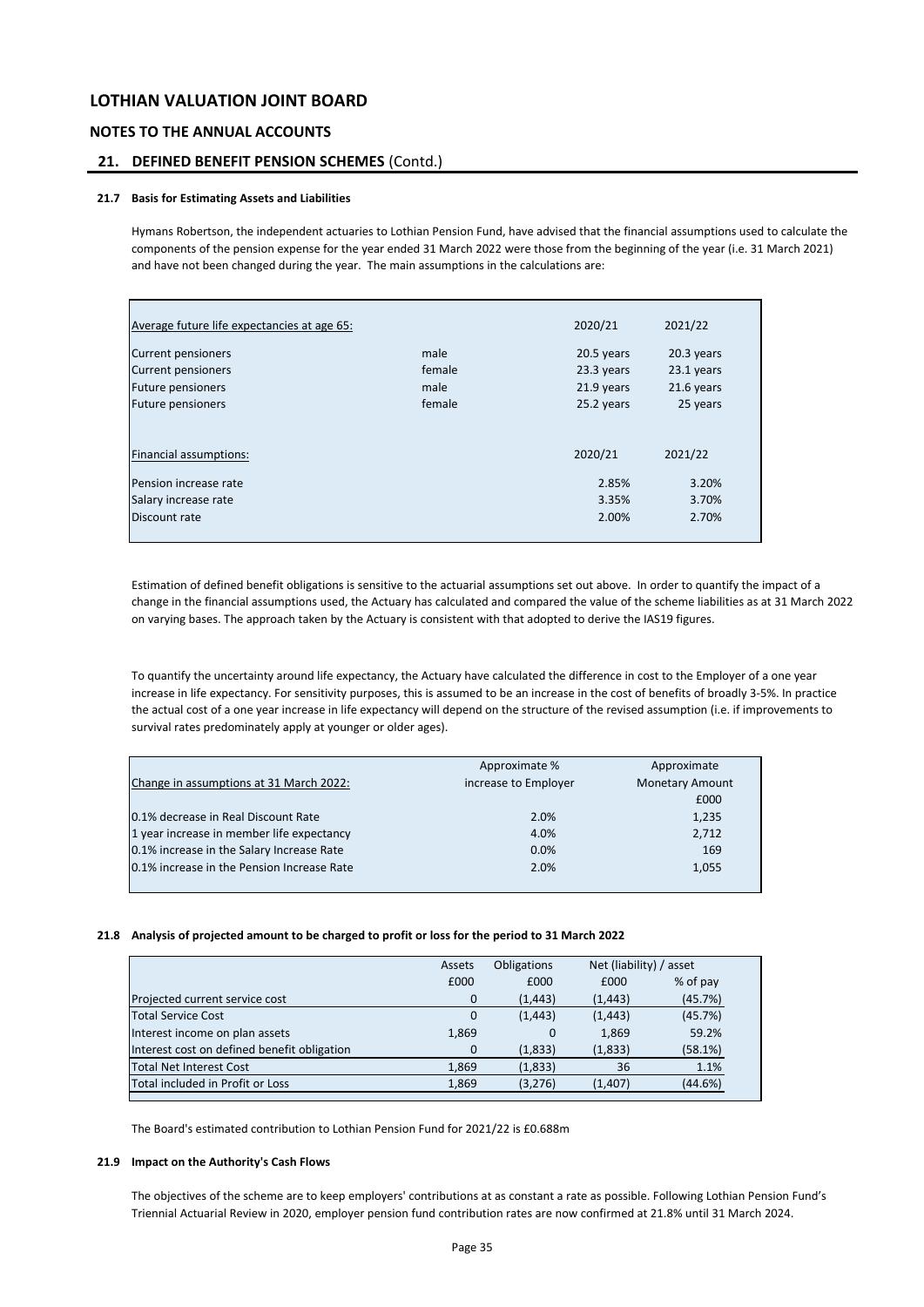### **NOTES TO THE ANNUAL ACCOUNTS**

### **22. LEASES**

#### **Operating Leases**

The Board currently occupies land and buildings listed below by entering into the following operating lease:

|           | 17a South Gyle Crescent - offices                          |         |         |  |  |  |  |  |
|-----------|------------------------------------------------------------|---------|---------|--|--|--|--|--|
|           |                                                            | 2020/21 | 2021/22 |  |  |  |  |  |
|           | The future minimum lease payments due in future years are: | £000's  | £000's  |  |  |  |  |  |
|           | Not later than 1 year                                      | 305     | 305     |  |  |  |  |  |
| $\bullet$ | Later than 1 year not later than 5 years                   | 1,221   | 1,221   |  |  |  |  |  |
|           | Later than 5 years                                         | 1,755   | 1,450   |  |  |  |  |  |
|           |                                                            | 3,281   | 2.976   |  |  |  |  |  |

### **Car Leases**

The Board operates an employee car leasing scheme. There were five active leases in operation at 31st March 2022. Employees contributed £0.013m during 2021/22 towards the cost of car leasing. The Board is committed to paying the following sums in future years:

|           | The future minimum lease payments due in future years are: | 2020/21<br>£000's | 2021/22<br>£000's |  |
|-----------|------------------------------------------------------------|-------------------|-------------------|--|
|           | Not later than 1 year                                      | 11                | 11                |  |
| $\bullet$ | Later than 1 year not later than 5 years                   | 8                 |                   |  |
|           |                                                            | 19                | 16                |  |

The Board has two operational leases. These relate to mobile phones/tablet devices and a Xerox photocopying agreement. The costs incurred under both for financial year 2021/22 were £9,034 and £5,975 respectively.

The Board has no finance lease obligations.

### **23. LONG TERM DEBTORS**

The long term debtor is in respect of a cash incentive received by the Board on its relocation of offices to its new premises at 17a South Gyle Crescent. The cash incentive is amortised on a straight line basis over the term of the lease. A 25 year lease was entered into in December 2006, the remaining life amounts to 12 years, consequently £5,642 will be written to the Comprehensive Income and Expenditure Statement each year.

|                                                             | 2020/21 | 2021/22 |  |
|-------------------------------------------------------------|---------|---------|--|
|                                                             | £000's  | £000's  |  |
| $\bullet$ Cash incentive:                                   |         |         |  |
| <b>Balance at 1st April</b>                                 | 68      | 62      |  |
| Amortised to Comprehensive Income and Expenditure Statement | (6)     | (6)     |  |
| Balance at 31st March                                       | 62      | 56      |  |

### **24. OTHER LONG TERM LIABILITIES**

The Board relocated to its new offices in December 2006. As part of the agreement, the landlord agreed to pay a cash incentive of £0.400m on date of entry and £0.475m in 2011. This will be amortised on a straight line basis totalling £0.035m per annum over 25 years, the term of the lease.

|                                                             | 2020/21 | 2021/22 |  |
|-------------------------------------------------------------|---------|---------|--|
|                                                             | £000's  | £000's  |  |
|                                                             |         |         |  |
| Balance at 1st April                                        | (420)   | (385)   |  |
| Amortised to Comprehensive Income and Expenditure Statement | 35      | 35      |  |
| Balance at 31st March                                       | (385)   | (350)   |  |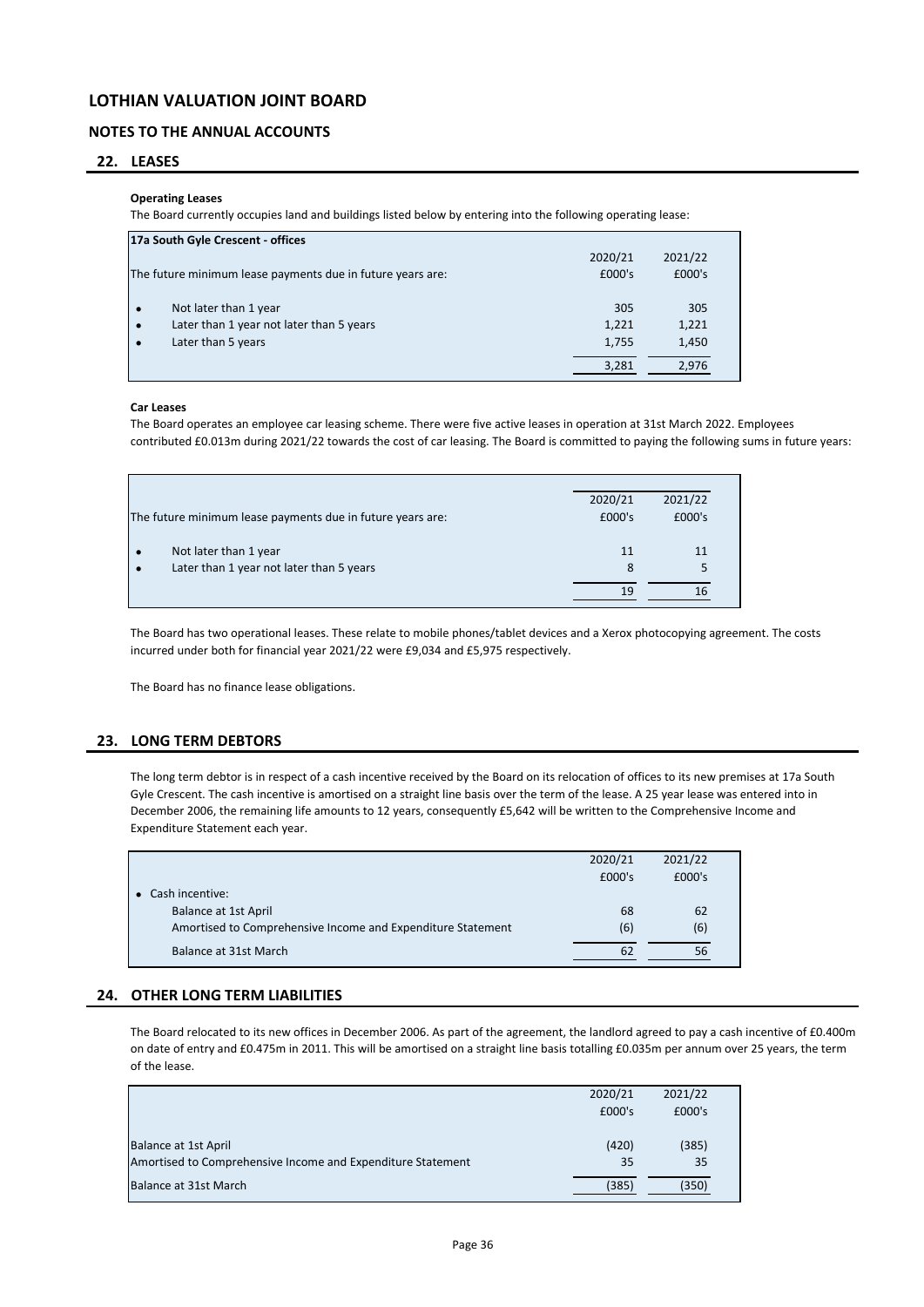### **NOTES TO THE ANNUAL ACCOUNTS**

### **25. CONSTITUENT COUNCIL REQUISITIONS**

The net expenditure of the Board is a charge upon the City of Edinburgh Council, West, East and Midlothian Councils. The division of net expenditure borne by the constituent councils is made in accordance with the Valuations Joint Boards (Scotland) Order 1995.

| Due for | Received | Councils    |               |
|---------|----------|-------------|---------------|
| 2021/22 | 2021/22  | 2021/22     |               |
| £000's  | £000's   | £000's      |               |
| 3,833   | 3,833    | $\mathbf 0$ |               |
| 571     | 571      | $\mathbf 0$ |               |
| 671     | 671      | $\mathbf 0$ |               |
| 1,155   | 1,155    | $\mathbf 0$ |               |
| 6,230   | 6,230    | 0           |               |
|         |          |             | Due (to)/from |

### **26. NATURE AND EXTENT OF RISKS ARISING FROM FINANCIAL INSTRUMENTS**

All Treasury Management is carried out on the Board's behalf by the City of Edinburgh Council. The Council complies with the CIPFA Prudential Code, and has adopted the CIPFA Treasury Management in the Public Services Code of Practice. The City of Edinburgh Council, on behalf of the Board, has overall risk management procedures that focus on the unpredictability of financial markets, and implementing restrictions to minimise these risks.

The Board's activities expose it to a variety of financial risks which have been assessed in order to determine whether or not such risks have, in order to comply with financial instrument accounting requirements, an impact on these Annual Accounts. For all of the financial risks, the impact on Annual Accounts was found to be immaterial. Each risk is detailed below along with an explanation as to why there is no financial effect arising:

- Re-financing risk - the possibility that the Board might be required to renew a financial instrument on maturity at disadvantageous interest rates or terms is considered immaterial because although the Board has powers to obtain loan finance, no such loans were held during the year;
- Market risk the possibility that financial loss might arise for the Board as a result of changes in such measures as interest rate movements is considered immaterial because the finances of the Board are such that during the year there was no interest payable and interest receivable was immaterial;
- Credit risk the possibility that other parties might fail to pay amounts due to the Board is considered immaterial on the basis of past experience and the fact that most debt payable to the Board is due from other public bodies;
- Liquidity risk the possibility that the Board might not have funds available to meet it's commitments to make payments is considered immaterial given the statutory responsibility that the Board has to have a balanced budget and that constituent authorities have to fund the activities of the Board;
- Price risk - the possibility that fluctuations in equity prices has a significant impact on the value of financial instruments held by the Board is considered immaterial because the Board does not generally invest in equity shares; and
- Foreign exchange risk - the possibility that fluctuations in exchange rates could result in loss to the Board is considered immaterial because there are no financial assets or liabilities held at the year end denominated in foreign currencies.

The Board holds its surplus funds with the City of Edinburgh Council and does not place external deposits in its own name. The balance held by and due from the City of Edinburgh Council at 31st March 2022 amounted to £1.782m (2019/20 £1.750m). No breaches of the Board's counterparty criteria occurred during the reporting period and the Board does not expect any losses from non-performance by any of its counterparties in relation to deposits. During the reporting period, the Board held no collateral as security.

### **27. CONTINGENT LIABILITY**

Contingent Assets and Liabilities are not recognised in the accounting statements. Where there is probable inflow or outflow of economic benefits or service potential, these are disclosed in the notes to the financial statements.

Under the terms of the Board's property lease with The City of Edinburgh Council, the Council has undertaken a review of the annual rental value. Officers of the Council and Board are negotiating an outcome to the Review.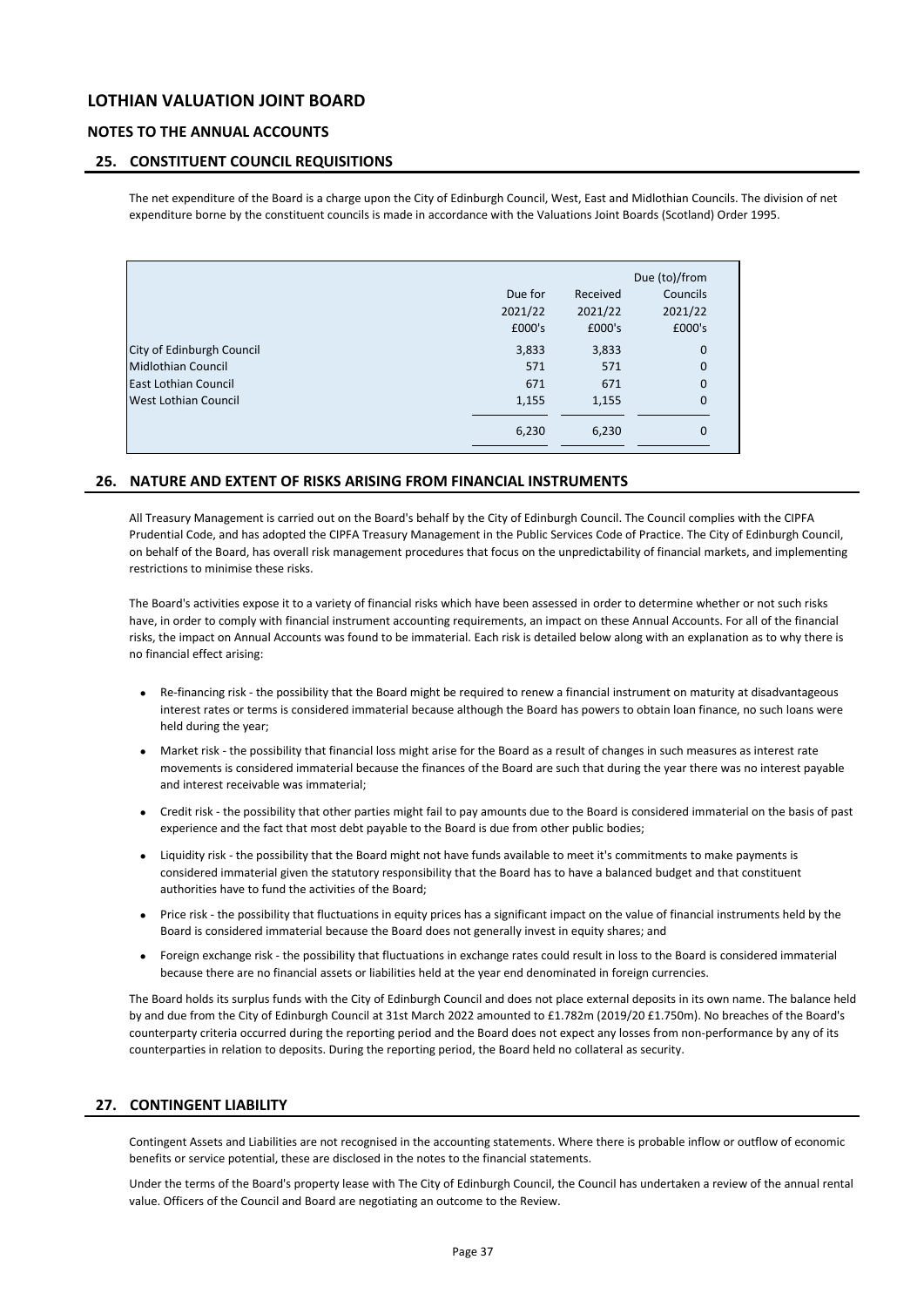### **ANNUAL GOVERNANCE STATEMENT**

#### **Scope of Responsibility**

Lothian Valuation Joint Board (LVJB) aims to ensure best value and provide equitable, customer focussed, high quality, professional valuation and electoral services for all its stakeholders.

LVJB is responsible for ensuring that it conducts its business in accordance with legislation, proper standards and that public money is properly accounted for and used economically, efficiently and effectively. LVJB has a duty to secure continuous improvement in the way in which its functions are exercised, having regard to a combination of economy, efficiency and effectiveness.

In discharging this overall responsibility, LVJB establishes proper arrangements for the governance of its affairs and facilitating the effective exercise of its functions, which includes arrangements for the management of risk.

LVJB acknowledges its responsibility for ensuring that there is effective governance within the organisation and as such has developed a Code of Corporate Governance that defines 3 main principles:

#### **Accountability**

- as a public body, LVJB is held accountable to citizens and stakeholders;
- LVJB implements good practice in reporting, quality assurance and auditing;

#### **Transparency**

- processes, procedures and data are directly accessible to those who need them, and enough information is provided to understand and monitor them;
- LVJB engages with its stakeholders and helps them understand the services provided;

#### **Effectiveness and Efficiency**

- LVJB produces results that meet service delivery needs while making the best use of its resources;
- LVJB operates in a manner to secure an environment of continuous improvement.

This statement explains how Lothian Valuation Joint Board delivers good governance and reviews the effectiveness of those arrangements. It also includes a statement on internal financial control in accordance with proper practice.

#### **The Board's Governance Assurance Framework**

The Governance Framework comprises the culture, values, systems and processes by which LVJB is directed and controlled. It enables LVJB to monitor the achievement of its strategic objectives and to consider whether those objectives have led to the delivery of appropriate services in an efficient manner.

- Behave with integrity, has strong ethical values and respects the rule of law;
- Ensure openness and comprehensive stakeholder engagement;
- Seek outcomes in terms of sustainable economic, social, and environmental benefits;
- Determine interventions necessary to optimise the achievement of intended outcomes;
- Develop capacity, including the capability of its leadership and the individuals within it;
- Manage risk and performance through robust internal control and strong financial management;
- Implement good practice in transparency, reporting, and audit to deliver effective accountability.

Internal control is a significant part of the framework and is designed to manage risk to a reasonable level. It assures that in conducting its business, LVJB reflects the principles of the CIPFA/SOLACE framework - Delivering Good Governance in Local Government.

Within the overall control arrangements, the system of internal financial control is intended to ensure that assets are safeguarded, transactions are authorised and properly recorded, and material errors or irregularities are either prevented or would be detected within a timely period. It is based on a framework of regular management information, financial regulations, administrative procedures and management supervision.

While the system of internal control is designed to manage risk at a reasonable level it cannot eliminate all risk of failure to achieve policies, aims and objectives and can therefore only provide reasonable, and not absolute, assurance of effectiveness.

LVJB's Governance Committee provides internal assurance and quality control over the primary functions and services of the organisation. There is also an external Governance Strategy Group that meets regularly with Board members to ensure consistency in respect of governance and service assurance matters. The responsibility for leading and directing the annual reviews of the effectiveness of LVJB's governance arrangements and providing ongoing oversight and robust challenge is City of Edinburgh Council (CEC) Internal Audit and external auditors, Azets.

#### **Determining the Board's purpose, its vision for the local area and intended outcomes for the Community**

The Board has communicated its vision in the Corporate and Service Plan. Delivery of the vision is the responsibility of the Board, the Assessor and Heads of Service. The Board has developed a partnership approach when working with other Authorities.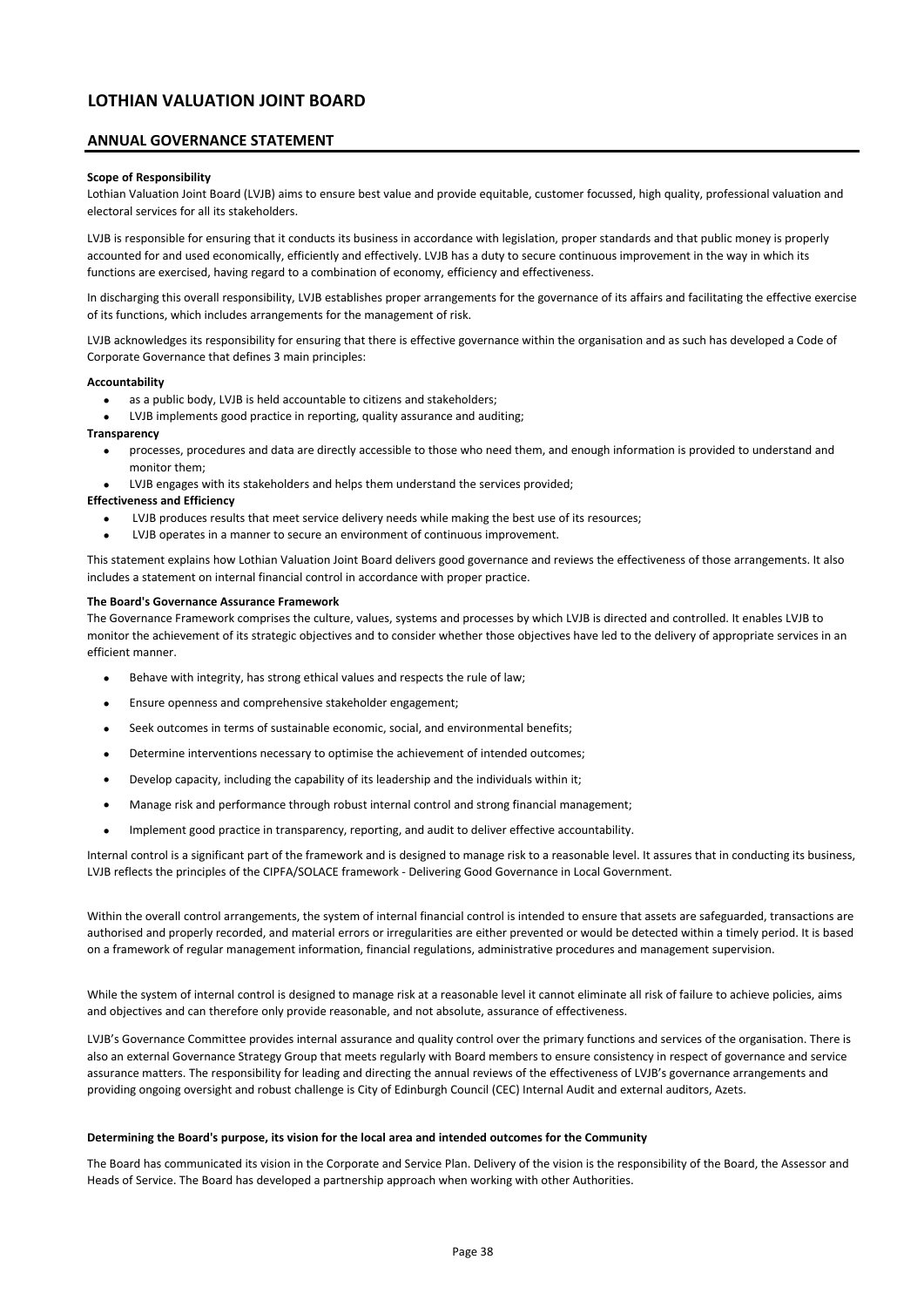### **ANNUAL GOVERNANCE STATEMENT** (Contd.)

#### **Review of Effectiveness**

The Board has put in place arrangements for monitoring each element of the framework and to provide evidence of compliance. A Principal Officer within Lothian Valuation Joint Board has been nominated to review the effectiveness of the arrangements and to report annually to the Board.

The review of the effectiveness of its governance framework including the system of internal financial control is informed by:

- the work of Internal Auditors, based on the delivery of one internal audit review each year, follow-up to confirm effective implementation of previous internal audit findings raised and the status of any open internal audit findings;
- the Assessor's Certificate of Assurance on internal control;
- the operation and monitoring of controls by Board Managers; and
- the External Auditors in their Annual Audit Report.

Throughout the year Elected Members and Officers have responsibility for the development and maintenance of the risk management framework and control and governance environment. These review mechanisms include:

- **The Lothian Valuation Joint Board** provides strategic leadership, determines policy aims and objectives and takes executive decisions not delegated to officers. It provides political accountability for the Board's performance.
- **Internal Audit** provides an independent and objective assurance service to the Board by delivering one audit each year and providing an opinion on the design and operating effectiveness of the key internal controls established to manage the Board's most significant risks.
- the **External Audit** undertaken by Azets Audit Services and reported in the Annual Audit Report to the Board.
- **The Strategic, Operational and Project Risk Registers** are reviewed as part of the Board's Corporate and Service Plan. The Corporate and Service Plan is approved by the Board. Key risks are reported quarterly to the Board, financial risks through budget reports and service risks through the Assessors Progress report. This ensures that actions can be considered to effectively manage the Board's highest risks.
- **The Monitoring Officer** is responsible to the Board for ensuring that agreed procedures are followed and that all applicable statutes and regulations are complied with.

#### **Internal Audit Opinion**

Internal Audit concluded one review in 2021/22, which assessed the adequacy of design and operating effectiveness of the Board's Council Tax controls. The Board received a report on the recommendations and the outcome of the audit on 7th February 2022. Internal Audit found that, while some control weaknesses were identified in the design and/or effectiveness of the control environment and/or governance and risk management frameworks, reasonable assurance could be provided that risks are being managed, and that the Board's objectives should be achieved.

#### **CIPFA Financial Management Code**

A requirement of the Annual Governance Statement is to disclose compliance with the CIPFA Financial Management (FM) Code and identify any outstanding areas for improvement or change. The Code is designed to support good practice and assist local government organisations in demonstrating their financial sustainability and resilience, by setting out expected standards of financial management.

An assessment has been undertaken and the Board's financial management arrangements are assessed as being compliant with the FM Code.

#### **Coronavirus Pandemic**

COVID-19 continues to present organisations with unique challenges. Though there is indication of a return to more familiar routines, there can be no doubt that businesses have had to adapt their operational and service models significantly. Over the last year, LVJB have maintained the provision of high levels of service quality around its three core functions and continue to oversee these services with the necessary governance and control mechanisms required to provide assurance to stakeholders and Board members. The organisation sustains clear and consistent communication with staff as there is a move closer towards a formal hybrid return to work situation. Staff who opt to work from home will undertake appropriate risk assessments to ensure that their working environment is safe and has the necessary resources for them to function effectively.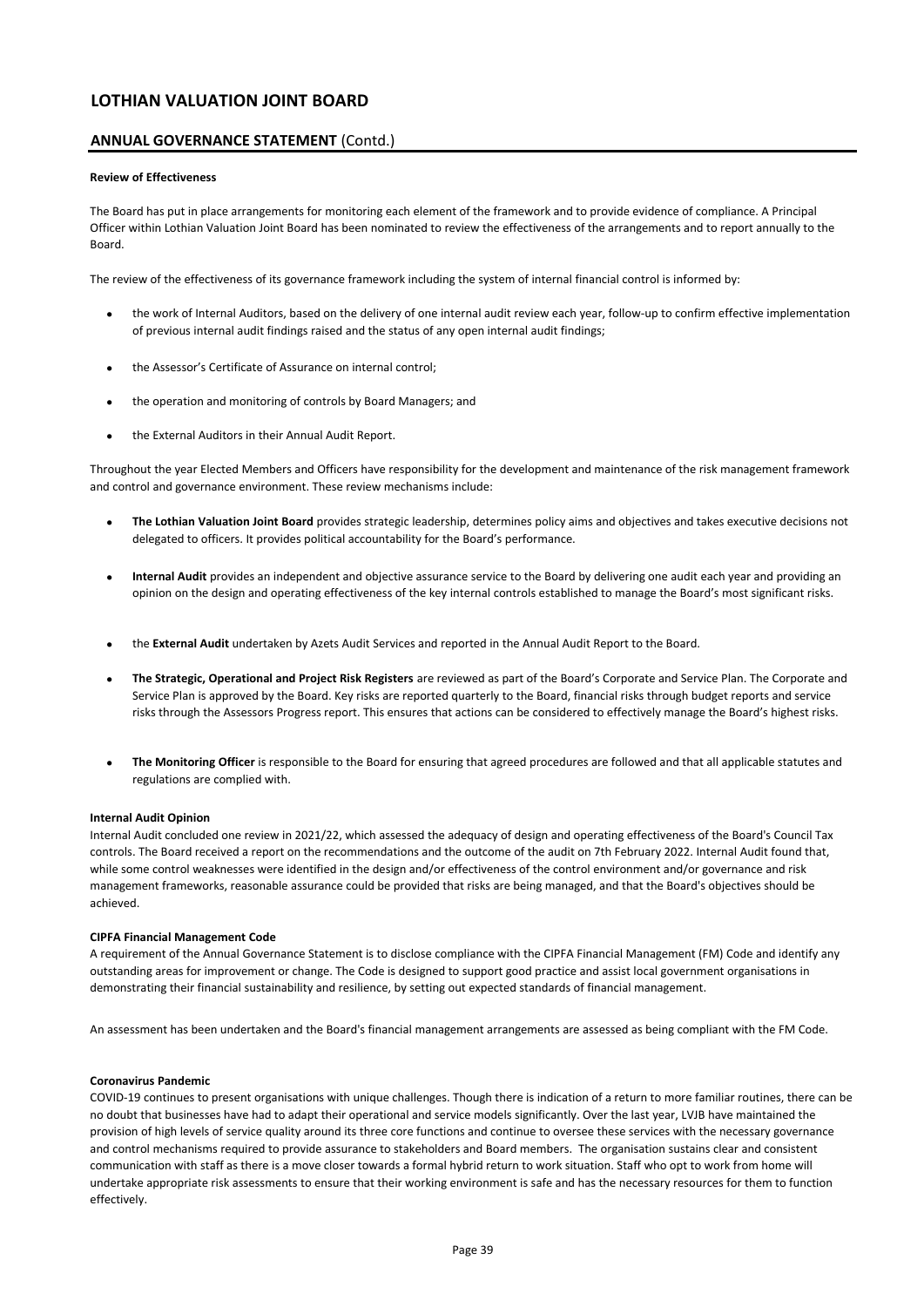### **ANNUAL GOVERNANCE STATEMENT** (Contd.)

### **Coronavirus Pandemic (Contd.)**

Risk management, assessment and evaluation, continues to be monitored via the LVJBs Governance Committee, Project Management Framework, Quality Assurance procedures and Corporate Leadership Team. This provides appropriate levels of assurance which are reviewed through our annual Internal and External audits and are incorporated in this Annual Governance Statement. The pandemic has produced one major risk to the organisation in that circa 17,000 material change of circumstance appeals have been lodged on COVID grounds. Resolving this number of appeals in what would in essence be a 6 month period and at the same time carrying out the 2023 Revaluation would be extremely difficult. Proposed legislation may yet impact on the validity of these appeals and although the disposal timetable has been pushed out to December 2023, this remains a significant risk.

As LVJB has completed over two years of primarily imposed working from home conditions, it has provided the opportunity to refine work practices and to also improve remote security access and system protocols. New and alternative ways of working will continue to evolve and every effort must be made to create organisational and service delivery improvements during this period of continued transition.

#### **Certification**

In compliance with accounting practice, the Treasurer has provided the Assessor and Electoral Registration Officer with a statement on the adequacy and effectiveness of the Board's internal financial control system for the year ended 31st March 2022. It is the Treasurer's opinion that reasonable assurance can be placed upon the adequacy and effectiveness of the Board's internal control system.

A review was undertaken of the Schedule of Assurance prepared by management. The review did not identify any instances of non-compliance. During 2021/22, no significant Internal Audit findings were raised regarding the governance and scrutiny performed by the Board.

From this year's review there is evidence that the Code is operating effectively with overall compliance by the Board in all significant areas of its corporate governance arrangements.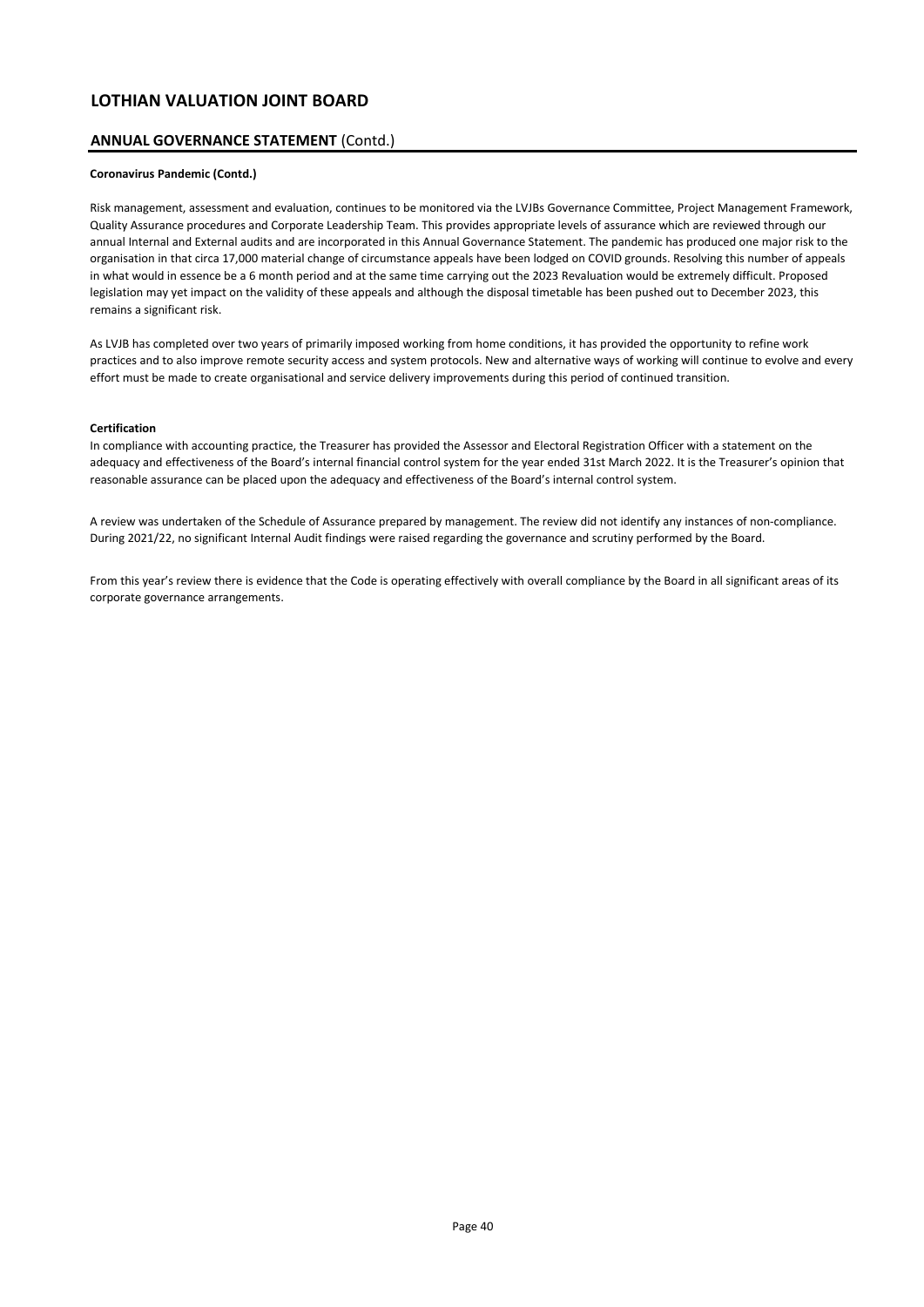### **REMUNERATION REPORT**

The Remuneration Report provides details of the Board's remuneration policy for its senior employees and states how remuneration arrangements are managed. Senior employees within the Board are defined as those having the responsibility for the management of the Board to the extent that they can direct or control the major activities of the Board. This includes activities involving the expenditure of money, during the year to which the report relates, whether solely or collectively with other persons.

As well as providing details of the Board's remuneration policy, the Remuneration Report will also show:

- Details of the number of employees whose remuneration was £50,000 or more, which will be disclosed in pay bands of £5,000;
- Details of remuneration paid to senior employees of the Board for 2021/22;
- Details of the Board's senior employees who participate in the Local Government Pension Scheme, administered by the Lothian Pension Fund, and the benefits provided under the scheme.

### **1. Audit of Remuneration Report**

Auditors are required to read the remuneration report to identify any;

- material inconsistencies with the financial statements;
	- information that is apparently materially incorrect based on, or materially inconsistent with, the knowledge acquired by auditors in the course of performing the audit, or that is otherwise misleading.

### **2. Remuneration policy**

The Lothian Valuation Joint Board is responsible for approving the remuneration level of the Assessor and Electoral Registration Office. The Scottish Joint Negotiating Committee (SJNC) for Local authority Services sets the salaries for the Chief Officials of Scottish local authorities and is responsible for agreeing annual inflationary increases. The post of Assessor and Electoral Registration Officer was reviewed at the creation of the Joint Board in 1996. Advice on such matters is received from the Human Resources division of the City of Edinburgh Council and from the Executive Director of Resources, City of Edinburgh Council.

The salaries of all other employees is set by reference to the Scottish Joint Council for Local Government Employees for all other categories of staff. The Board's Scheme of Delegation provides the Assessor and Electoral Registration Officer with delegated authority to appoint employees within agreed staffing and expenditure levels. The City of Edinburgh Council provides remuneration advice and assistance to the Board on request.

The Convener and Vice-Convener of the Board are remunerated by the Council of which they are a council member. The remuneration of councillors is regulated by the Local Governance (Scotland) Act 2004 (Remuneration) Regulations 2007 (SSI No. 2007/183) as amended by the Local Governance (Scotland) Act 2004 (Remuneration and Severance Payments) Amendment Regulations 2015.

The Board has an arrangement with each council that remunerates the Convener and Vice-Convener to reimburse the Council for the additional costs of that councillor arising from them being a Convener or Vice-Convener of the Board. The disclosures made in this report are limited to the amounts paid to the council by the Board for remuneration and does not reflect the full value of the remuneration that may be paid to the councillor.

All other members of the Board are remunerated by the Council of which they are a council member.

The position of Chief Executive is provided and remunerated by the City of Edinburgh Council.

#### **3. Pension Entitlement of Senior Employees**

The Board's senior employees participate in the Local Government Pension Scheme administered by the Lothian Pension Fund. This is a final salary pension scheme which means that pension benefits are based on the final year's pay and the number of years that person has been a member of the scheme. The scheme's normal retirement age for employees is 65.

From 1 April 2009 a five tier contribution system was introduced with contributions from scheme members being based on how much pay falls in to each tier. This is designed to give more equality between the cost and benefits of scheme membership. Prior to 2009 contribution rates were set at 6% for all non manual employees.

The tiers and members contributions rates for 2021/22 are as follows:

On earnings up to and including £22,300 (5.5%), on earnings above £22,301 and up to £27,300 (7.25%), on earnings above £27,301 and up to £37,400 (8.5%), on earnings above £37,401 and up to £49,900 (9.5%) and on earnings above £49,901 (12%).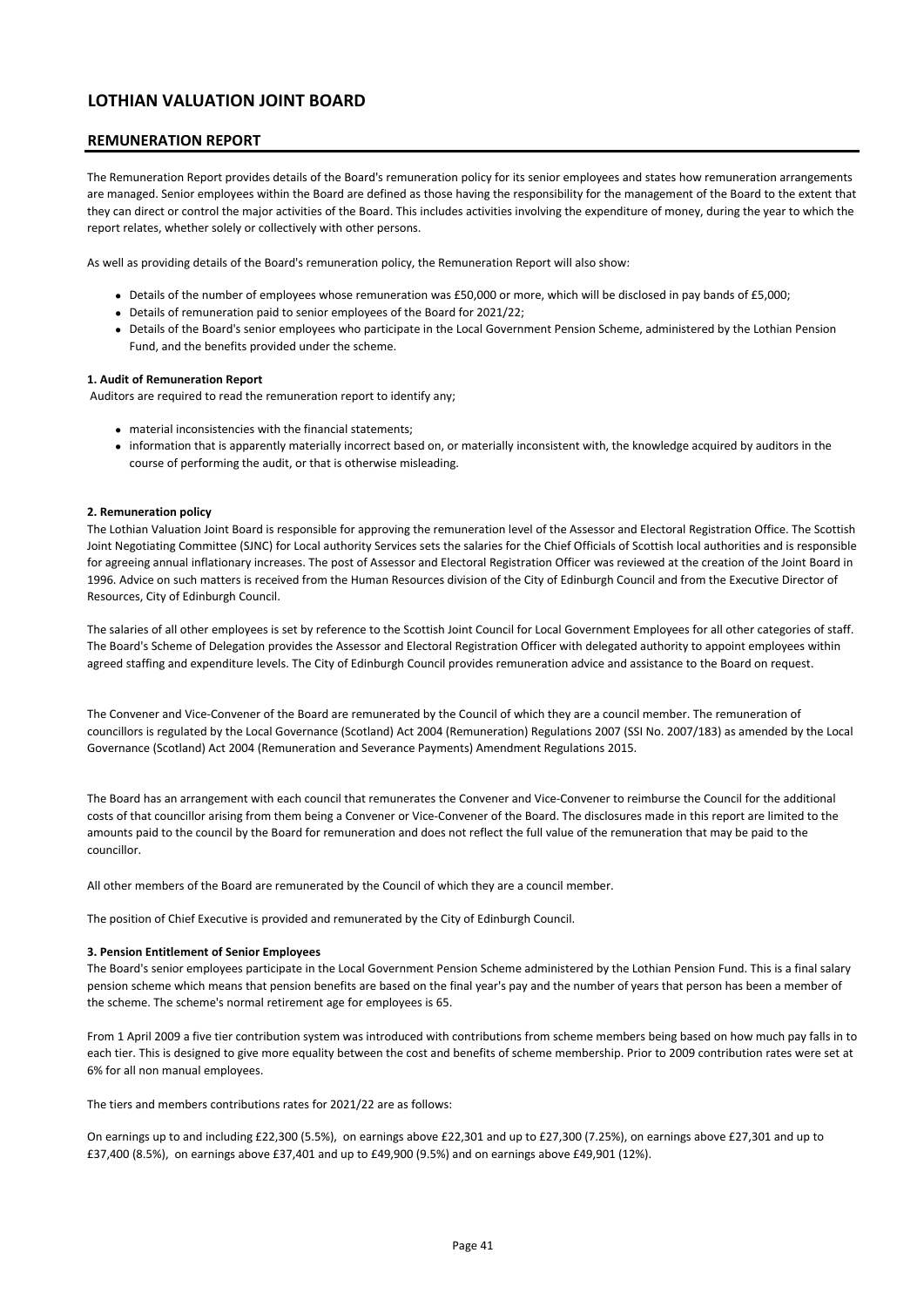### **REMUNERATION REPORT** (Contd.)

#### **3. Pension Entitlement of Senior Employees (Contd.)**

From April 2015, when allocating contribution rates to members, pensionable pay means the actual pensionable pay, regardless of hours worked.

There is no automatic entitlement to a lump sum for members who joined the scheme post April 2009. Members may opt to give up (commute) pension for lump sum or bigger lump sum up to the limit set by the Finance Act 2004.

The value of the accrued benefits has been calculated on the basis of the age at which the person will first become entitled to receive a pension on retirement without reduction on account of its payment at that age; without exercising any option to commute pension entitlement into a lump sum; and without any adjustment for the effects of future inflation - assuming that the person left the related employment or service as at 31st March in the year to which the value relates.

The pension figures shown relate to the benefits that the person has accrued as consequence of their total local government service, and not just their current appointment.

### **4. Remuneration by Pay Band**

Details of the Board's employees receiving more than £50,000 remuneration for the year, excluding employer's NI and pension contributions are:

|                          | Number of Employees |              |
|--------------------------|---------------------|--------------|
| <b>Remuneration Band</b> | 2020/21             | 2021/22      |
| £50,000 - £54,999        | 2                   | 4            |
| £55,000 - £59,999        | $\overline{4}$      |              |
| £60,000 - £64,999        | 1                   | 3            |
| £65,000 - £69,999        | 2                   |              |
| £70,000 - £74,999        | 2                   |              |
| £75,000 - £79,999        | 1                   | $\mathbf{1}$ |
| £80,000 - £84,999        | 1                   |              |
| £85,000 - £89,999        |                     | $\mathbf{1}$ |
| £90,000 - £94,999        |                     |              |
| £95,000 - £99,999        |                     |              |
| £100,000 - £104,999      | 1                   |              |
| £105,000 - £109,999      |                     |              |
| £110,000 - £114,999      |                     |              |
| £115,000 - £119,999      |                     |              |
| £120,000 - £124,999      |                     |              |
| £125,000 - £129,999      |                     | 1            |
| £130,000 - £134,999      |                     |              |
| <b>Totals</b>            | 14                  | 11           |

#### **5. Remuneration paid to Senior Employees**

The table below details remuneration paid to senior employees within the Board. Senior Employees are defined as having the responsibility for management of the Board to the extent that they can direct or control the major activities of the Board. This includes activities involving the expenditure of money, during the year to which the report relates, whether solely or collectively with other persons.

|                                                            | Salary,    | Salary,    |
|------------------------------------------------------------|------------|------------|
|                                                            | Fees and   | Fees and   |
|                                                            | Allowances | Allowances |
|                                                            | 31 March   | 31 March   |
|                                                            | 2021       | 2022       |
| Name and Post Title                                        | £          | £          |
| G. Elliott - Assessor and Electoral Officer                | 101,936    | 129,600    |
| G. Strachan - Assessor and Electoral Reg Officer (Retired) | 64,300     | n/a        |
| <b>Total</b>                                               | 166,236    | 129,600    |
|                                                            |            |            |
|                                                            |            |            |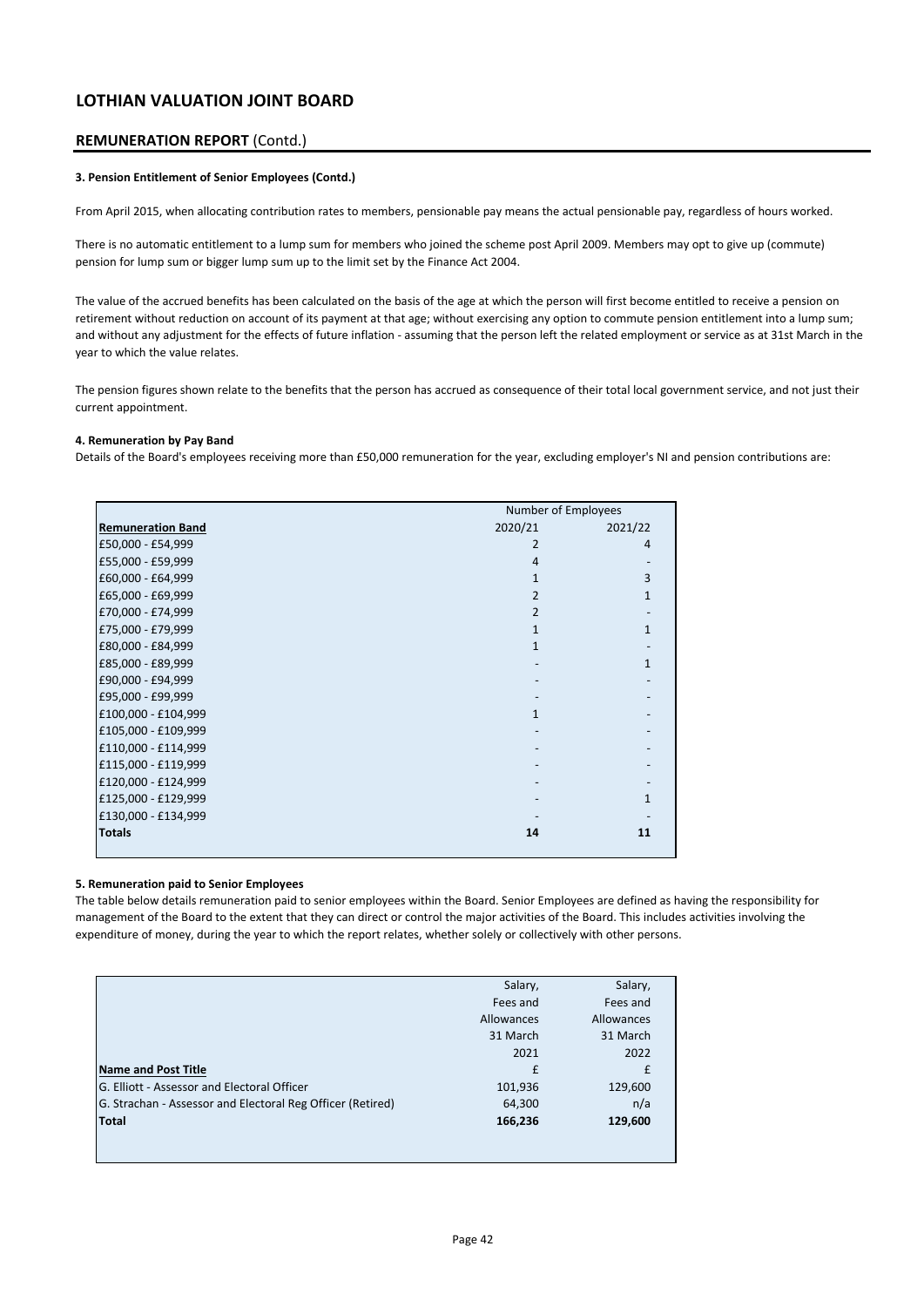### **REMUNERATION REPORT** (Contd.)

### **6. Pension Entitlement of Senior Employees**

| In-year pension contributions                              |          | For year to | For year to       |
|------------------------------------------------------------|----------|-------------|-------------------|
|                                                            |          | 31 March    | 31 March          |
|                                                            |          | 2021        | 2022              |
| <b>Name and Post Title</b>                                 |          | £           | £                 |
| G. Elliott - Assessor and Electoral Officer                |          | 22,827      | 28,253            |
| G. Strachan - Assessor and Electoral Reg Officer (Retired) |          | 14,403      | n/a               |
|                                                            |          |             | <b>Difference</b> |
| <b>Accrued Pension Benefits</b>                            |          | As at       | from              |
|                                                            |          | 31 March    | 31 March          |
|                                                            |          | 2022        | 2021              |
| <b>Name and Post Title</b>                                 |          | £'000       | £'000             |
| G. Elliott - Assessor and Electoral Officer                | Pension  | 61          | 47                |
|                                                            | Lump sum | 107         | 84                |
| G. Strachan - Assessor and Electoral Reg Officer (Retired) | Pension  | n/a         | 71                |
|                                                            | Lump sum | n/a         | 136               |
|                                                            |          |             |                   |
|                                                            |          |             |                   |

All senior employees shown in the tables above are members of the Local Government Pension Scheme.

The pension figures shown relate to the benefits that the person has accrued as a consequence of their total local government service, not solely their current appointment.

### **7. Remuneration of Convener and Vice Conveners**

The following table provides details of the remuneration paid to the Board's Convener and Vice-Convener by the Board, excluding NI and Pensions.

|                              | Salary,    |          | Total   | Total   |
|------------------------------|------------|----------|---------|---------|
|                              | fees and   | Taxable  | Remun.  | Remun.  |
|                              | allowances | Expenses | 2021/22 | 2020/21 |
| <b>Name and Post Title</b>   | £          | £        |         |         |
| D.Key - Convener             | 4,677      | 0        | 4,677   | 4,488   |
| A. McGuire - Vice Convener * | 3,965      | $\Omega$ | 3,965   | 3,892   |
|                              | 8,642      | 0        | 8,642   | 8,380   |
|                              |            |          |         |         |
|                              |            |          |         |         |

### **8. Pension Entitlement of Convener and Vice Convener**

|                                                                                                      | For year to   | For year to       |  |
|------------------------------------------------------------------------------------------------------|---------------|-------------------|--|
| In-year pension contributions                                                                        | 31 March      | 31 March          |  |
|                                                                                                      | 2021          | 2022              |  |
| <b>Name and Post Title</b>                                                                           | £             | £                 |  |
| D.Key - Convener                                                                                     | 5,089         | 5,279             |  |
|                                                                                                      |               |                   |  |
|                                                                                                      |               | <b>Difference</b> |  |
|                                                                                                      | As at         | from              |  |
| <b>Accrued Pension Benefits</b>                                                                      | 31 March      | 31 March          |  |
|                                                                                                      | 2022          | 2021              |  |
| <b>Name and Post Title</b>                                                                           |               |                   |  |
| D.Key - Convener                                                                                     | 4<br>Pension  | 4                 |  |
|                                                                                                      | 0<br>Lump sum | $\mathbf{0}$      |  |
|                                                                                                      |               |                   |  |
| * The Vice-Convener to the Board (Councillor McGuire) is not in the Local Government Pension Scheme. |               |                   |  |
|                                                                                                      |               |                   |  |